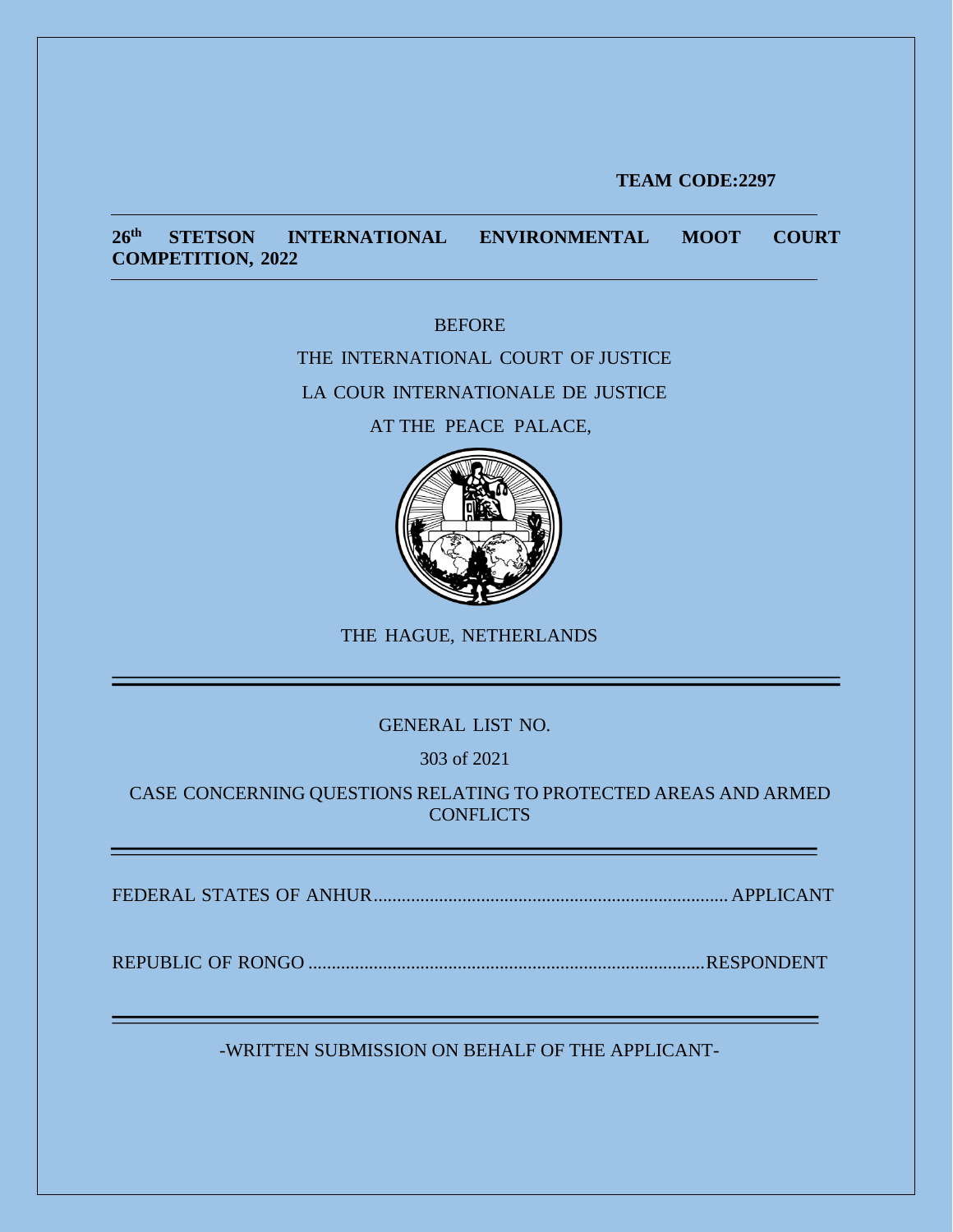# **TABLE OF CONTENT**

<span id="page-1-0"></span>

| I. THE ACTIONS OF ANHUR WITH RESPECT TO THE MENHIT WETLAND DID                          |
|-----------------------------------------------------------------------------------------|
|                                                                                         |
| THE ATTACK ON THE ANP-FF CAMP WITHIN THE MENHIT WETLAND WAS AN ACT OF<br>$\mathbf{A}$ . |
|                                                                                         |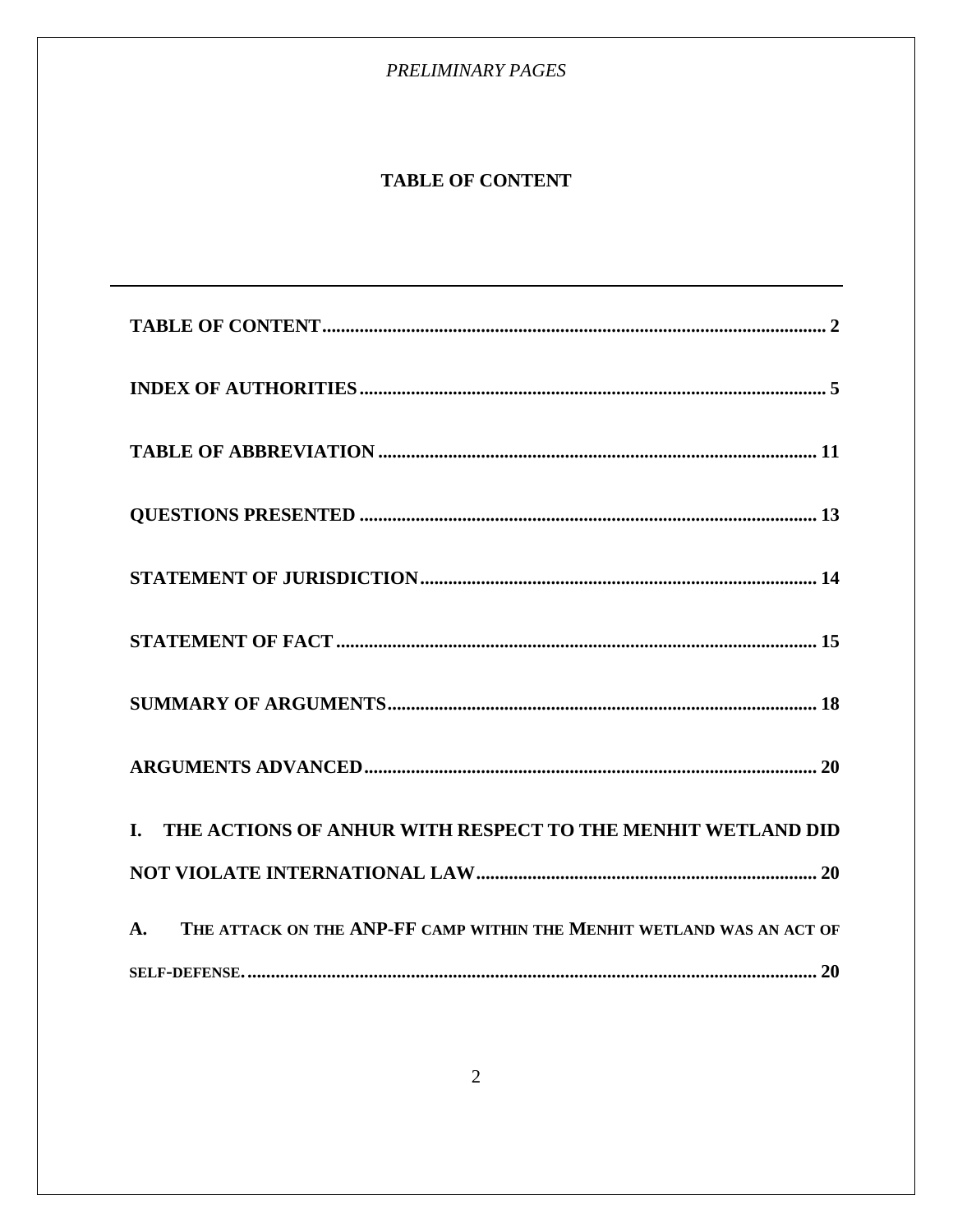| The conflict between Anhur and the ANP-FF was a non-international armed<br>i.            |
|------------------------------------------------------------------------------------------|
|                                                                                          |
| ii.                                                                                      |
| iii.                                                                                     |
| The failure to submit a report to the UNSC does not preclude Anhur's inherent<br>iv.     |
|                                                                                          |
| ANHUR'S ACTIONS TO THE MENHIT WETLAND DID NOT VIOLATE INTERNATIONAL<br>В.                |
|                                                                                          |
| Anhur is not a state party to the Additional Protocol (AP) I and II to the Geneva<br>i.  |
|                                                                                          |
| Alternatively, the Menhit Wetland was a legitimate military target under IHL 29<br>i.    |
| ii.<br>Moreover, the prohibition of environmental destruction in an armed conflict is    |
|                                                                                          |
| Besides, the damage to the Menhit Wetland was neither widespread, long-term,<br>iii.     |
|                                                                                          |
| $C_{\bullet}$<br>ANHUR WAS NOT BOUND TO ITS INTERNATIONAL ENVIRONMENTAL LAW (IEL) TREATY |
|                                                                                          |
| CONSEQUENTLY, ANHUR IS NOT UNDER AN OBLIGATION TO PROVIDE ANY<br>D.                      |
|                                                                                          |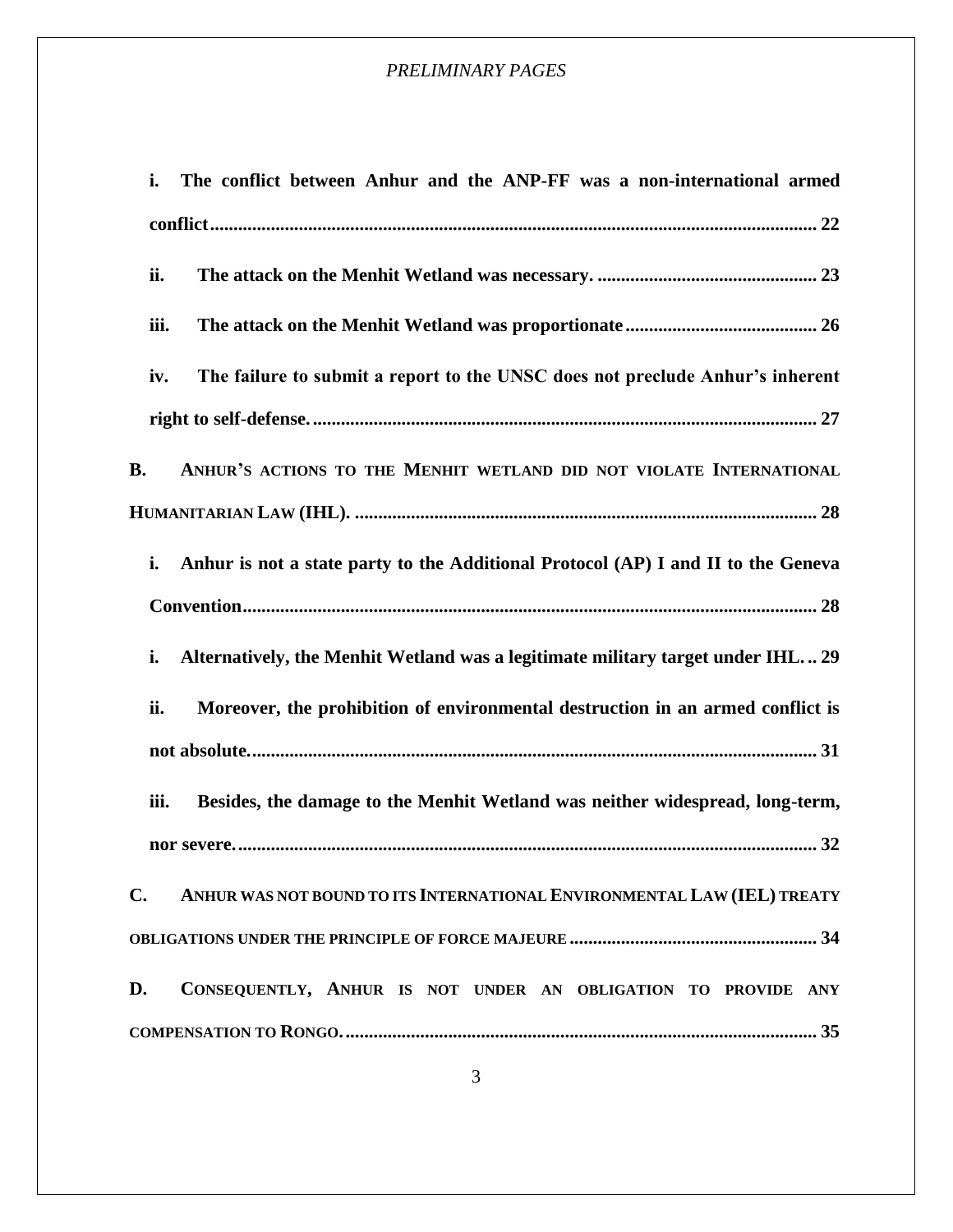| П.             | THE ACTIONS OF RONGO WITHIN THE SCUTE COASTAL WETLAND                           |
|----------------|---------------------------------------------------------------------------------|
|                |                                                                                 |
| A.             |                                                                                 |
| i.             | Anhur designated the Scute Coastal Wetland as a Ramsar Site.  36                |
| ii.            |                                                                                 |
| iii.           | Alternatively, the Scute Coastal Wetland is a Ramsar site per the principles of |
|                |                                                                                 |
| iv.            | In any case, the protection of the environment is an erga omnes obligation 39   |
| <b>B.</b>      | THE ACTIONS OF RONGO VIOLATE ITS INTERNATIONAL ENVIRONMENTAL LAW                |
|                |                                                                                 |
| i.             |                                                                                 |
| ii.            |                                                                                 |
| iii.           |                                                                                 |
| $\mathbf{C}$ . | THE ACTIONS OF RONGO VIOLATE CUSTOMARY INTERNATIONAL LAW.  47                   |
|                |                                                                                 |
| ii.            | principle of common but differentiated responsibilities ("CBDR<br><b>The</b>    |
|                |                                                                                 |
|                |                                                                                 |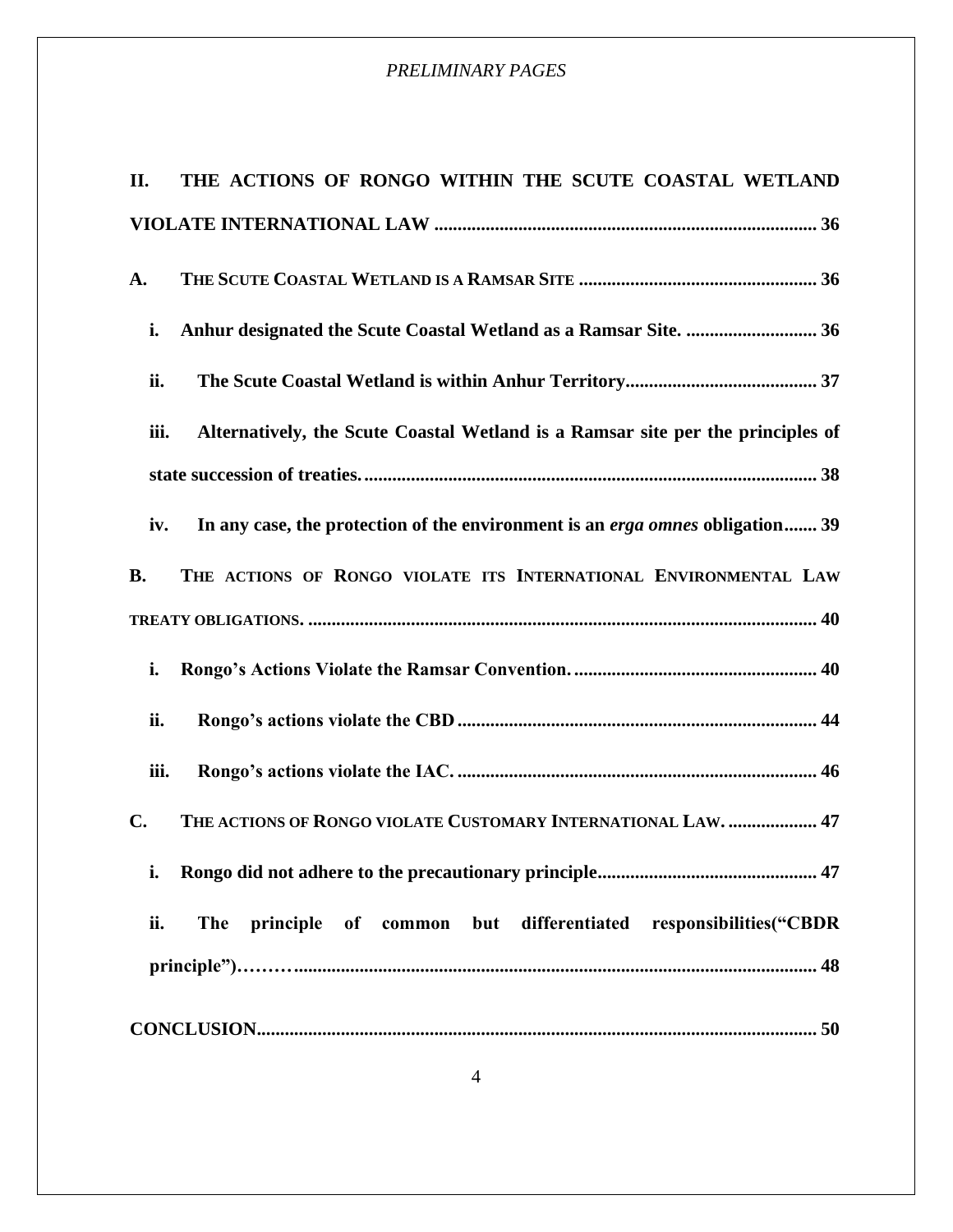## **INDEX OF AUTHORITIES**

## **INTERNATIONAL TREATIES AND CONVENTIONS**

<span id="page-4-0"></span>

| Convention on Biological Diversity, June 5, 1992, 1760 U.N.T.S. 79 44, 45                        |
|--------------------------------------------------------------------------------------------------|
| Convention on Wetlands of International Importance especially as Waterfowl Habitat, February 2,  |
|                                                                                                  |
| Inter-American Convention for the Protection and Conservation of Sea Turtles, entered into force |
|                                                                                                  |
| Additional Protocol I to the Geneva Conventions of August 12, 1949, and Relating to the          |
| Protection of Victims of International Armed Conflicts, June 8, 1977, 1125 UNTS                  |
|                                                                                                  |
| Vienna Convention on Succession of States in Respect of Treaties, art 2, August 23, 1978, 1946   |
|                                                                                                  |
| Vienna Convention on the Law of Treaties, art 34 May23, 1969, 1151 UNTS                          |
|                                                                                                  |

# **JUDICIAL AND ARBITRAL DECISIONS**

Advisory Opinion on the Legality of the Threat or Use of Nuclear Weapons 1996, ICJ report 1999………….............................................................................................................. 27, 33, 39.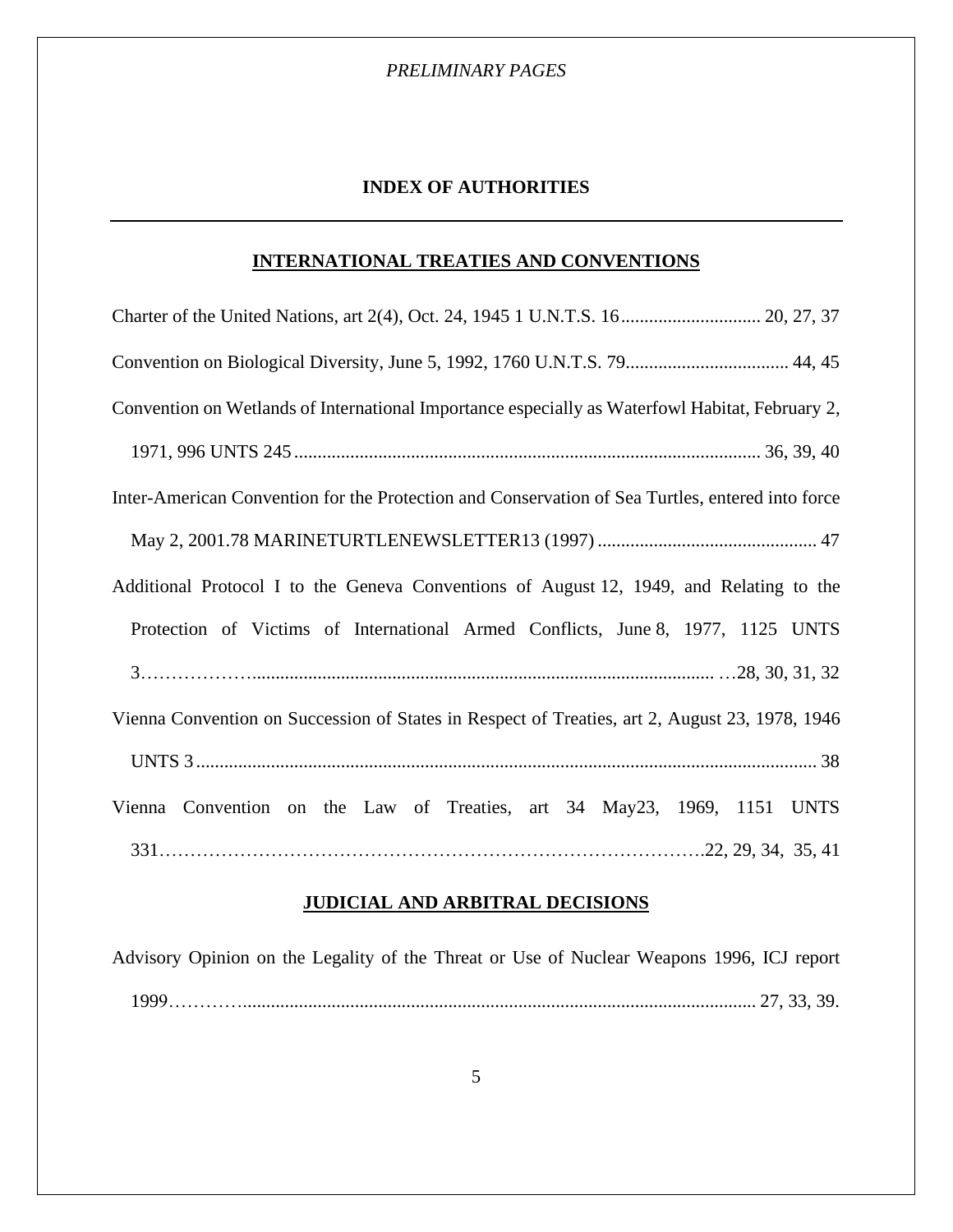| Armed Activities on the Territory of the Congo (Democratic Republic of Congo v Uganda), 2005     |
|--------------------------------------------------------------------------------------------------|
|                                                                                                  |
| Bercelona Traction, Light and Power Company Ltd Case (Belgium v. Spain), 1970 IC 39              |
| Case Concerning Pulp Mills on The River Uruguay, (Argentina v Uruguay) Judgment, I.C.J. Rep.     |
|                                                                                                  |
|                                                                                                  |
| North Continental Shelf Case (Germany v Netherlands; Germany v Denmark), judgment                |
|                                                                                                  |
|                                                                                                  |
| Land and Maritime Boundary between Cameroon and Nigeria (Cameroon v Nigeria; Equitorial          |
|                                                                                                  |
| Legal Consequences of the Construction of a Wall in the Occupied Palestinian Territory, Advisory |
|                                                                                                  |
| Loggerhead Turtle (Caretta Caretta) Green Turtle (Chelonia mydas) et al. v The County Council    |
|                                                                                                  |
| Military and Paramilitary Activities in and against Nicaragua (Nicaragua. v. the United States)  |
|                                                                                                  |
| Prosecutor v Jean Paul Akayesu, Trial Judgement, International Criminal Tribunal for Rwanda      |
|                                                                                                  |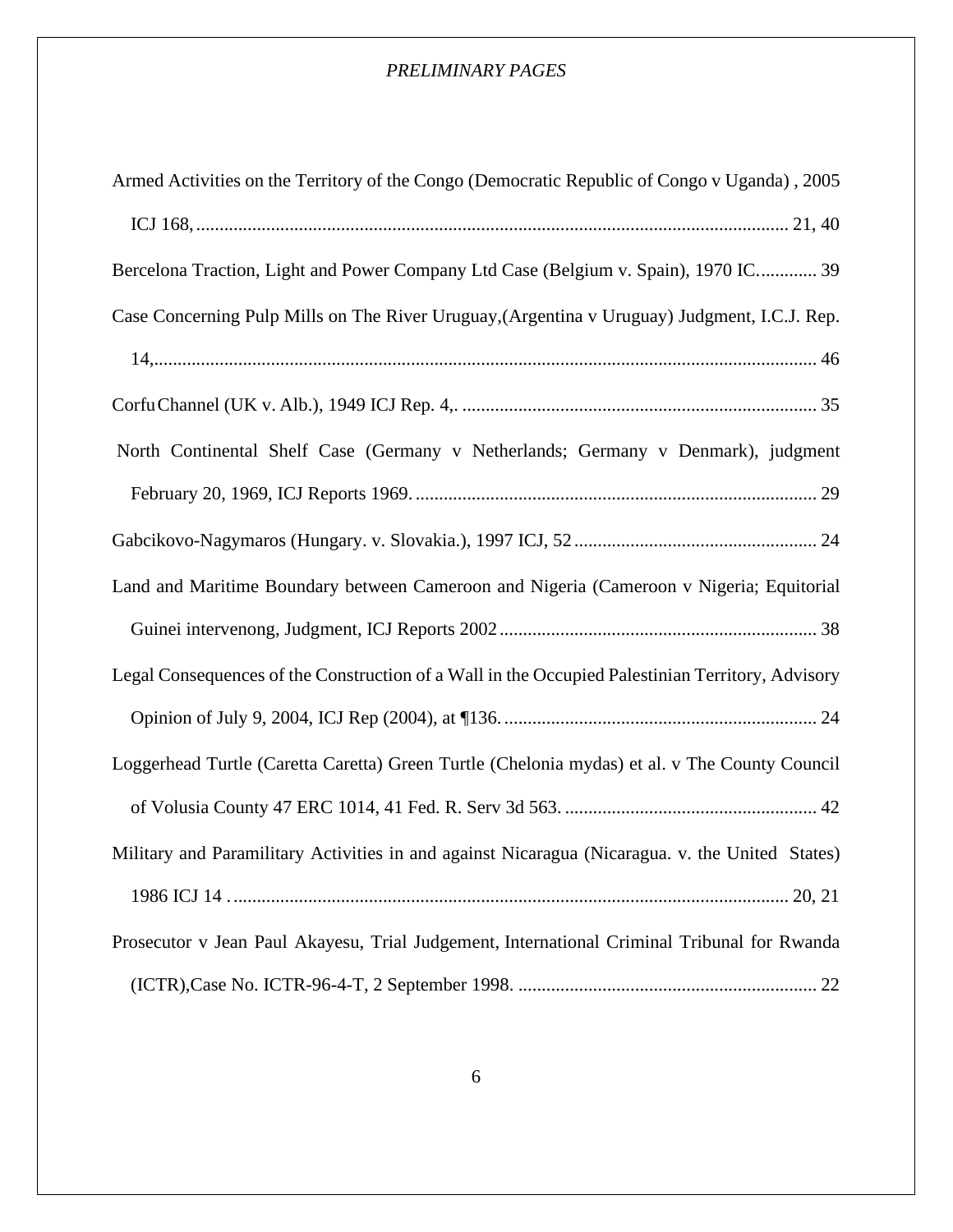| Prosecutor v Tadic, App. Chamber, Int'l Crim. Trib. For former Yugoslavia, 1992 Case No. IT- |
|----------------------------------------------------------------------------------------------|
|                                                                                              |
| Rainbow Warrior (New Zealand v. France) UNRIAA, Vol. XX (Sales No. E/F.93.V.3), p. 215       |
|                                                                                              |
| Responsibilities and Obligations of States Sponsoring Persons and Entities With Respect To   |
|                                                                                              |
| The Islamic Republic of Iran v. the United States of America, Judgment, I. C. J. Reports     |
|                                                                                              |
|                                                                                              |

# **UN DOCUMENTS AND OTHER INTERNATIONAL DOCUMENTS**

| An Integrated Framework and guidelines for avoiding, mitigating and compensating for wetland      |
|---------------------------------------------------------------------------------------------------|
|                                                                                                   |
| Articles on Succession of States in respect of Treaties with commentaries, Report of the ILC 26th |
|                                                                                                   |
| ILC Commentary on the Draft Articles on the Responsibility of States for Internationally Wrongful |
| Acts, G.A. Res. 56/83, U.N. GAOR, 56th Sess., Supp. No. 49, U.N. Doc. A/RES/56/83, (Dec.          |
|                                                                                                   |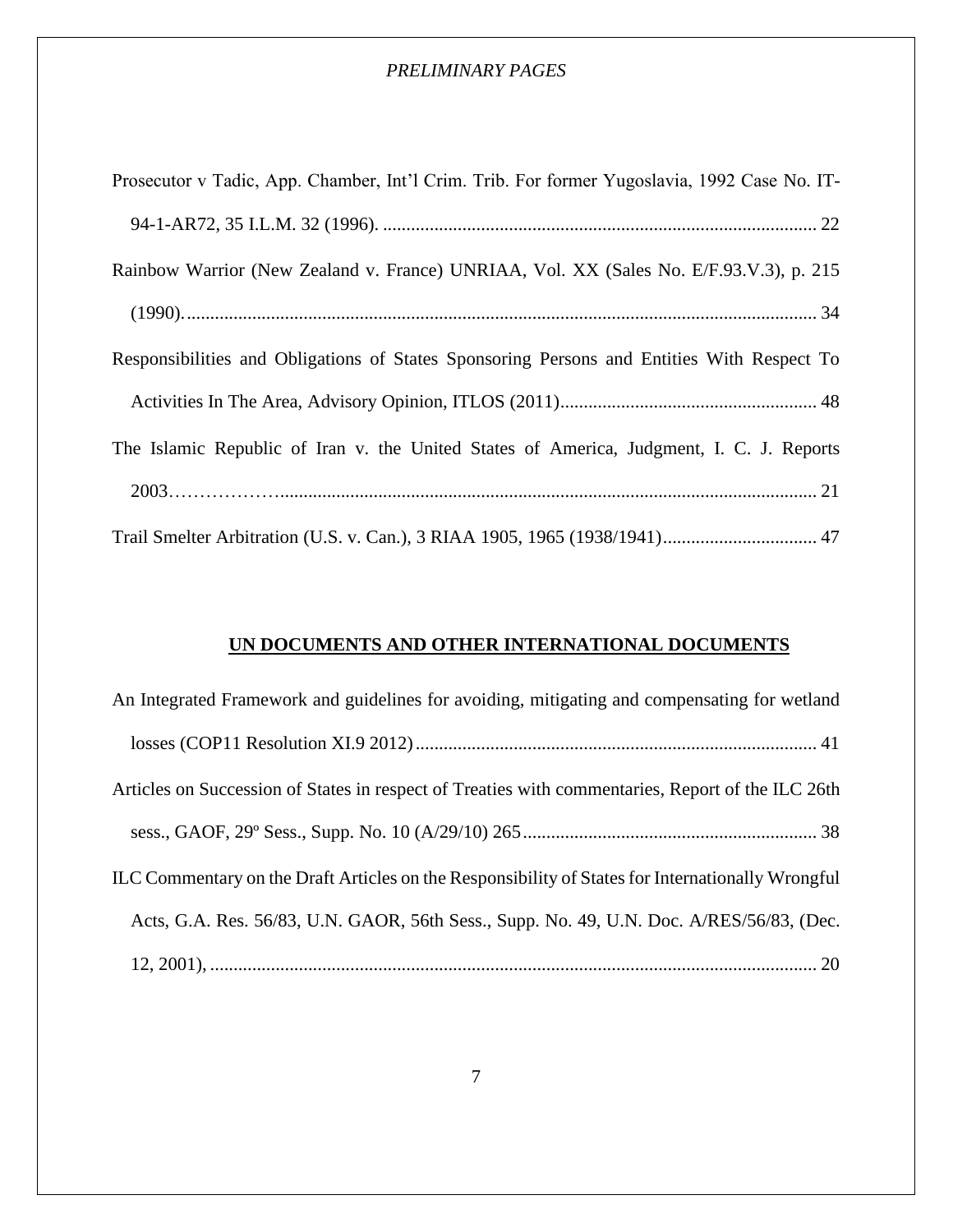| ILC, Draft Principles on the Protection of the Environment in Relation to Armed Conflict, General    |
|------------------------------------------------------------------------------------------------------|
| Assembly Official Records, Sixty-sixth Session, Supplement No. 10 (A/66/10)  30                      |
| International Law Association Use of Force Committee, 2018, Final Report on Aggression and the       |
|                                                                                                      |
| Pilloud and Pictet, "Article 35: Basic rules", ICRC Commentary on the Additional Protocols of        |
|                                                                                                      |
| Ramsar Convention; General guidance for interpreting "urgent national interests" under Article       |
| 2.5 of the Convention and considering compensation under Article 4.2 (COP8, Resolution               |
|                                                                                                      |
| Stockholm Declaration of the United Nations Conference on the Human Environment, U.N.                |
|                                                                                                      |
| The Conceptual Framework for the wise use of wetlands and the maintenance of their ecological        |
|                                                                                                      |
| The enhanced conservation of coastal marine turtle habitats and the designation of critical areas as |
|                                                                                                      |
| The Joint Service Manual of the Law of Armed Conflict, JSP 383, UK; Ministry of Defense              |
|                                                                                                      |
| UNGA, Declaration on Principles of International Law concerning Friendly Relations and Co-           |
| operation among States in accordance with the Charter of the United Nations G.A. Res. 2625           |
|                                                                                                      |
|                                                                                                      |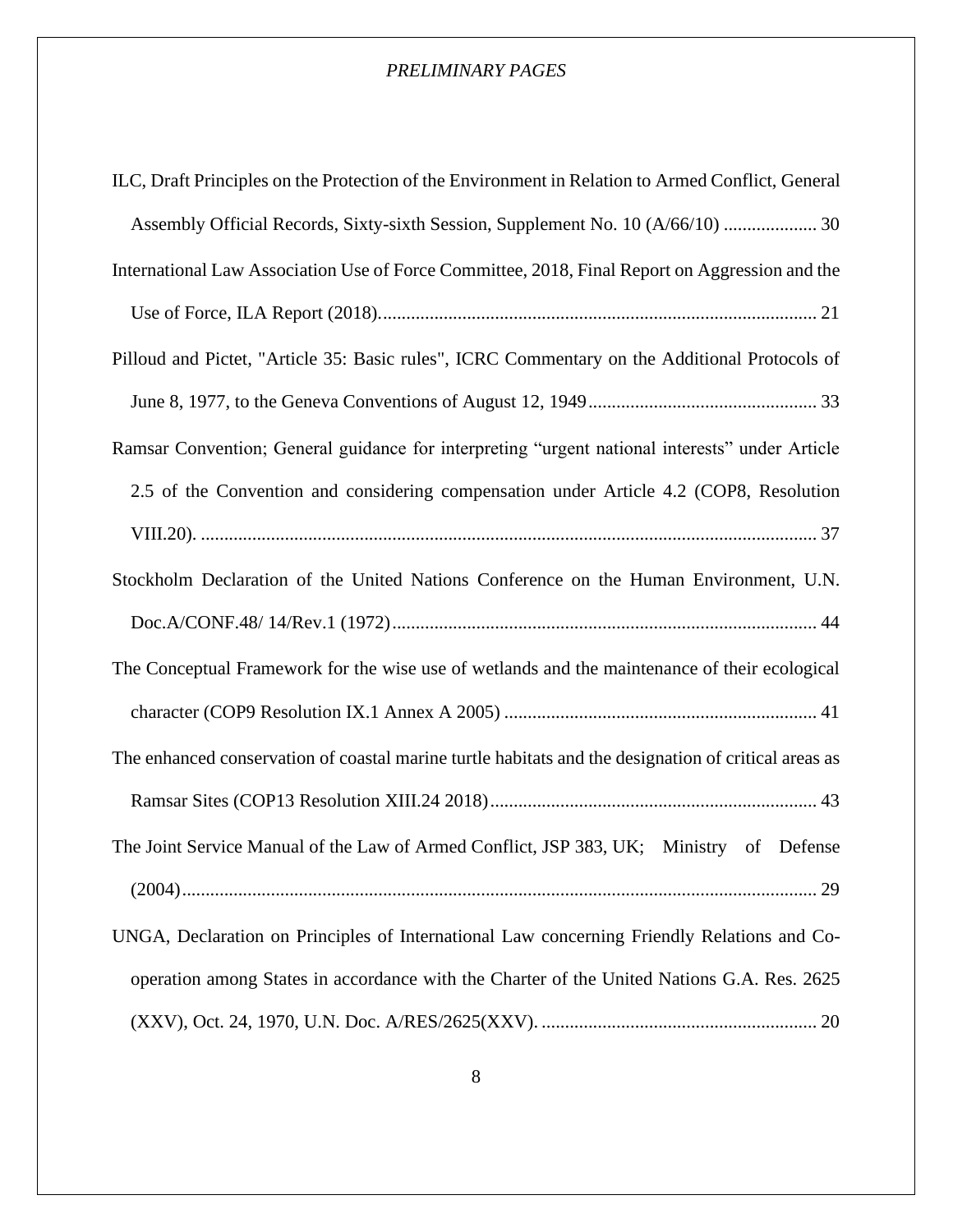| UNGA, Permanent Sovereignity over Natural Resources, G.A., Res. 1803 (XVII) December 14, |  |
|------------------------------------------------------------------------------------------|--|
|                                                                                          |  |
|                                                                                          |  |

# **ESSAYS, ARTICLES AND JOURNALS**

| Camhi, The role of nest-site selection in Loggerhead Sea Turtle (Caretta caretta) nest success and |
|----------------------------------------------------------------------------------------------------|
| sex ratio control. Ph.D. Dissertation, Rutgers University, New Brunswick, New Jersey, USA.         |
|                                                                                                    |
| Diederich, Law of War and Ecology, A Proposal for a Workable Approach to Protecting the Env        |
|                                                                                                    |
| Hulme Karen, War-Torn Environment: Interpreting the Legal Threshold, Leiden: Martinus              |
|                                                                                                    |
| Kuosmanem, Importance of climate, forest fires and human population size in the Holocene boreal    |
| forest composition change in northern Europe BOREAS JOURNALS Volume 45 issue 4 p 574               |
|                                                                                                    |
| Lutcavage, Plotkin, Witherington, and Lutz, Human Impacts on Sea Turtle Survival in The Biology    |
|                                                                                                    |
| Maj. Wade Perdue, M119 Howitzer Still Plays Critical Role for Army, US Army Military               |
|                                                                                                    |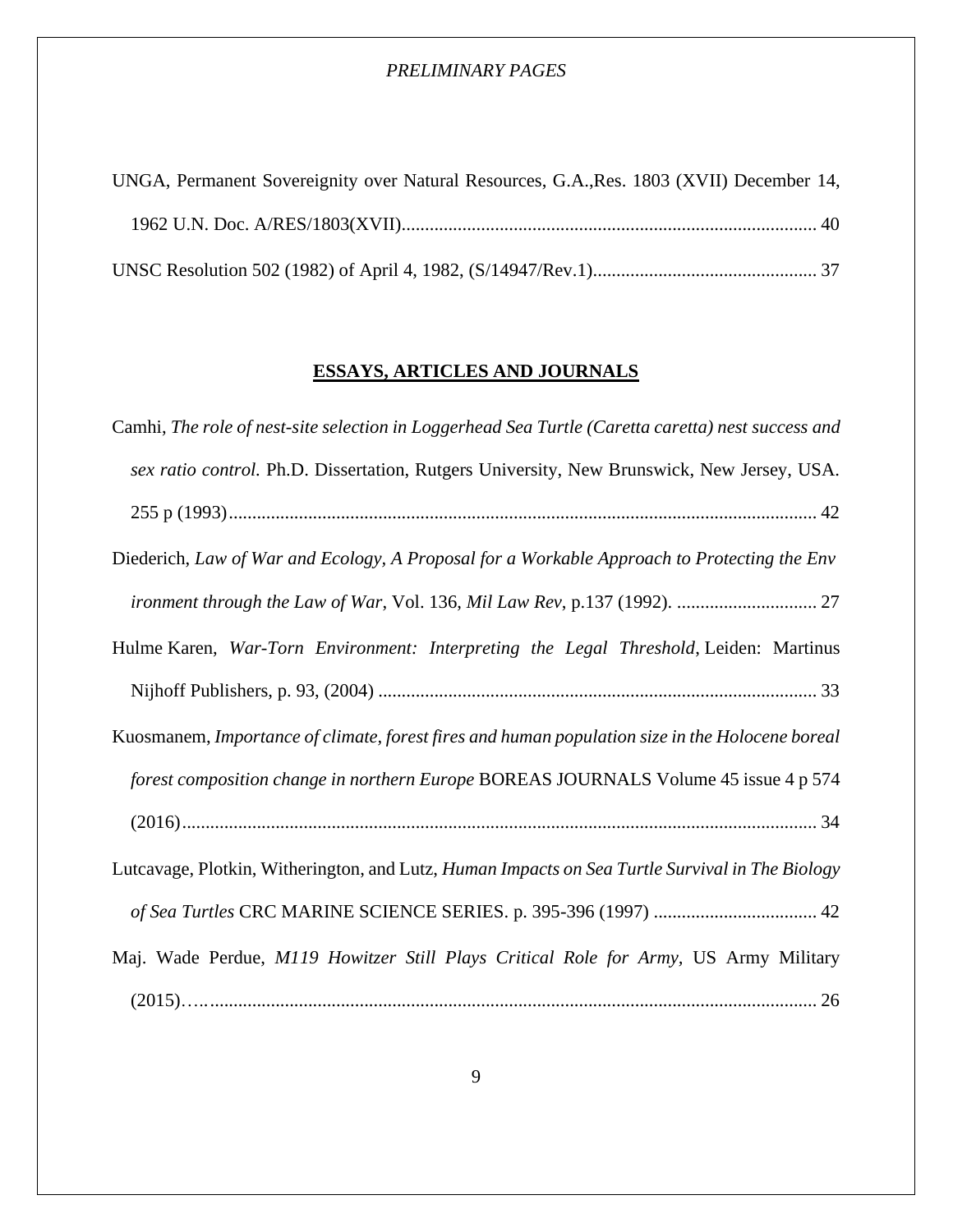| O'Brien, The Meaning of 'Military Necessity in International Law, 1 WORLD POLITY 109, 142-        |
|---------------------------------------------------------------------------------------------------|
|                                                                                                   |
| Rayfuse, "Rethinking international law and the protection of the environment in relation to armed |
| conflict" in War and the Environment: New Approaches to Protecting the Environment in             |
|                                                                                                   |
| Tuxbury, Salmon, Competitive interactions between artificial lighting and natural cues during sea |
| finding by hatchling marine turtles, BIOLOGICAL CONSERVATION, 121, 311-316                        |
|                                                                                                   |
| Witherington, Behavioral responses of nesting sea turtles to artificial lighting                  |
|                                                                                                   |
| Yoram, The Conduct of Hostilities Under the Law of International Armed Conflict, Cambridge Un     |
|                                                                                                   |

## **BOOKS, TREATISES AND RESTATEMENTS**

CRAWFORD, INTERNATIONAL LAW COMMISSION'S ARTICLES ON STATE RESPONSIBILITY: INTRODUCTION, TEXT, AND COMMENTARIES 183(2002)......... 25 DAVID HUNTER ET AL., INTERNATIONAL ENVIRONMENTAL LAW, AND POLICY 3rd edition 525 (2007)..................................................................................................................... 46 MAURIZIO RAGAZZI, THE CONCEPT OF INTERNATIONAL OBLIGATIONS ERGA OMNES 203 (1997).................................................................................................................. 39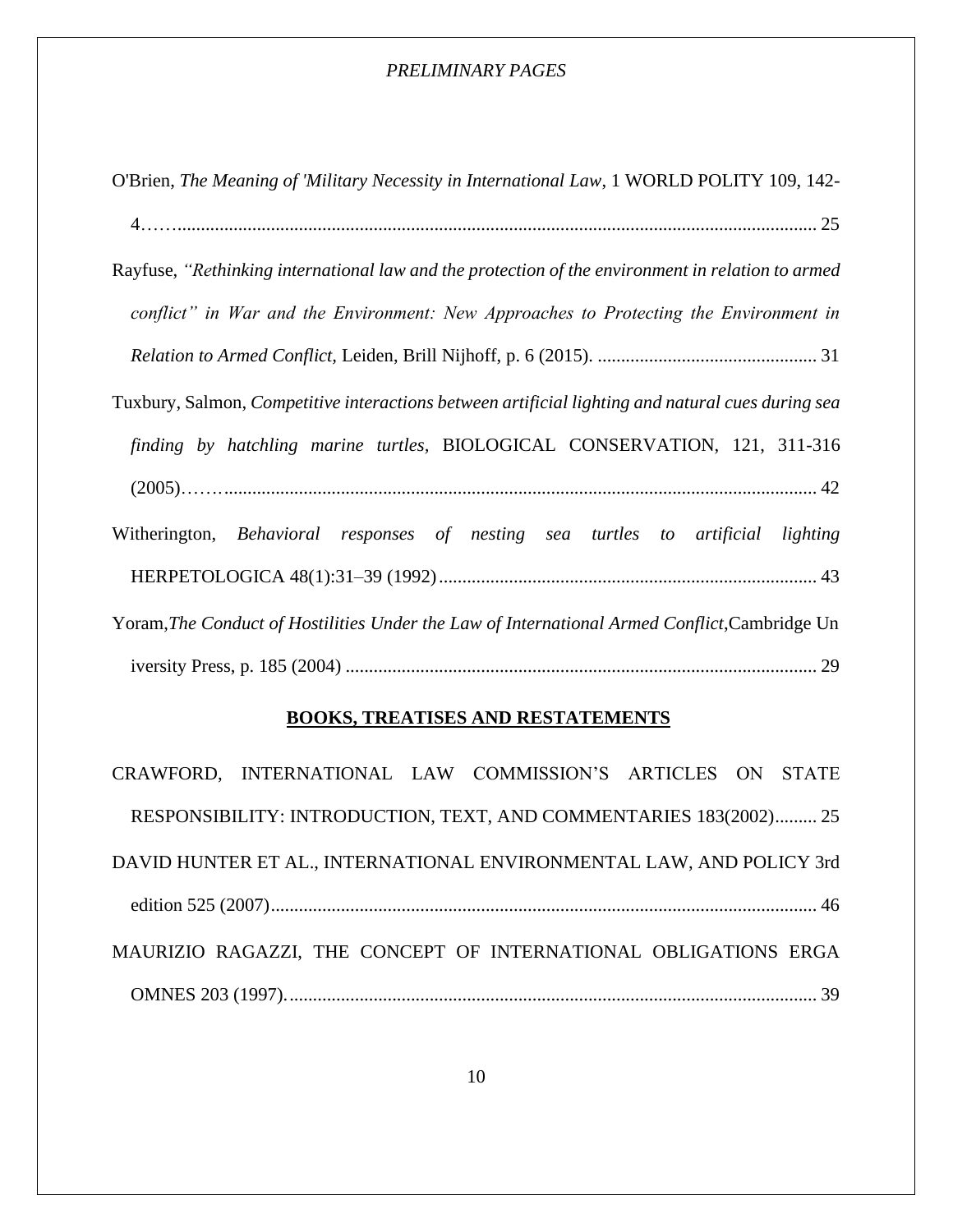# **TABLE OF ABBREVIATION**

<span id="page-10-0"></span>

| $\mathbf{1}$   |                                                                                   |
|----------------|-----------------------------------------------------------------------------------|
|                | <b>¶:</b> Paragraph                                                               |
| $\overline{2}$ | ANP-FF: Anhur National Party Freedom Fighters                                     |
| $\overline{3}$ | AP: Additional Protocol                                                           |
| $\overline{4}$ | <b>CBD:</b> Convention on Biological Diversity                                    |
| 5              | CIL: Customary International Law                                                  |
| 6              | COP: Conference of the Parties                                                    |
| $\overline{7}$ | EIA: Environmental Impact Assessment                                              |
| 8              | <b>GC:</b> Geneva Convention                                                      |
| 9              | IAC: Inter-American Convention for the Protection and Conservation of Sea Turtles |
| 10             | ICJ: International Court of Justice                                               |
| 11             | <b>ICRC:</b> International Committee of the Red Cross                             |
| 12             | IEL: International Environmental Law                                              |
| 13             | <b>IHL:</b> International Humanitarian Law                                        |
| 14             | IL: International Law                                                             |
| 15             | ILA: International Law Association                                                |
| 16             | ILC: International Law Commission                                                 |
| 17             | MWC: Menhit Wetland Complex                                                       |
| 18             | P: Page                                                                           |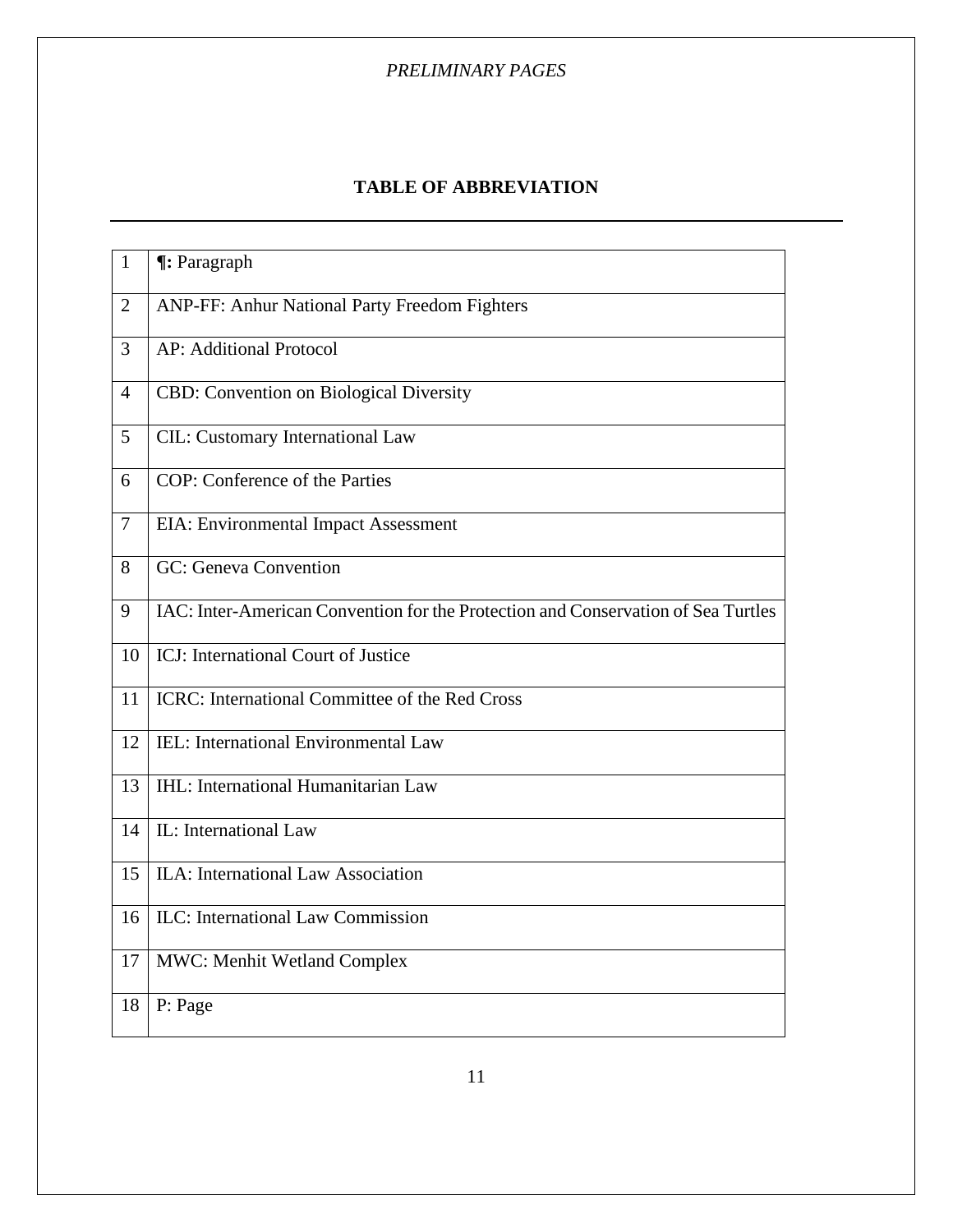| 19 | R: Stetson Record                                                            |
|----|------------------------------------------------------------------------------|
| 20 | Ramsar Convention: Convention on Wetlands of International Importance        |
|    | especially as Waterfowl Habitat                                              |
| 21 | Ramsar Site: Wetland of International Importance                             |
| 22 | Rio Declaration: United Nations Conference on Environment and Development at |
|    | Rio de Janeiro, 1992                                                         |
| 23 | <b>SCW: Scute Coastal Wetlands</b>                                           |
| 24 | Stockholm Declaration: United Nations Conference on the Human Environment at |
|    | Stockholm, 1972                                                              |
| 25 | <b>UCS:</b> Union of Caretta States                                          |
| 26 | U.N. Charter: Charter of the United Nations                                  |
| 27 | <b>U.N.: United Nations</b>                                                  |
| 28 | <b>UNSC: United Nations Security Council</b>                                 |
| 29 | VCLT: Vienna Convention on Succession of States in Respect to Treaties       |
| 30 | <b>VCSST: Vienna Convention on the Law of Treaties</b>                       |
| 31 | Vol: Volume                                                                  |
| 32 | World Heritage Convention: Convention Concerning the Protection of the World |
|    | Cultural and Natural Heritage World Heritage Convention                      |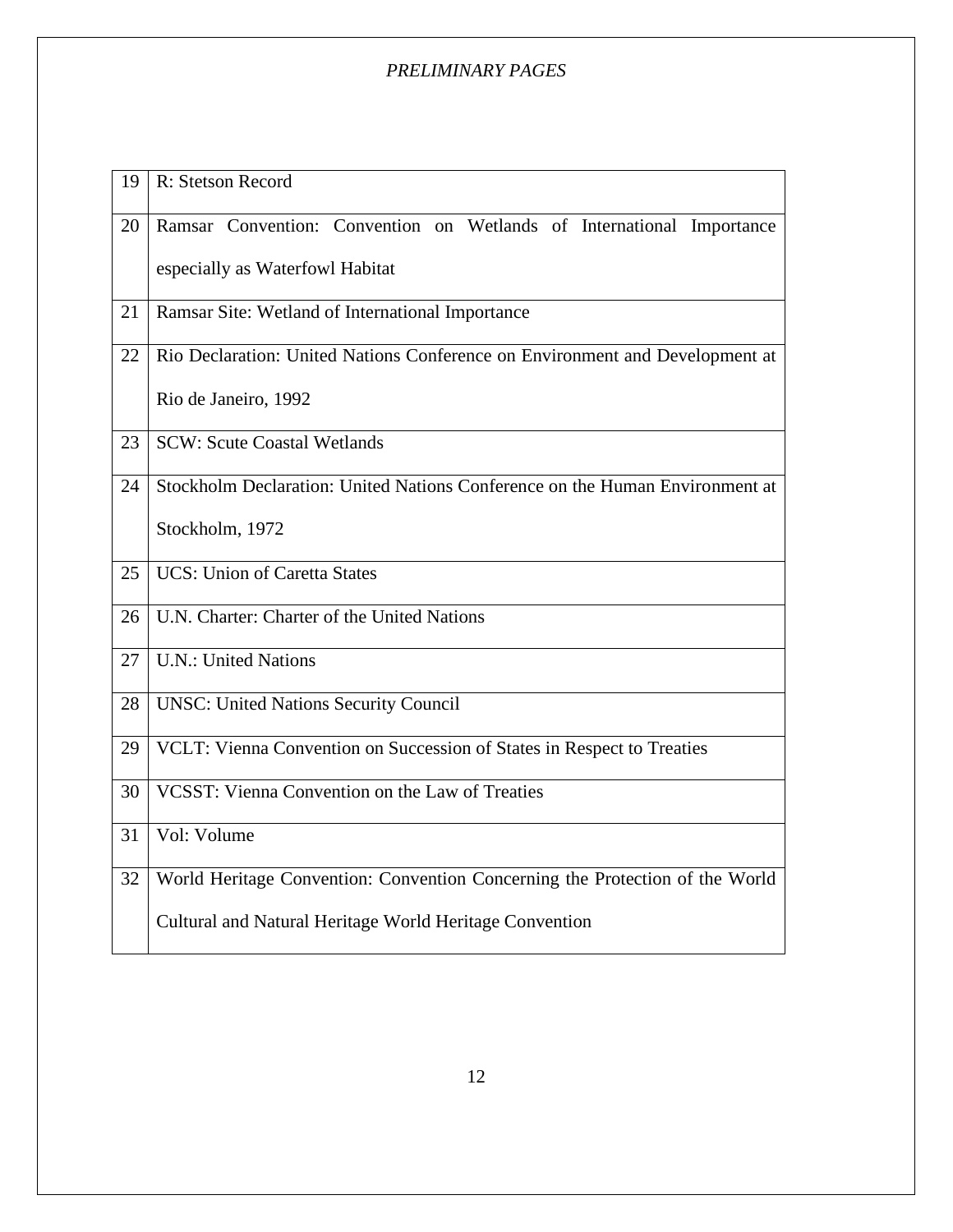## **QUESTIONS PRESENTED**

I.

# <span id="page-12-0"></span>WHETHER THE ACTIONS OF ANHUR WITH RESPECT TO THE MENHIT WETLAND COMPLEX VIOLATED INTERNATIONAL LAW,

II.

## WHETHER THE ACTIONS OF RONGO CONCERNING THE PROPOSED HOTEL

## DEVELOPMENT IN THE SCUTE COASTAL WETLAND VIOLATES

## INTERNATIONAL LAW.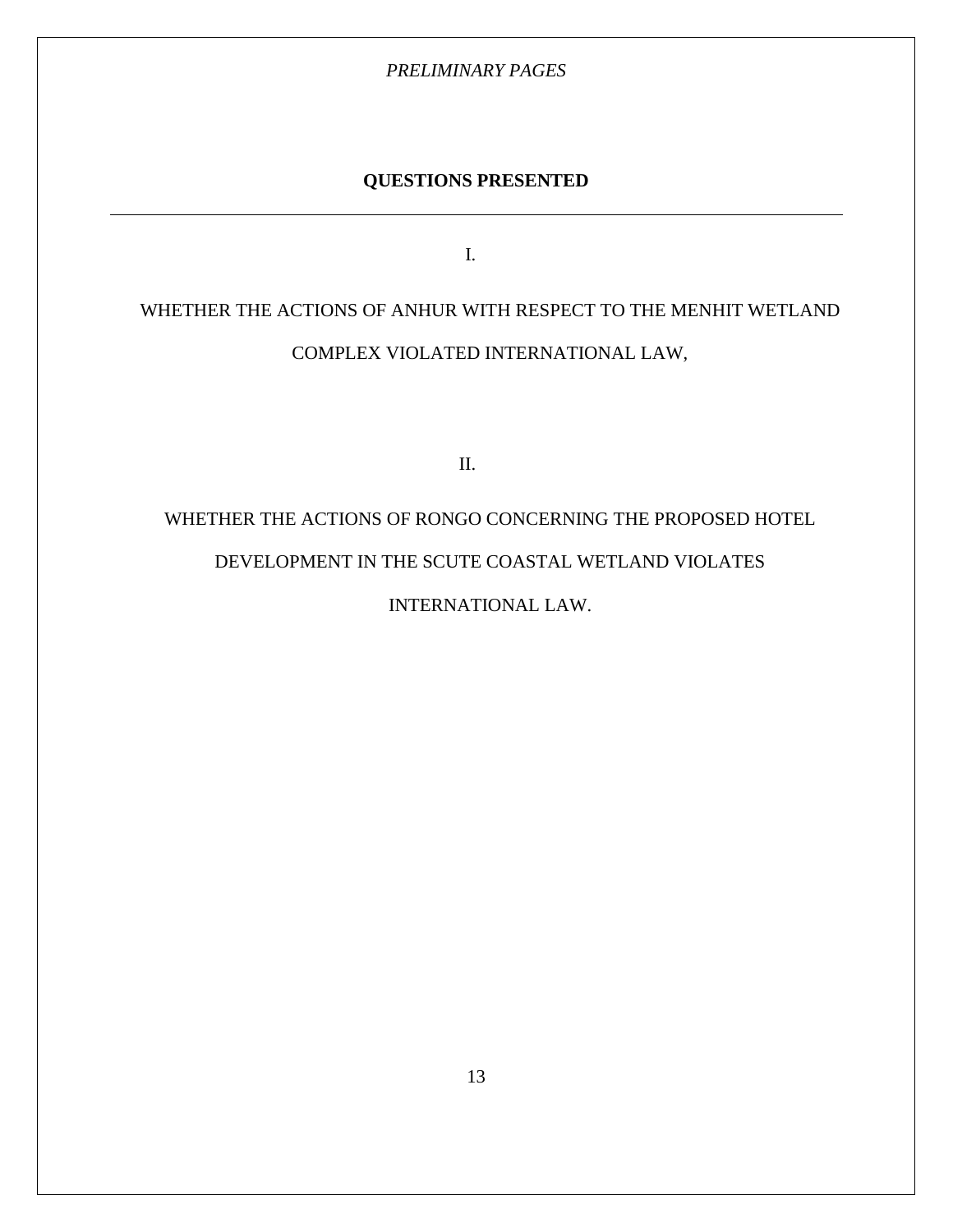### **STATEMENT OF JURISDICTION**

<span id="page-13-0"></span>In accordance with *Article 40 of the Statute of the ICJ*, the Federal States of Anhur ["Anhur"] and the Republic of Rongo ["Rongo"] have submitted to the ICJ by Special Agreement, questions concerning their differences relating to protected areas and armed conflict as contained in Annex A, including the Clarifications. The parties transmitted a copy of the Special Agreement to the Registrar of the ICJ on July 23, 2021.

The Registrar of the Court, in accordance with *Article 26 of the Rules of Court*, addressed a notification of receipt of the Special Agreement to the parties on July 30, 2021,

The parties have accepted the jurisdiction of the ICJ. Consequently, they request the Court to adjudge the merits of this matter based on the rules and principles of general international law, as well as any applicable treaties. The parties further request this Court to determine the legal consequences, including the rights and obligations of the Parties arising from any judgment on the questions presented in this matter.

The parties have agreed to respect the decision of this Court.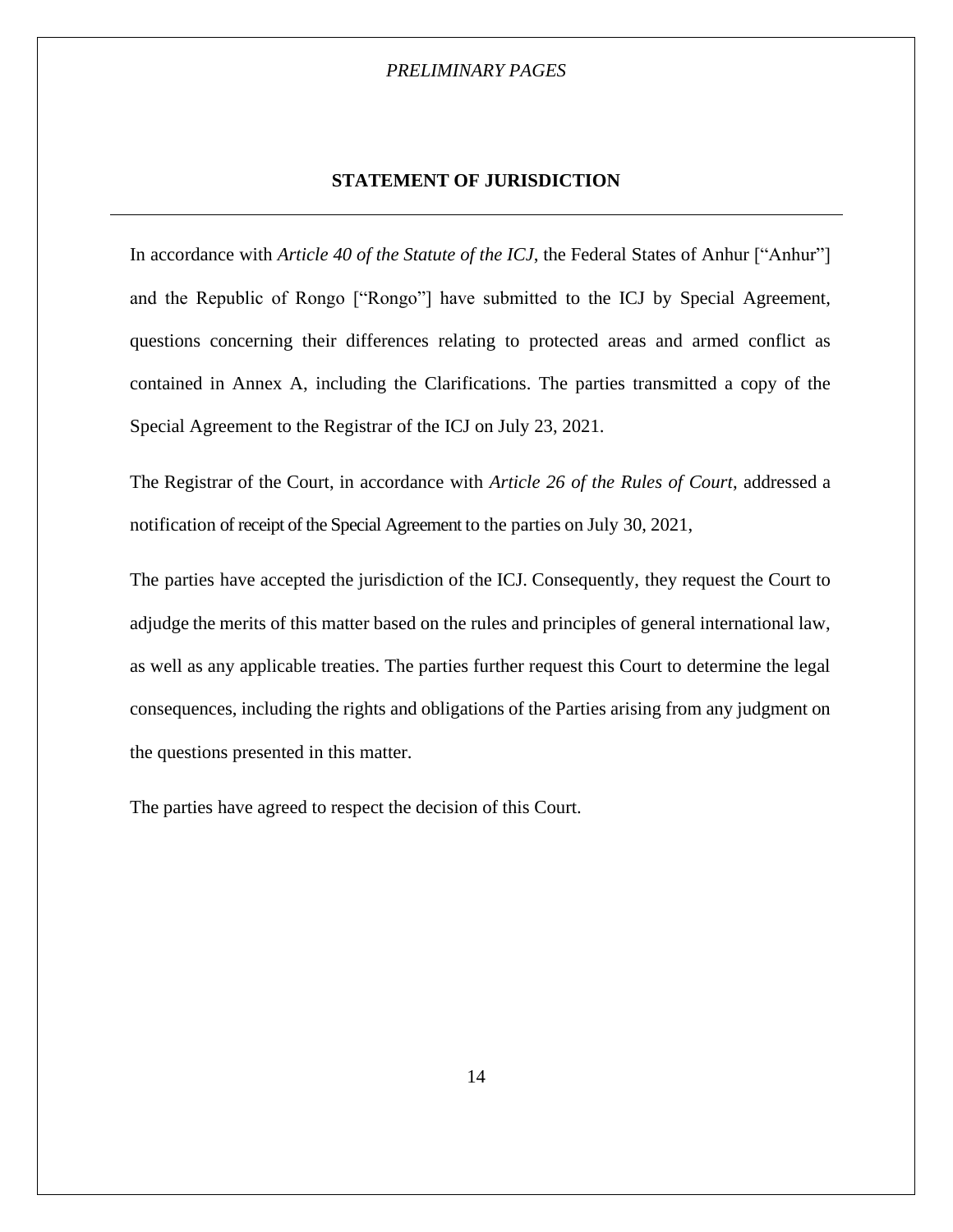### **STATEMENT OF FACT**

### <span id="page-14-0"></span>**Background**

Anhur and Rongo are neighboring sovereign states located on Caretta. **(R¶1)**. Caretta achieved independence in 1898 and became a federal union, the UCS **(R¶4)**. The UCS peacefully dissolved in 1985 **(R¶4)**. Anhur and Rongo retained the borders established during the colonial period, including Anhur's sovereignty over Kemp Key. **(R¶4).**

### **The Menhit Wetland.**

When Rongo designated the Menhit Wetland as a Ramsar Site, it declared the area a national park and relocated the people who lived within the site's boundaries. **(R¶15)**. Rongo listed the Menhit Wetland on its WHC Tentative List in 2015 but the Site was not nominated for inclusion on the World Heritage List **(R¶15).**

The ANP-FF, a paramilitary group in Anhur, crossed over and settled within the Menhit Wetland **(R¶19)**. In early November 2019, the ANP-FF launched attacks with armed drones on Anhur's territory from the Menhit Wetland that killed several Anhuri citizens and damaged two residential buildings and one government building **(R¶20)**. In response, on November 6, 2019, Anhur employed unarmed drones to locate the ANP-FF's camp and fired approximately 200 explosive artillery rounds at the camp **(R¶20)**. Most of the ANP-FF's members at the camp were killed or injured **(R¶20)**. Unfortunately, due to drought exasperated by climate change, the artillery sparked a fire within the Menhit Wetland **(R¶21)**.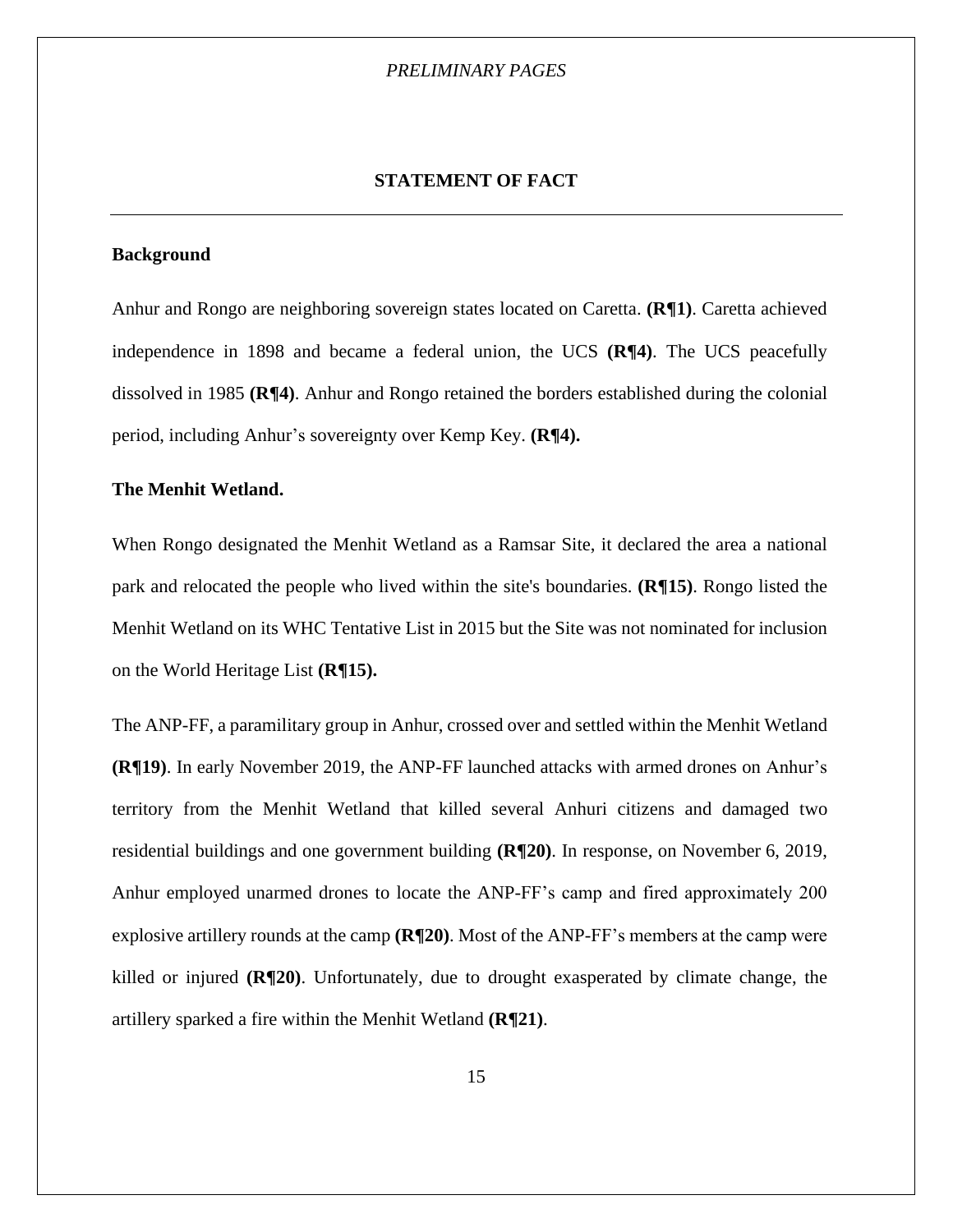On February 2, 2020, Rongo delivered a démarche to Anhur stating that the artillery attack was a violation of its national sovereignty and a breach of International Law **(R¶23)**. On February 10, 2020, Anhur responded to Rongo by denying Rongo's assertions. **(R¶25)**.

### **The Scute Coastal Wetland.**

Anhur designated the Scute Coastal Wetland, located in Kemp Key, as a Ramsar Site **(R¶17)**. The Scute Coastal Wetland hosts the world's largest nesting site for the Royal Ridley. It is estimated that annually approximately 35% of the nests from the global Royal Ridley population are found in its beach area **(R¶17)**. The Royal Ridleys that hatch in Kemp Key also spend part of their life cycle in Anhur's territorial waters. **(R¶18).**

On May 8, 2020, Rongo dispatched military units to Kemp Key and obtained operational control of the island **(R¶29)**.

On September 27, 2020, the Rongoan Ministry of Environment and Sustainable Development announced that it was granting a permit to build a twelve-story hotel complex within the Scute Coastal Wetland **(R¶35)**. Rongo conducted an Environmental Impact Assessment (EIA) which noted that the lighting within the proposed hotel complex would interfere with the Royal Ridley's nesting habitat **(R¶36)**. The permit regulated the interior lighting within the hotel complex but allowed the use of artificial lighting in the hotel complex's balconies, stairways, parking lots, restaurants, and marina **(R¶36).**

On October 4, 2020, Anhur forwarded a diplomatic note to Rongo protesting the proposed desecration of the Scute Coastal Wetland and asserted that the planned project would violate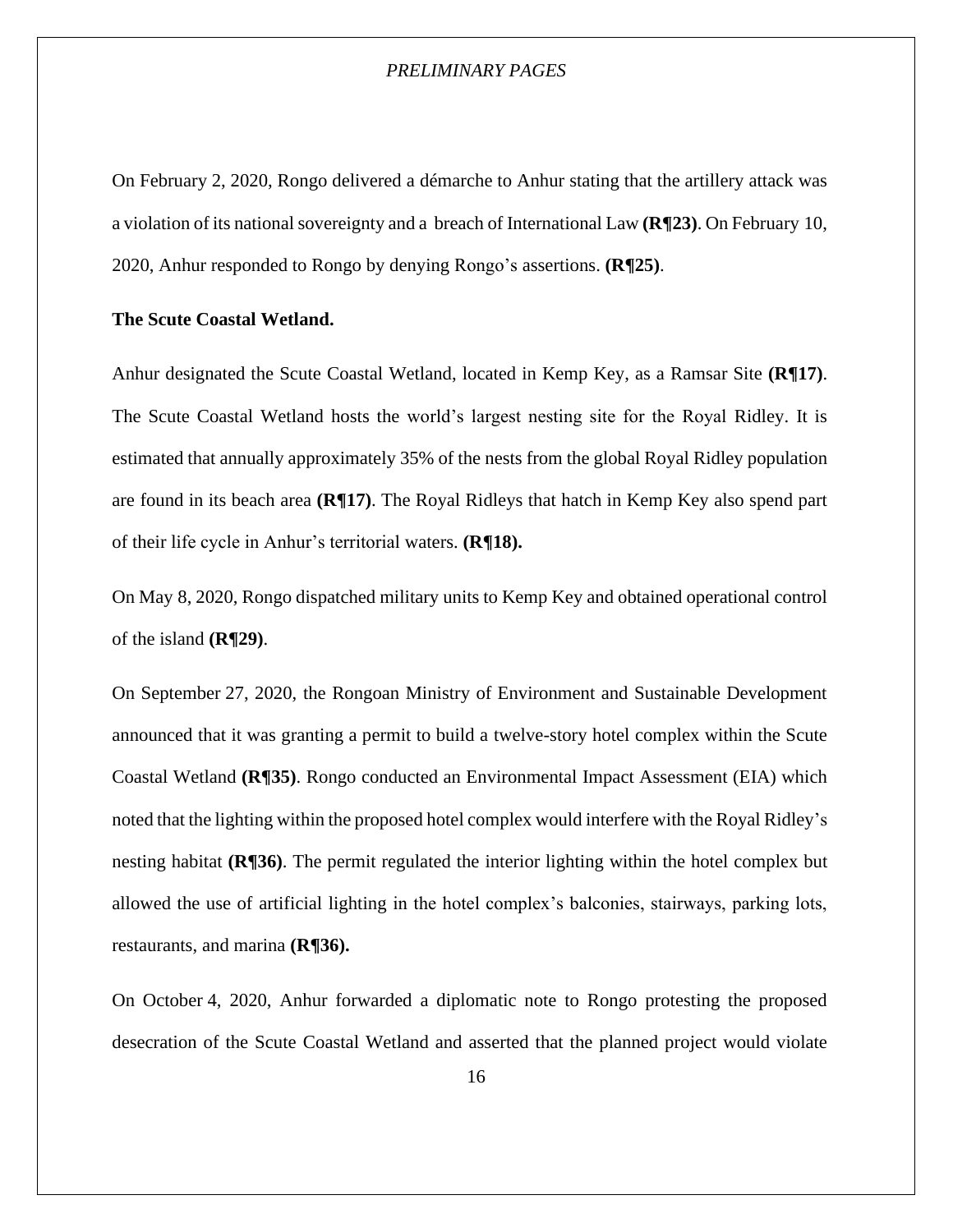International Law **(R¶37)**. On November 6, 2020, Rongo responded to Anhur by denying Anhur's claims. **(R¶39)**.

After not resolving the dispute through diplomatic negotiations, the parties submitted the matters to the ICJ for adjudication **(R¶40)**.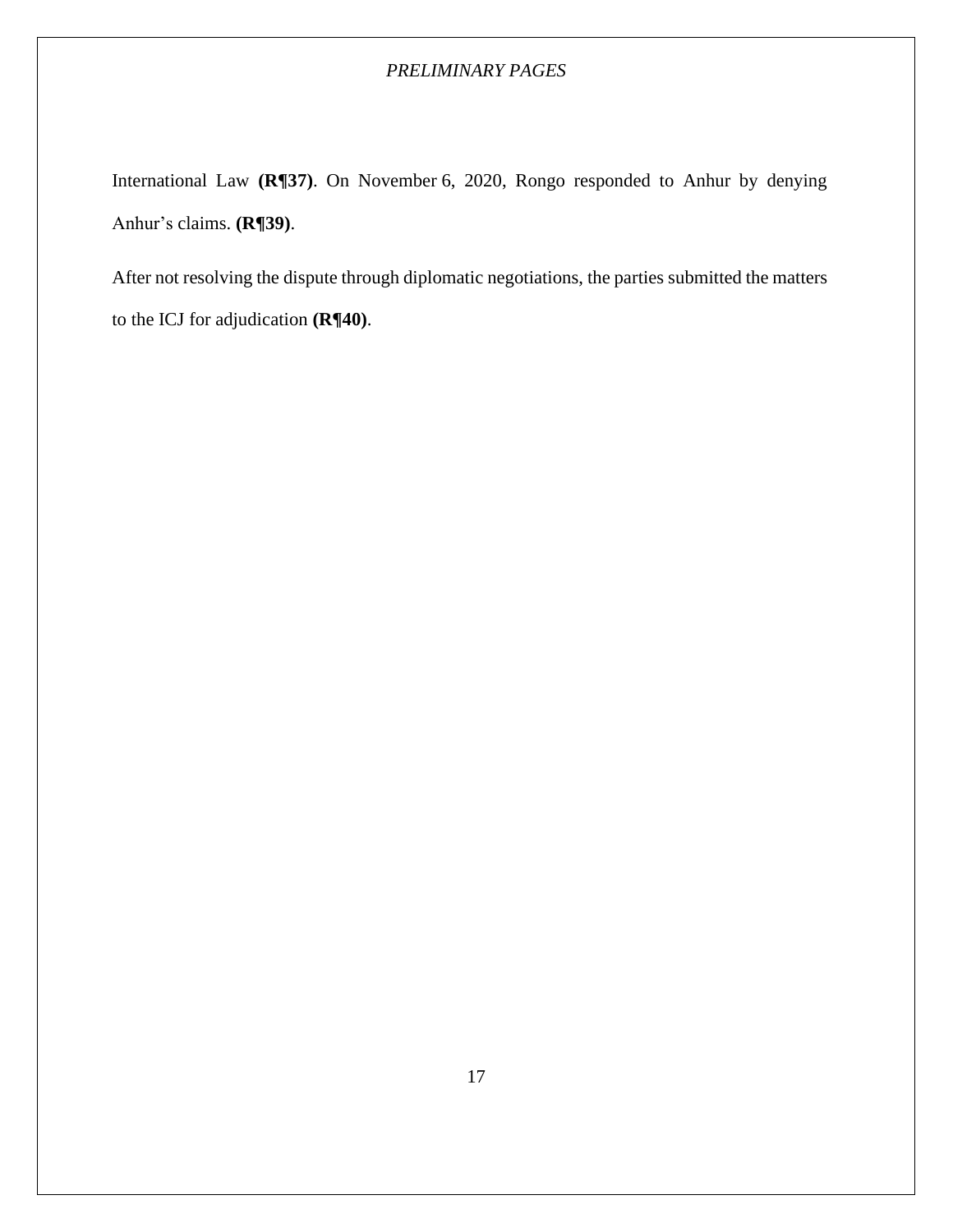### **SUMMARY OF ARGUMENTS**

**I**

<span id="page-17-0"></span>Anhur exercised its right to self-defense as there was a non-international armed conflict between Anhur and the ANP-FF. The attack was necessary as the security of Anhuri's citizens and properties was in grave danger. Furthermore, there were no other alternative measures Anhur could have used to protect itself as the ANP-FF used sophisticated weaponry and the Menhit Wetlands was inundated. Hence the use of the explosive artillery was proportionate.

The provisions of Additional Protocol I to the Geneva Convention concerning the protection of the environment do not bind Anhur as it is not a state party to that convention. Alternatively, although the provisions of Additional Protocol I to the Geneva Convention are a codification of Customary International law, the prohibition on environmental destruction in armed conflict is not absolute and the Menhit Wetland was a legitimate military target. In any case, the damage on the Menhit Wetland was not severe. Moreover, International Environmental Law (IEL) treaties cease to apply to state parties in armed conflicts. Consequently, Anhur relies on the principle of force majeure to preclude it from its International Environmental Law treaty obligations.

## **II**

The Scute Coastal Wetland is a Ramsar Site as Anhur designated it as a Ramsar site within the Ramsar Convention. Alternatively, under the law of state succession of treaties, Rongo succeeded Anhur's agreements within the Ramsar Convention. In any case, the protection of the environment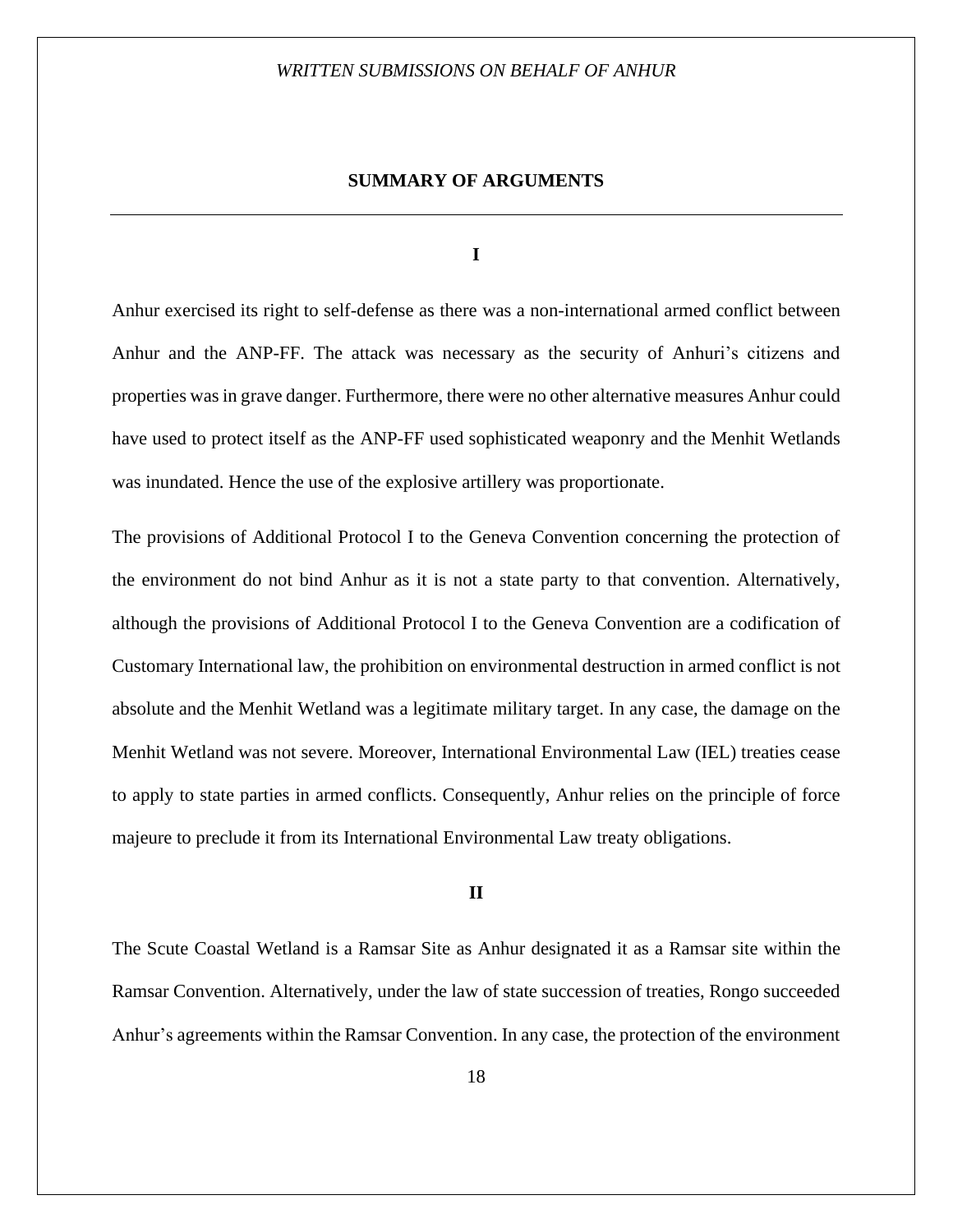is an *erga omnes obligation*. Hence, under International Law Rongo is still obligated to protect the Scute Coastal Wetland.

Rongo's action with respect to the hotel development violates the 'wise use' principle under the Ramsar Convention as the development contravenes the sustainable development principle and will predictably cause a change in the ecological character of the Scute Coastal Wetland. Rongo's actions further violate its CBD obligations to ensure the protection of its ecosystems and to notify, consult and cooperate with other states on matters of mutual interest. Finally, Rongo's actions violate its obligations under the IAC to ensure the protection of sea turtles' habitat from soil erosion, noise pollution and light pollution. The location, design and artificial lighting of the hotel development will likely cause soil erosion, noise pollution and light pollution within the Royal Ridleys' nesting habitat.

Furthermore, Rongo actions violate Customary International Law including the precautionary principle as the project has a substantial risk of potential harm to the natural habitat of the Royal Ridley based on the scientific uncertainty on the impact of the design, location and light pollution of the hotel development to the Royal Ridleys' nesting habitat. Rongo cannot rely on the CBDR principle for preferential treatment as it is contrary to the objectives of the protection of endangered species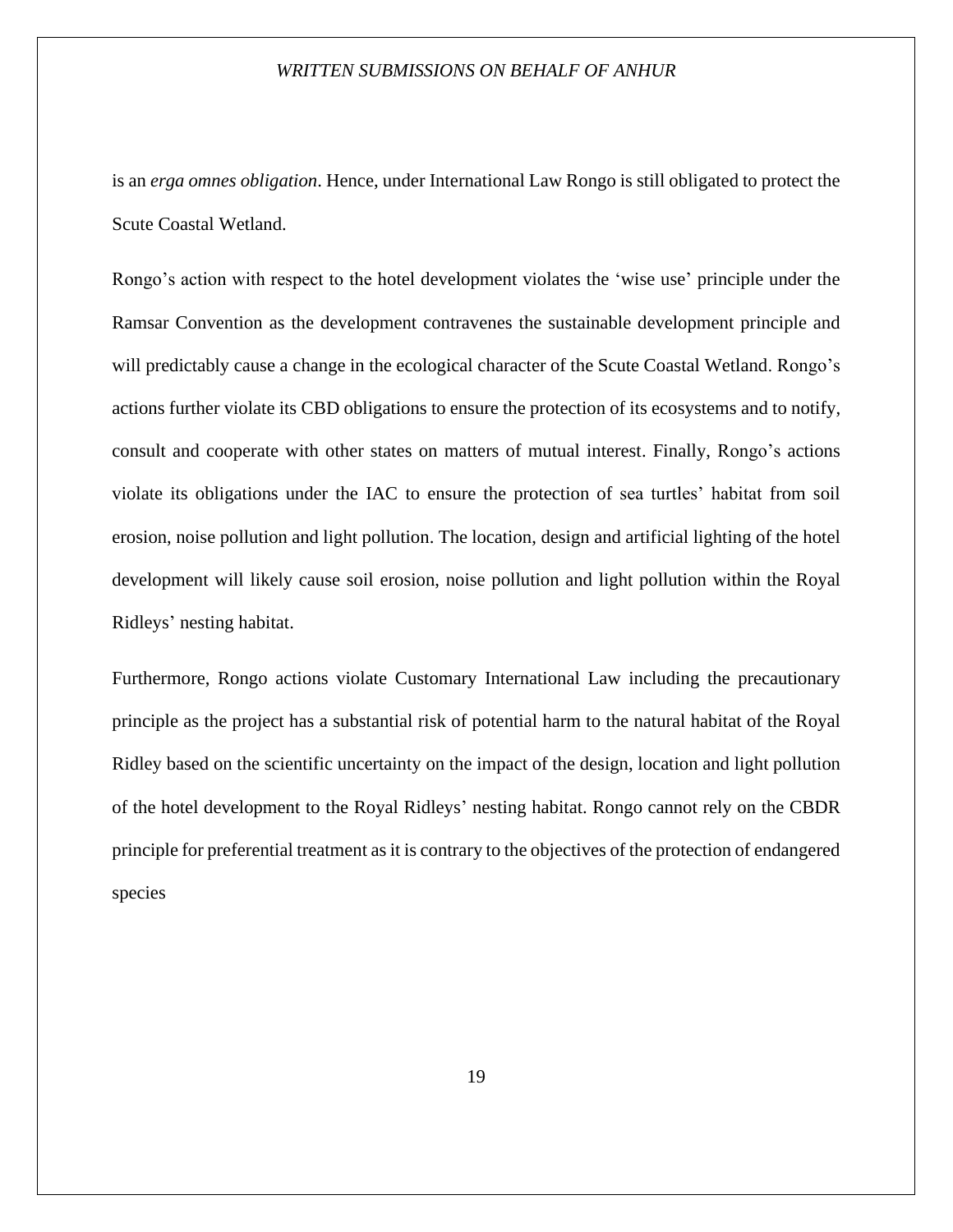### **ARGUMENTS ADVANCED**

# <span id="page-19-1"></span><span id="page-19-0"></span>**I. THE ACTIONS OF ANHUR WITH RESPECT TO THE MENHIT WETLAND DID NOT VIOLATE INTERNATIONAL LAW**

# <span id="page-19-2"></span>**A. THE ATTACK ON THE ANP-FF CAMP WITHIN THE MENHIT WETLAND WAS AN ACT OF SELF-DEFENSE.**

The right to territorial sovereignty is provided under *Article 2(4) of the U.N. Charter*. <sup>1</sup> However, the ICJ in the case of *Nicaragua v USA*, stated that this right is not absolute but is limited in instances of self-defense as provided under *Article 51 of the U.N Charter*. <sup>2</sup> Anhur relies on its inherent right to self-defense to justify its attack on the Menhit Wetland.<sup>3</sup>

<sup>2</sup> U.N. Charter; Military and Paramilitary Activities (Nicar. v. the U.S.) 1986 ICJ 14 (June 27) ["Nicaragua"] ¶ 209.

<sup>3</sup> ILC Commentary on the Draft Articles on the Responsibility of States for Internationally Wrongful Acts, G.A. Res. 56/83, U.N. GAOR, 56th Sess., Supp. No. 49, U.N. Doc. A/RES/56/83, (Dec. 12, 2001), art 21. [Hereinafter ARSIWA].

<sup>&</sup>lt;sup>1</sup> Charter of the United Nations, art 2(4), Oct. 24, 1945 1 U.N.T.S. 16 [Hereinafter U.N. Charter]; G.A. Res. 2625 (XXV), Oct. 24, 1970, U.N. Doc. A/RES/2625(XXV).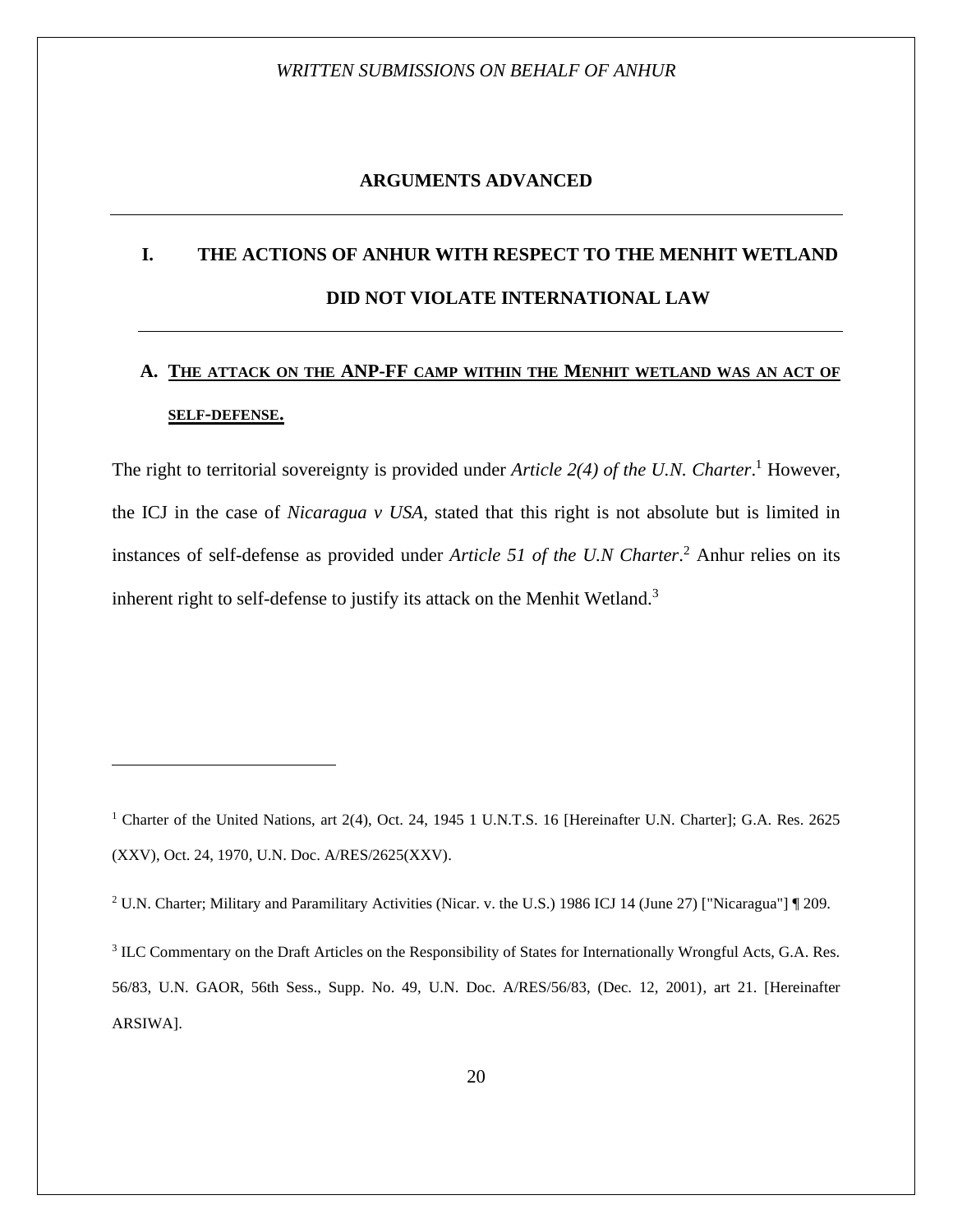Rongo might argue that the provisions of the U.N. Charter only bind its member states.<sup>4</sup> However, a growing consensus recognizes that the right to self-defense may be invoked against non-state actors.<sup>5</sup> Not only the ICJ in *DRC V Uganda* but also the International Law Association (ILA) noted that there is growing recognition that there are certain circumstances in which a State may have the right to self-defense against non-state actors acting extraterritorially and whose attacks cannot be attributed to the host State.<sup>6</sup>

Neither Anhur nor Rongo provided any support to the ANP-FF at any time.<sup>7</sup>Therefore, Anhur can rely on its inherent right to self-defense against the ANP-FF.

The ICJ in the *Oil Platform Case* considered three cumulative elements to be fulfilled for a state to exercise its inherent right to self-defense. <sup>8</sup>These include **(i)** the existence of an armed conflict,<sup>9</sup>

<sup>6</sup> Armed Activities on the Territory of the Congo, 2005 ICJ 168, ¶ 276-305 (December 19) [Hereinafter DRC V Uganda]; International Law Association Use of Force Committee, 2018, Final Report on Aggression and the Use of Force, ILA Report (2018), p. 15.

<sup>7</sup> Record¶19.

<sup>9</sup> Nicaragua ¶190.

<sup>4</sup>Vienna Convention on the Law of Treaties, art 34 May23, 1969, 1151 UNTS 331. [HereinAfter VCLT].

<sup>5</sup> Monica Hakimi, *Defensive Force Against Non-State Actors: The State of Play*, 91 INT'L L. STUD. 1 (2015).

<sup>8</sup> The Islamic Republic of Iran v. the United States of America, Judgment, I. C. J. Reports 2003, p. 161.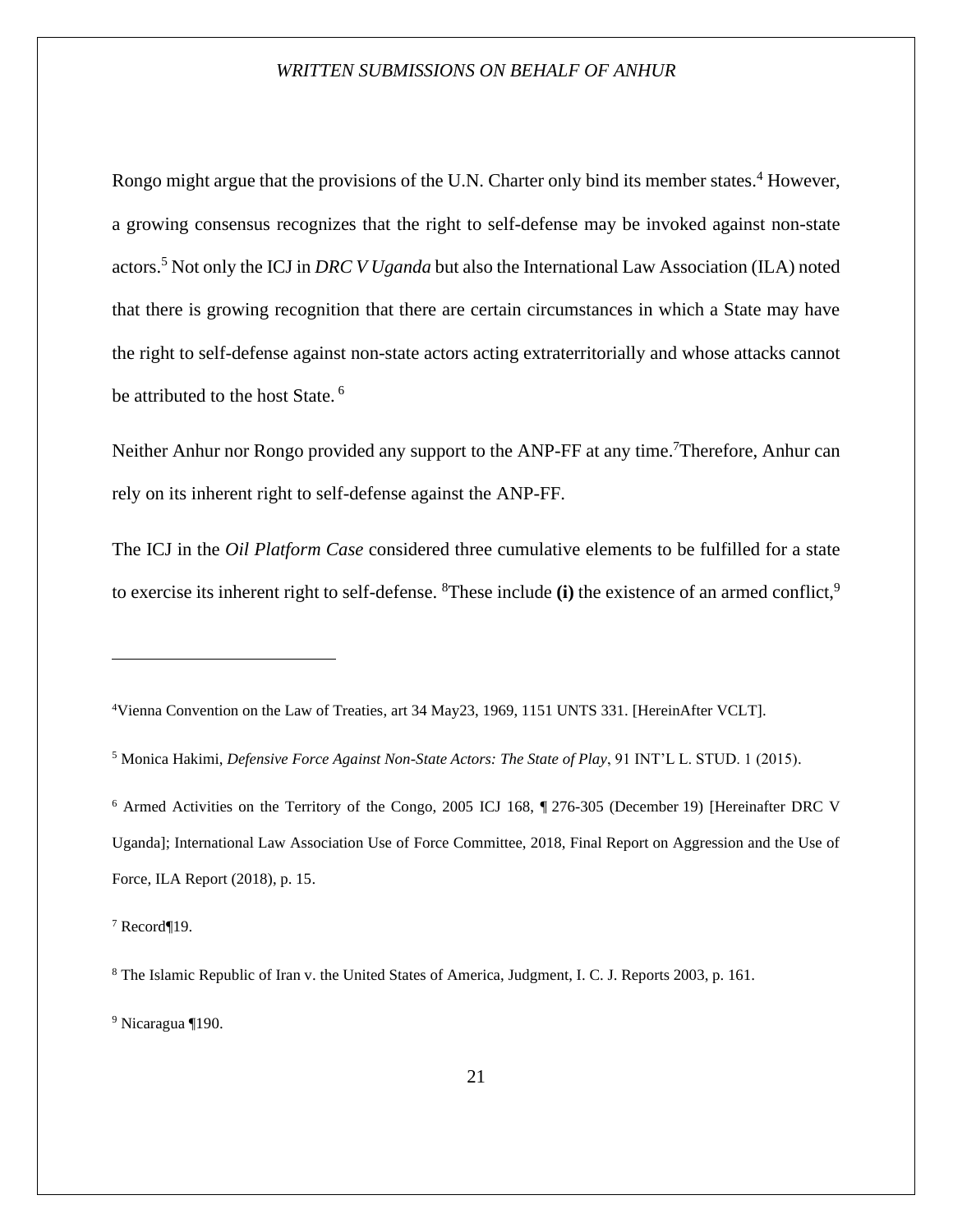$(iii)$  that the response to an attack is imminent and necessary<sup>10</sup> and  $(iii)$  that the response to an attack is proportionate to the harm caused.<sup>11</sup>

### <span id="page-21-0"></span>**i. The conflict between Anhur and the ANP-FF was a non-international armed conflict**

The ICTY in the *Prosecutor v Tadic* case set up a two-pronged test to determine a non-international armed conflict.<sup>12</sup> These included; the intensity of the conflict and the degree of hierarchical organization of the parties involved in the conflict.<sup>13</sup>With respect to intensity, the ICTR in the *Prosecutor v Akayesu* case considered continuous military attacks between belligerents to meet the threshold required for a non-international armed conflict.<sup>14</sup> It further recognized that the organizational structure of an non-state armed group need not to be like that of a state's military but rather that which can merely show some form of structure and command.<sup>15</sup>

<sup>10</sup> Green, *Docking the Caroline: Understanding the Relevance of the Formula in Contemporary Customary International Law Concerning Self-Defense*, 14 CARDOZO J. INT "L & COMP. L. 429 (2006).

<sup>11</sup> *Ibid.*

<sup>12</sup>App. Chamber, Int'l Crim. Trib. For former Yugoslavia, 1992 Case No. IT-94-1-AR72, 35 I.L.M. 32 (1996). <sup>13</sup> *Ibid.*

<sup>14</sup> Trial Judgement, International Criminal Tribunal for Rwanda (ICTR), Case No. ICTR-96-4-T, 2 September 1998. <sup>15</sup> *Ibid.*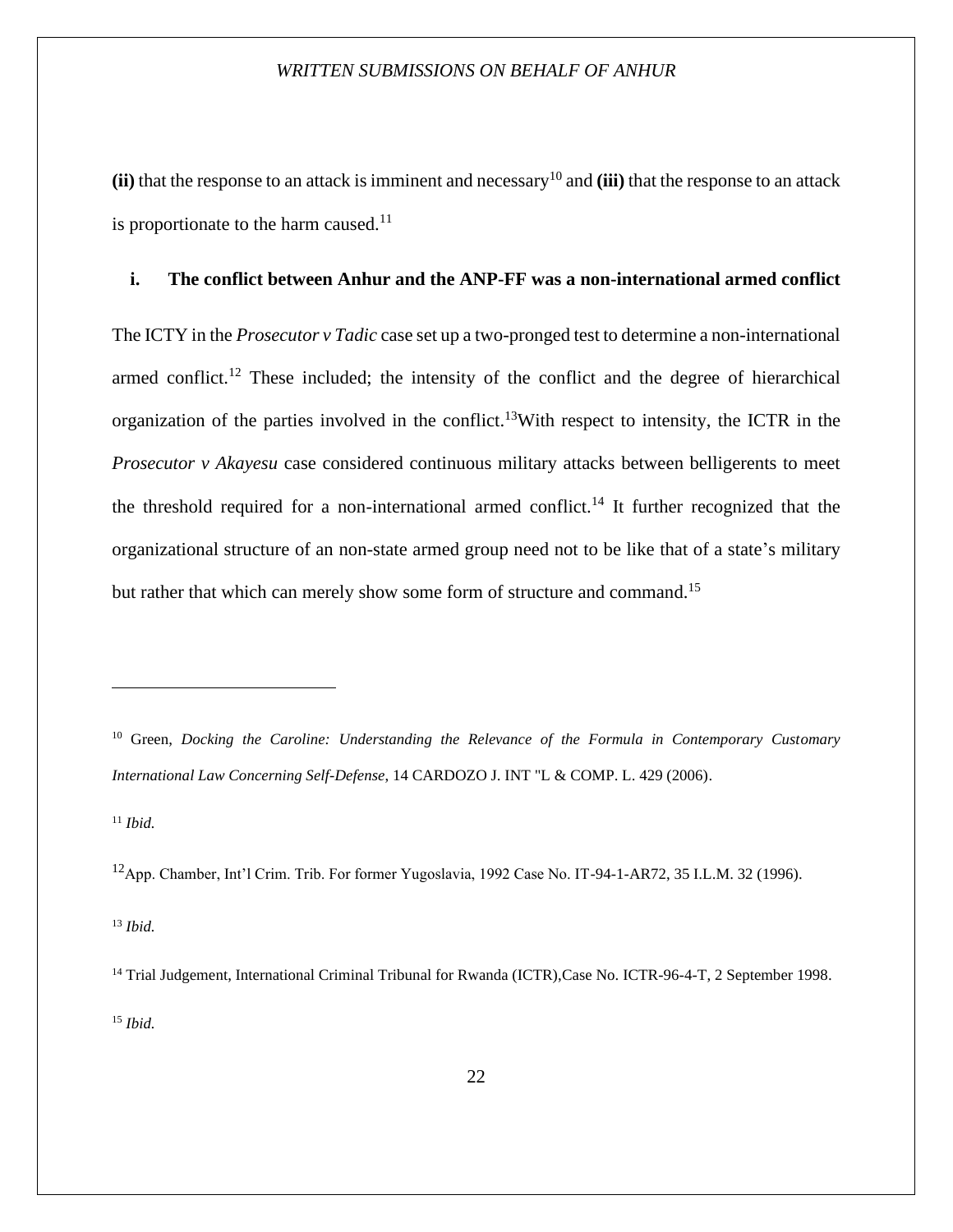The ANP-FF is a paramilitary arm (an organized armed group) of the Anhuri New Party and has a loose hierarchical structure.<sup>16</sup>Intelligence reports suggest that there have been military confrontations between the members of the ANP-FF and the Anhuri military. <sup>17</sup> This includes the attack in early November 2019, in which the ANP-FF launched attacks with armed drones on the territory of Anhur from the Menhit Wetland within Rongo, and killed several Anhuri citizens and damaged two residential buildings and one government building.<sup>18</sup>Consequently, the organizational structure of the ANP-FF and the frequency of its confrontations with the Anhuri military satisfy the threshold of a non-international armed conflict.

### <span id="page-22-0"></span>**ii. The attack on the Menhit Wetland was necessary.**

In the *Gabcikovo-Nagymaros Project case*, the ICJ held that a state may plead necessity when engaging in an act meant to protect its vital interests from imminent danger.<sup>19</sup> *Article 25 of the Articles on State Responsibility (ARSIWA)* provides the elements to consider while invoking the principle of necessity.<sup>20</sup> They include; **(a)** the act must have been occasioned by the need to protect

<sup>18</sup> Record¶20.

<sup>20</sup> ARSIWA.

<sup>16</sup> Record¶19; Clarification A13.

<sup>&</sup>lt;sup>17</sup> Clarification A14.

<sup>19</sup> Hungary. v. Slovakia., 1997 ICJ, 52, p. 40–41, ¶51–52.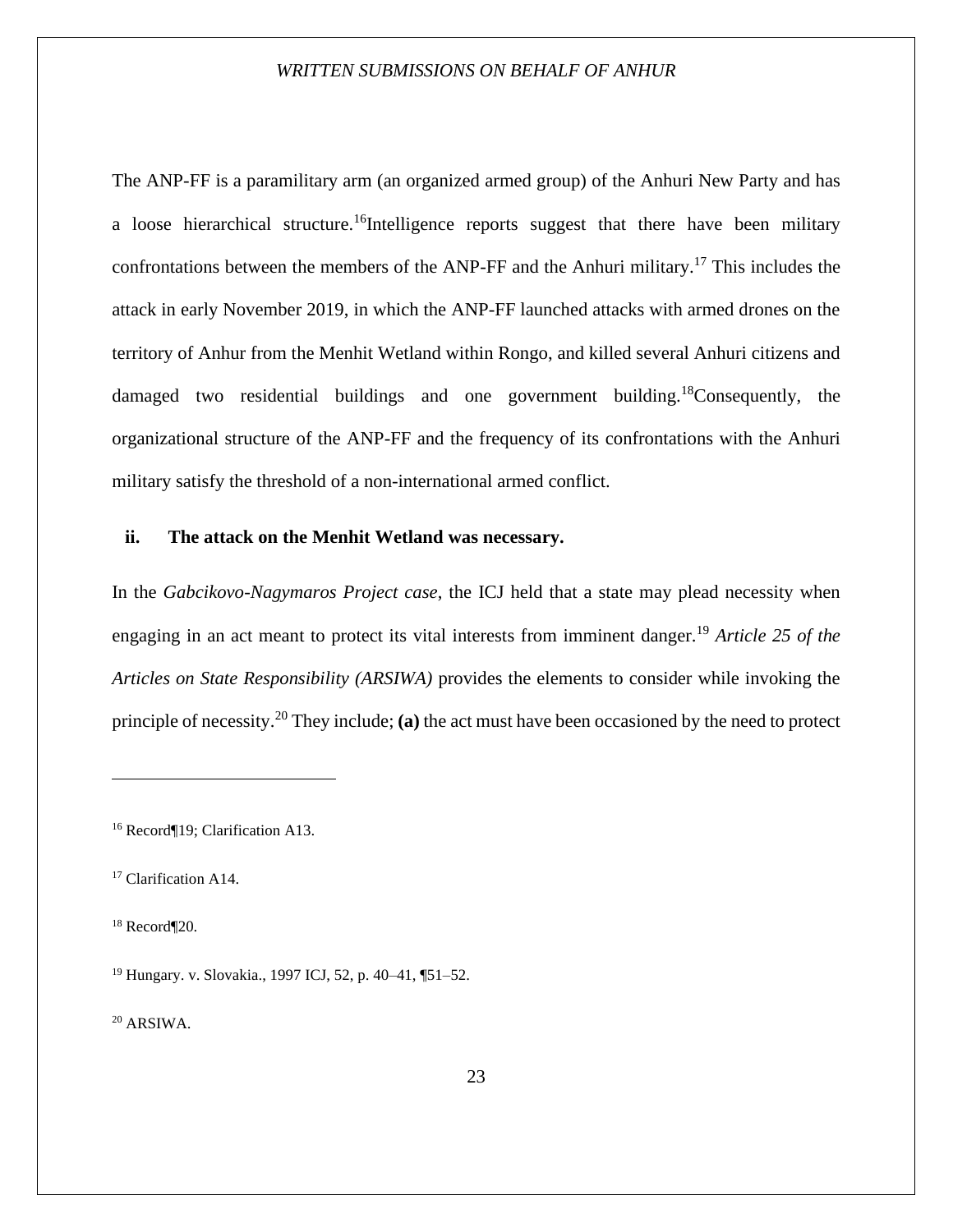an 'essential interest' of the acting state; **(b)** that the essential interest must have been threatened by a 'grave and imminent peril,' and **(c)** that the actions undertaken "must have been the 'only means' available to safeguard that interest."

# *a. The attack on the Menhit Wetland was to protect the security of Anhuri citizens*

The ICJ stated in the *Construction of the Wall case* that the security of a state is among a state's vital interests, and states should not be prevented from protecting themselves in cases where the safety of their citizens or properties is at stake.  $21$ 

Anhur consents that to rely on the doctrine of necessity, the essential interest being safeguarded must be of greater importance than the interests of the foreign state being sacrificed.<sup>22</sup> Essentially, the issue is one of proportion between the two interests rather than that of absolute interest.<sup>23</sup> Respectfully, Anhur submits that the right to life of its citizens outweighs its obligation to protect the environment.

<sup>23</sup> *Ibid.*

<sup>&</sup>lt;sup>21</sup> Legal Consequences of the Construction of a Wall in the Occupied Palestinian Territory, Advisory Opinion of July 9, 2004, ICJ Rep (2004), at ¶136.

<sup>&</sup>lt;sup>22</sup> CRAWFORD, INTERNATIONAL LAW COMMISSION'S ARTICLES ON STATE RESPONSIBILITY: INTRODUCTION, TEXT, AND COMMENTARIES 183(2002),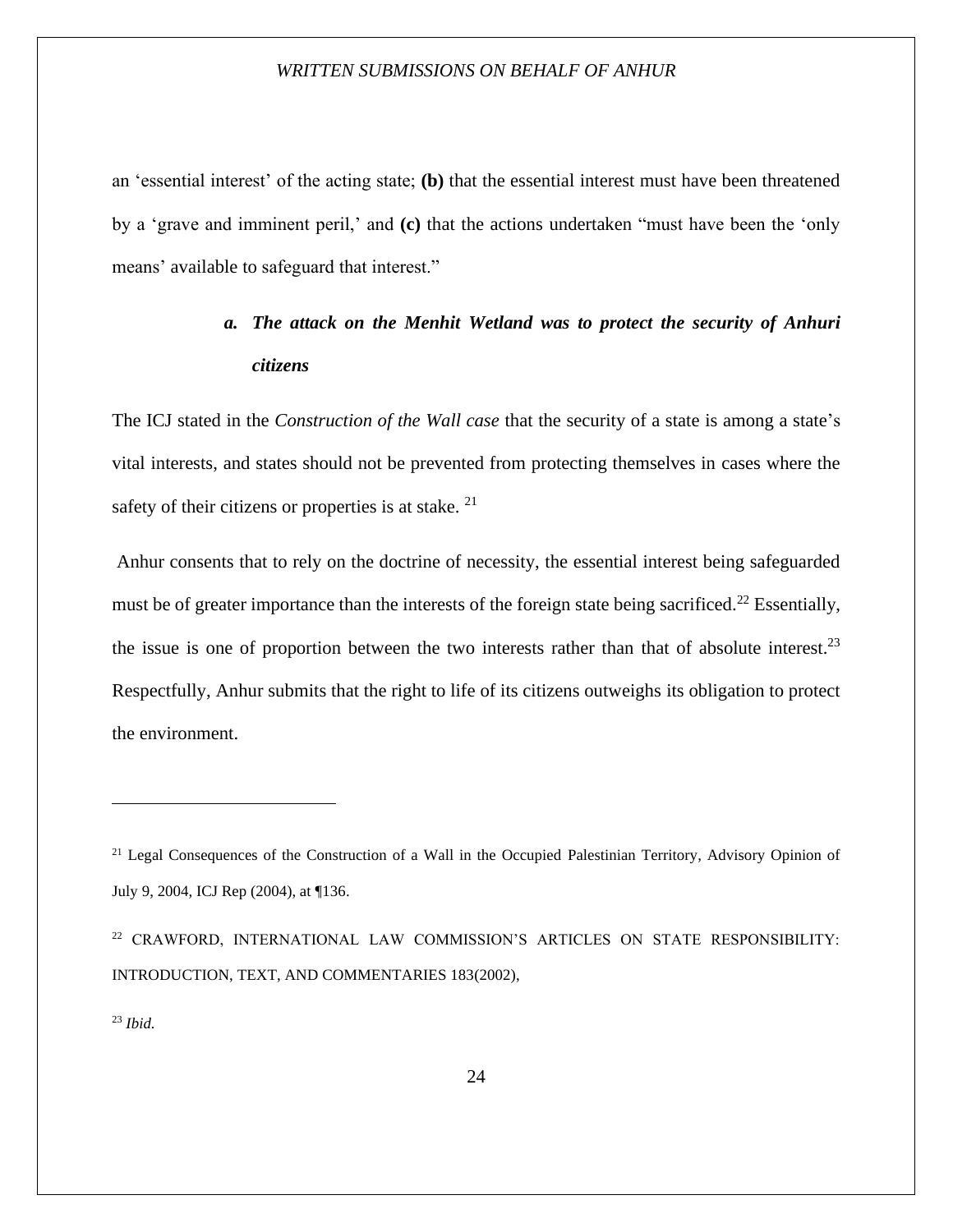### *b. The security of Anhuri citizens was in grave peril*

Whatever the interest may be, it is only when threatened by a grave and imminent danger that the second condition is satisfied.<sup>24</sup> The imminent peril must be objectively established and not merely apprehended as possible.<sup>25</sup>

The security of the Anhuri citizens was in grave danger. In early November 2019, the ANP-FF launched attacks with armed drones on the territory of Anhur from the Menhit Wetland. The drone attacks killed several Anhuri citizens and damaged two residential buildings and one government building.<sup>26</sup>This is in addition to the other numerous civil disturbances within Anhur, orchestrated by the ANP-FF, which had compelled the Anhuri Prime Minister to deploy the Anhuri military to quell the disturbances.<sup>27</sup>

<sup>26</sup> Record¶20.

<sup>24</sup> Dinstein, *Military Necessity*, in 3 ENCYCLOPEDIA OF PUBLIC INTERNATIONAL LAW 274, 274 (1982).

<sup>25</sup> O'Brien, *The Meaning of 'Military Necessity in International Law*, 1 WORLD POLITY 109, 142-4.

<sup>27</sup> Record¶19, Clarification A14.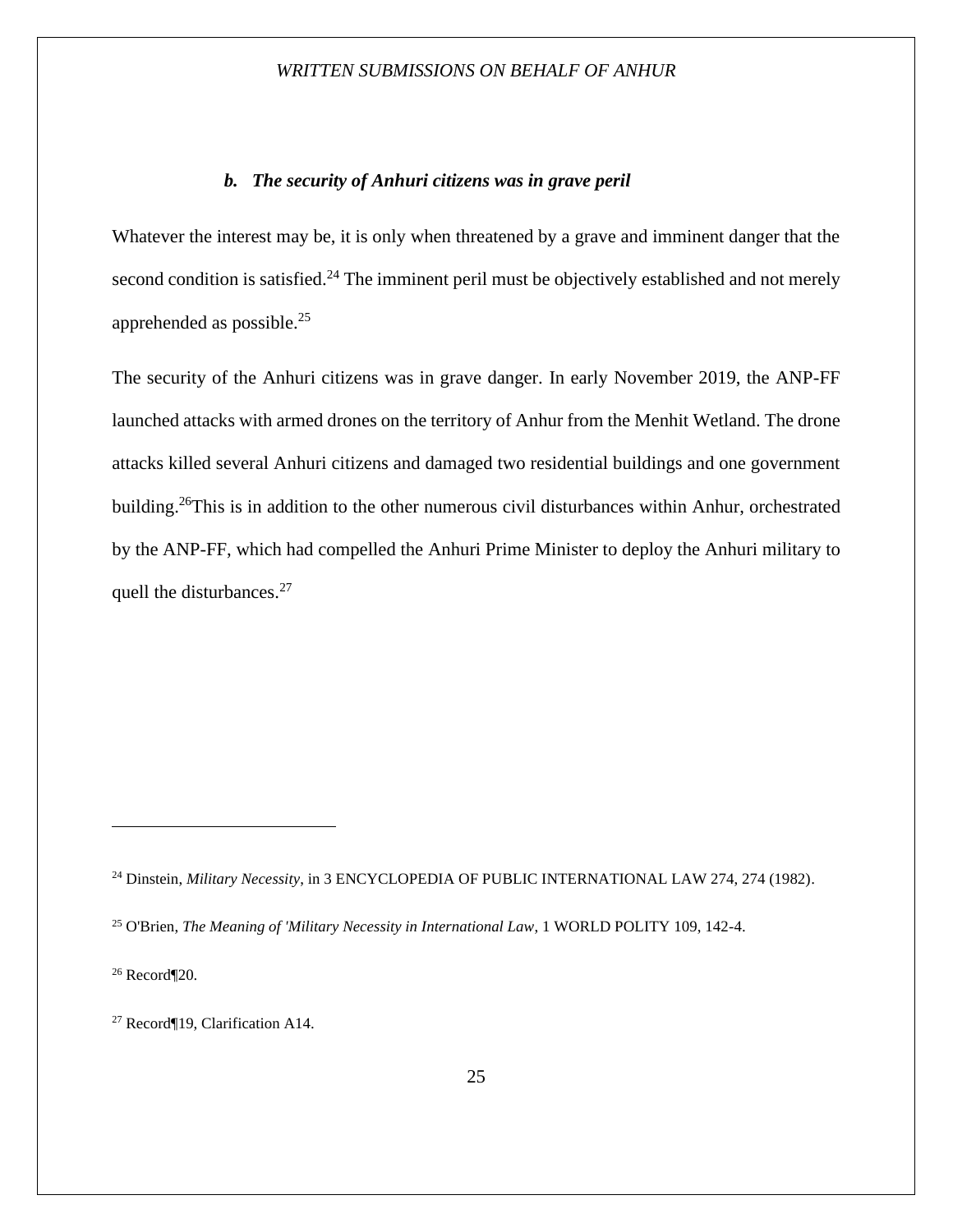# *c. The use of explosive artillery was the only available means to safeguard the security of Anhuri citizens.*

The forests within the Menhit Wetland are inundated for most of the year, making it hard to access the ANP-FF camps using ground armed troops.<sup>28</sup>Consequently, Anhur was compelled to use the towed M119 Howitzers, as they could be precisely fired from Anhur directly into the ANP-FF camp with the Menhit Wetland.<sup>29</sup>In any case, Anhur was not aware that the ecological character of the Menhit Wetland had been affected by drought exasperated by climate change because Rongo had not submitted an Article 3.2 report to inform the Ramsar Secretariat about this change in ecological character.<sup>30</sup>

### <span id="page-25-0"></span>**iii. The attack on the Menhit Wetland was proportionate**

The proportionality principle places limits on belligerents in choosing methods and tactics of war fare.<sup>31</sup> It requires that before destroying a natural resource site by military activity, the military

<sup>28</sup> Record¶ 14.

 $30$  Record¶16.

<sup>29</sup> Record¶20; Clarification A12; Maj. Wade Perdue, *M119 Howitzer Still Plays Critical Role for Army,* US Army Military (2015).

<sup>31</sup>Diederich, *Law of War and Ecology, A Proposal for a Workable Approach to Protecting the Environment through the Law of War*, Vol. 136, *Mil Law Rev*, p.137 (1992).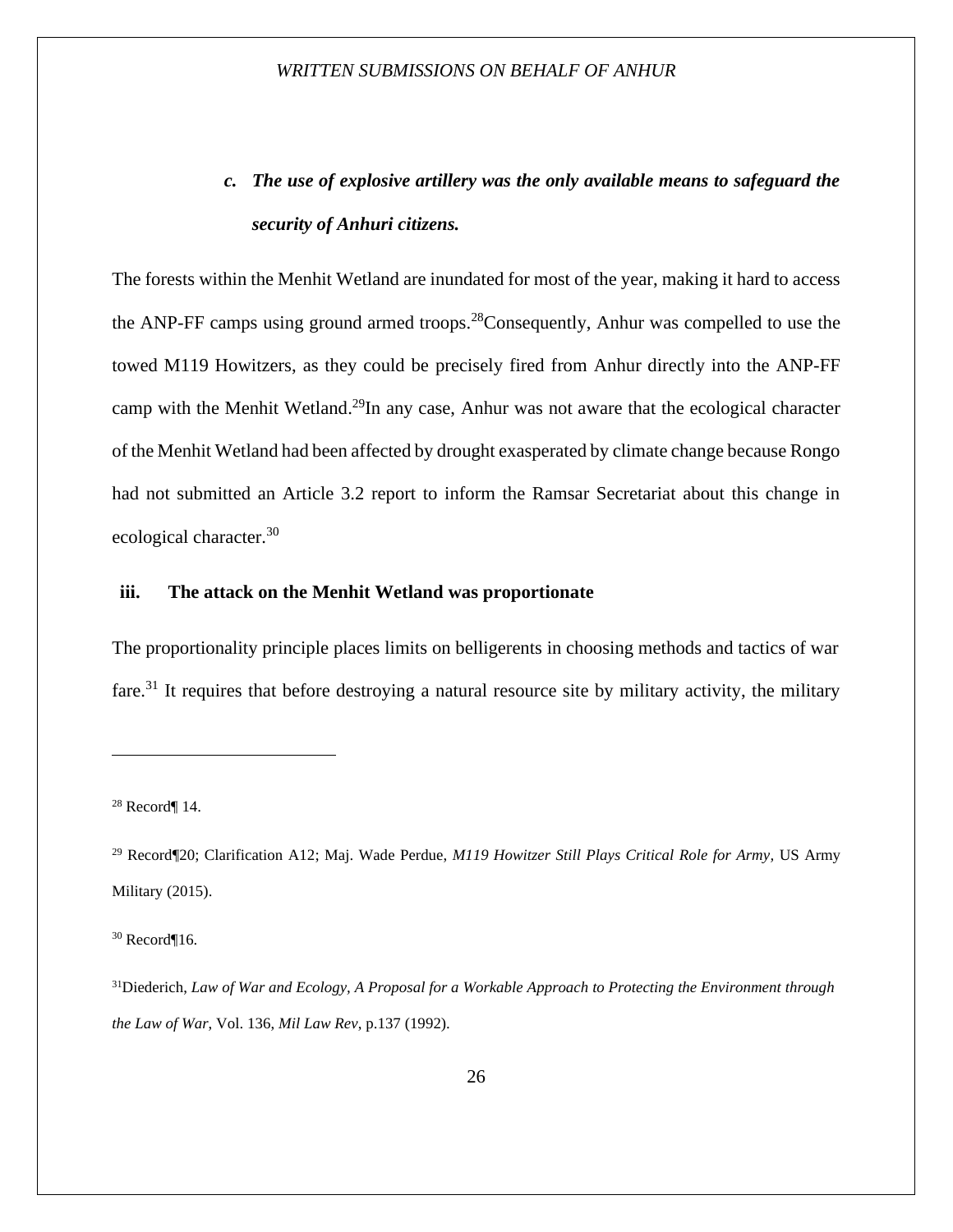authority should weigh the expected environmental harm against the military anticipated benefits to be gained. $32$ 

The use of the explosive artillery provided Anhur with a military advantage over the ANP-FF and ensured that its military operation was successful. The members of ANP-FF use sophisticated technological artillery to conduct armed attacks, which includes using armed drones.<sup>33</sup> Consequently, Anhur submits that the attack on the Menhit Wetland would have been unsuccessful if they had used a lesser form of weaponry.

# <span id="page-26-0"></span>**iv. The failure to submit a report to the UNSC does not preclude Anhur's inherent right to self-defense.**

*Article 51 of the U.N Charter* provides that the measures taken by members in the exercise of the right of self-defense shall be reported to the Security Council.<sup>34</sup>However, this is a procedural

<sup>34</sup> U.N Charter.

<sup>&</sup>lt;sup>32</sup> Advisory Opinion on the Legality of the Threat or Use of Nuclear Weapons 1996, ICJ report 1996, ¶ 30. [Hereinafter Nuclear Weapons Case].

<sup>33</sup> Record¶20.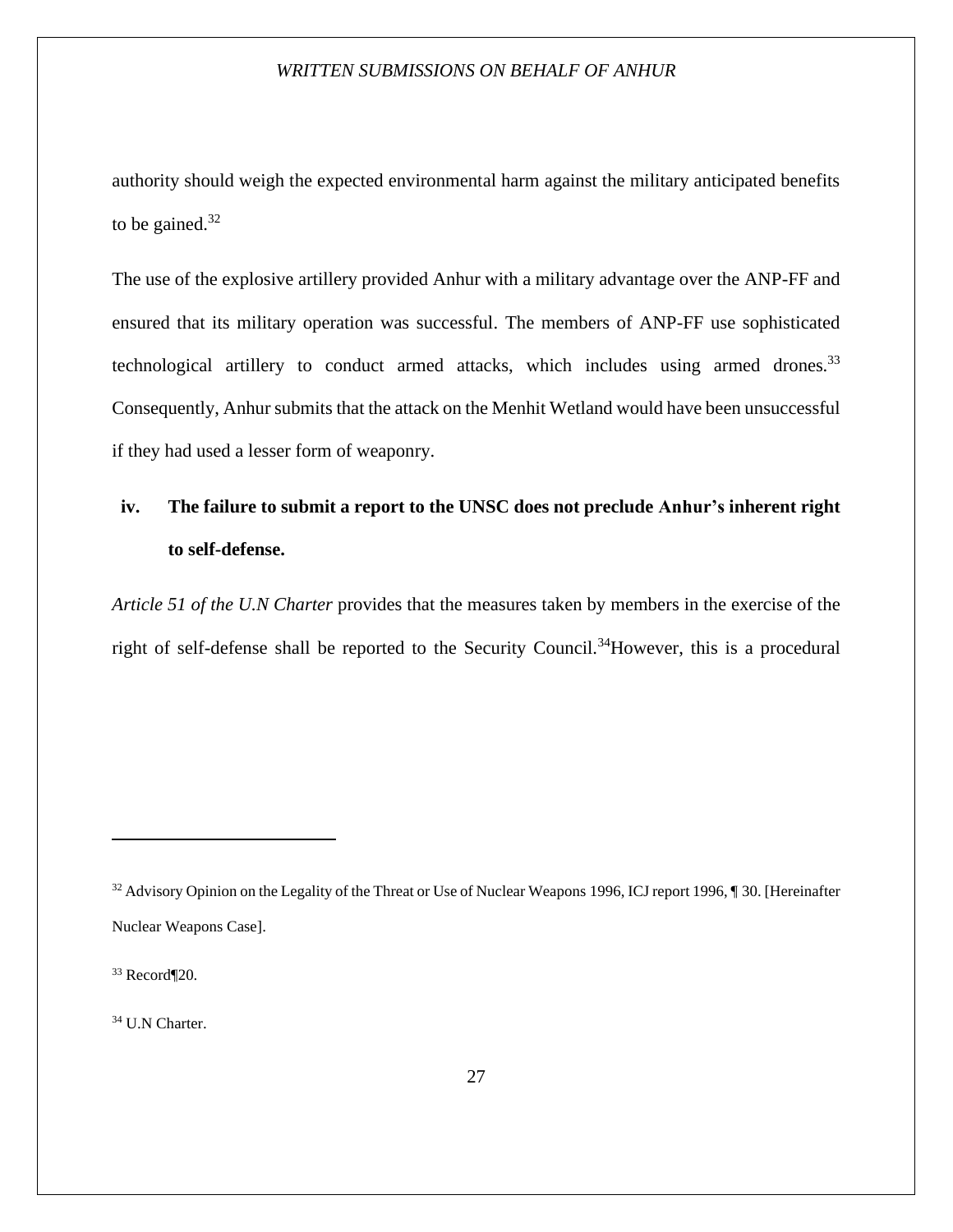measure, and a failure to submit the report cannot preclude a state from exercising its inherent right to self-defense.<sup>35</sup>

# <span id="page-27-0"></span>**B. ANHUR'S ACTIONS TO THE MENHIT WETLAND DID NOT VIOLATE INTERNATIONAL HUMANITARIAN LAW (IHL).**

# <span id="page-27-1"></span>**i. Anhur is not a state party to the Additional Protocol (AP) I and II to the Geneva Convention**

The protection of the environment in armed conflict is provided under *Article 35(3)and 55 of the AP I to the Geneva Conventions* where it prohibits belligerents from employing means of warfare that may cause widespread, long-term, and severe damage to the natural environment.<sup>36</sup> However, neither Anhur nor Rongo are parties to either the AP I or AP II to the Geneva Conventions.<sup>37</sup> *Article 34 of the VCLT* states that a treaty does not create obligations for a third State without its

<sup>37</sup> Record¶11.

<sup>35</sup> B. SIMMA et al. (EDS), THE CHARTER OF THE UNITED NATIONS: A COMMENTARY, VOLUME II, 1410 (2012).

<sup>36</sup> *Protocol Additions to the Geneva Conventions of August 12, 1949, and Relating to the Protection of Victims of International Armed Conflicts,* June 8, 1977, 1125 UNTS 3 [Hereinafter AP to the Geneva Conventions]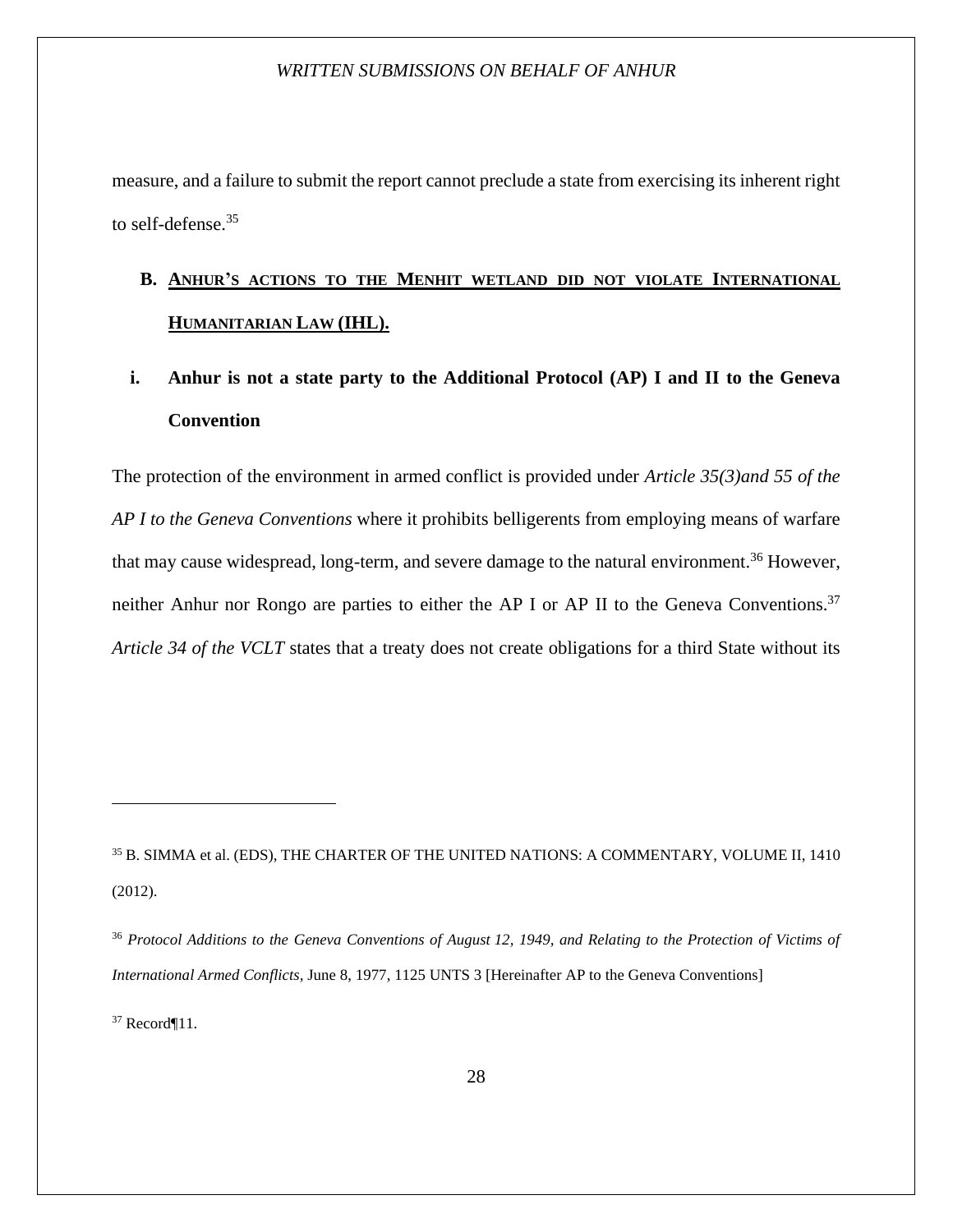consent.<sup>38</sup> Consequently, the provisions of AP I and II to the Geneva Conventions do not bind Anhur.

Rongo might argue that the AP I and II to the Geneva Conventions codify Customary International Law. However, as the ICJ stated in *the North Sea Continental Shelf case*, to imply Customary International Law, one must show state practice and *opinio juris*. <sup>39</sup> Recent international armed conflicts, which have caused massive destruction to the environment, have been waged by non-State Parties to the AP I and II to the Geneva Conventions. Notably, the United States, Iraq and even those states that have ratified it (*e.g.,* the UK) have made declarations and reservations intended to limit their liabilities under the AP I and II to the Geneva Conventions. 40

### <span id="page-28-0"></span>**i. Alternatively, the Menhit Wetland was a legitimate military target under IHL.**

Should this court recognize that the provisions of the AP I and II to the Geneva Conventions are a codification of Customary International Law, Anhur then submits, that the Menhit Wetland was a

<sup>38</sup> VCLT.

<sup>39</sup> Germany v Netherlands; Germany v Denmark, judgment February 20, 1969, ICJ Reports 1969.

<sup>40</sup>The Joint Service Manual of the Law of Armed Conflict, JSP 383 (2004), UK; Ministry of Defense; Yoram *The Conduct of Hostilities Under the Law of International Armed Conflict*,Cambridge University Press, p. 185 (2004)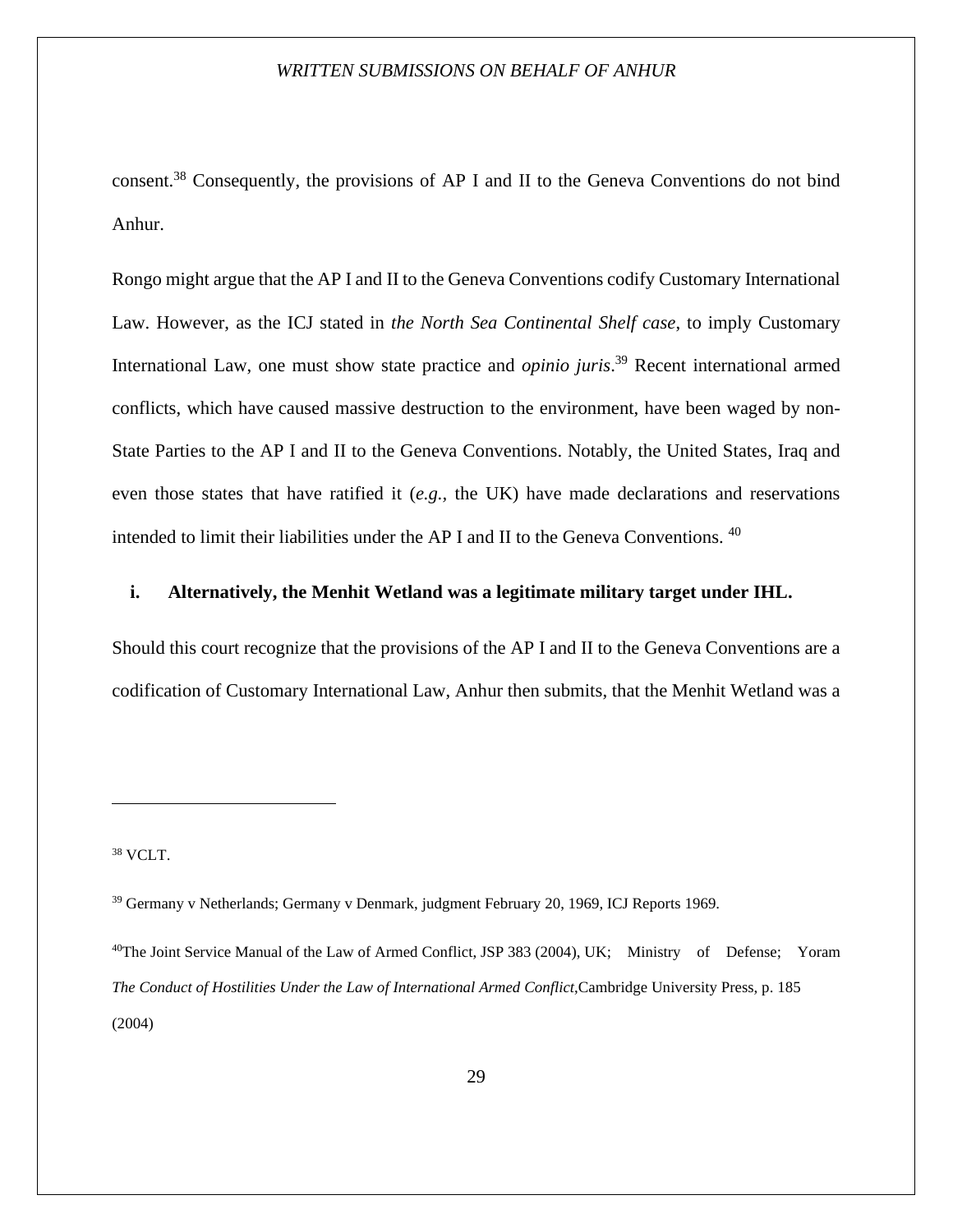legitimate military target under *Article 52 of the AP I to the Geneva Conventions*. <sup>41</sup>Armed conflict attacks may be directed against military objectives, not civilian objects.<sup>42</sup> A "military objective" includes objects which by their nature, location, purpose, or use make an effective contribution to military action and whose total or partial destruction, capture, or neutralization, in the circumstances ruling at the time, offers a definite military advantage.<sup>43</sup>A "civilian object" entails "all objects which are not military objectives."<sup>44</sup> The natural environment is not intrinsically a military object and should be treated as a civilian object.<sup>45</sup> However, there are certain circumstances in which part of the environment may become a military objective, in which case

<sup>41</sup> AP to the Geneva Conventions.

<sup>42</sup>*Ibid*, art 48.

<sup>43</sup> *Ibid*, art 52(2).

<sup>44</sup> *Ibid.*

<sup>&</sup>lt;sup>45</sup> ILC, Draft Principles on the Protection of the Environment in Relation to Armed Conflict, General Assembly Official Records, Sixty-sixth Session, Supplement No. 10 (A/66/10), p. 347-364, Principle 13.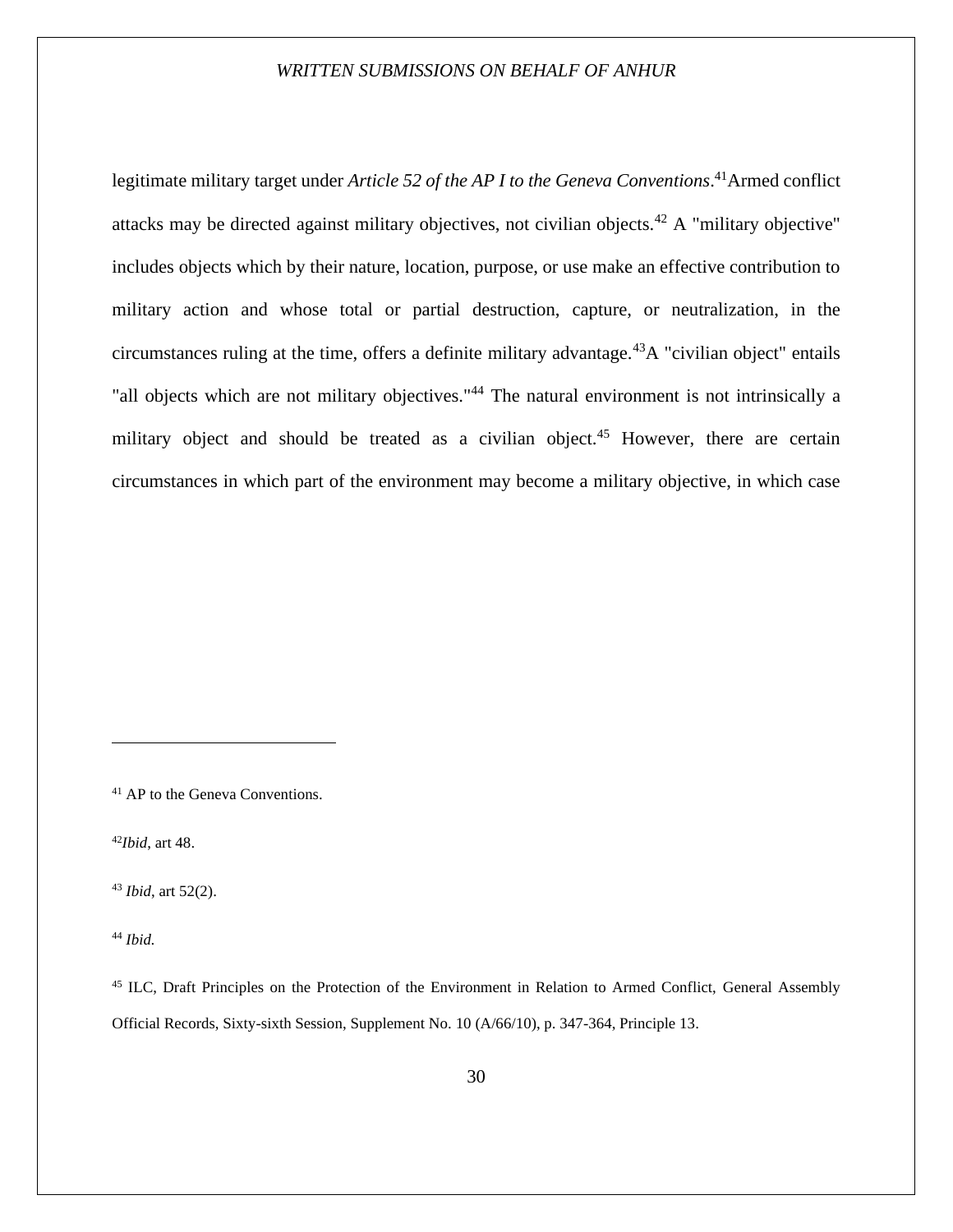such locations may be lawfully targeted; for example when belligerents use the environment *(ie forests)* as hideouts . 46

The Menhit Wetland became a military objective and hence a lawful military target when the ANP-FF used it as a hideout to target Anhuri citizens and properties.<sup>47</sup> In any case, there were no civilians residing within the Menhit Wetland during the attack.<sup>48</sup>

# <span id="page-30-0"></span>**ii. Moreover, the prohibition of environmental destruction in an armed conflict is not absolute.**

*Article 51(5)(b) of the AP I to the Geneva Conventions* provides that incidental destruction of civilian objects, including the environment, is indiscriminate and such destruction is considered as collateral damage. <sup>49</sup>This is especially permissible if the commander has taken prior feasible

 $47$  Record¶19.

<sup>48</sup> Record¶15.

<sup>49</sup> AP I to the Geneva Conventions.

<sup>46</sup> Rayfuse, *"Rethinking international law and the protection of the environment in relation to armed conflict" in War and the Environment: New Approaches to Protecting the Environment in Relation to Armed Conflict,* Leiden, Brill Nijhoff, p. 6 (2015).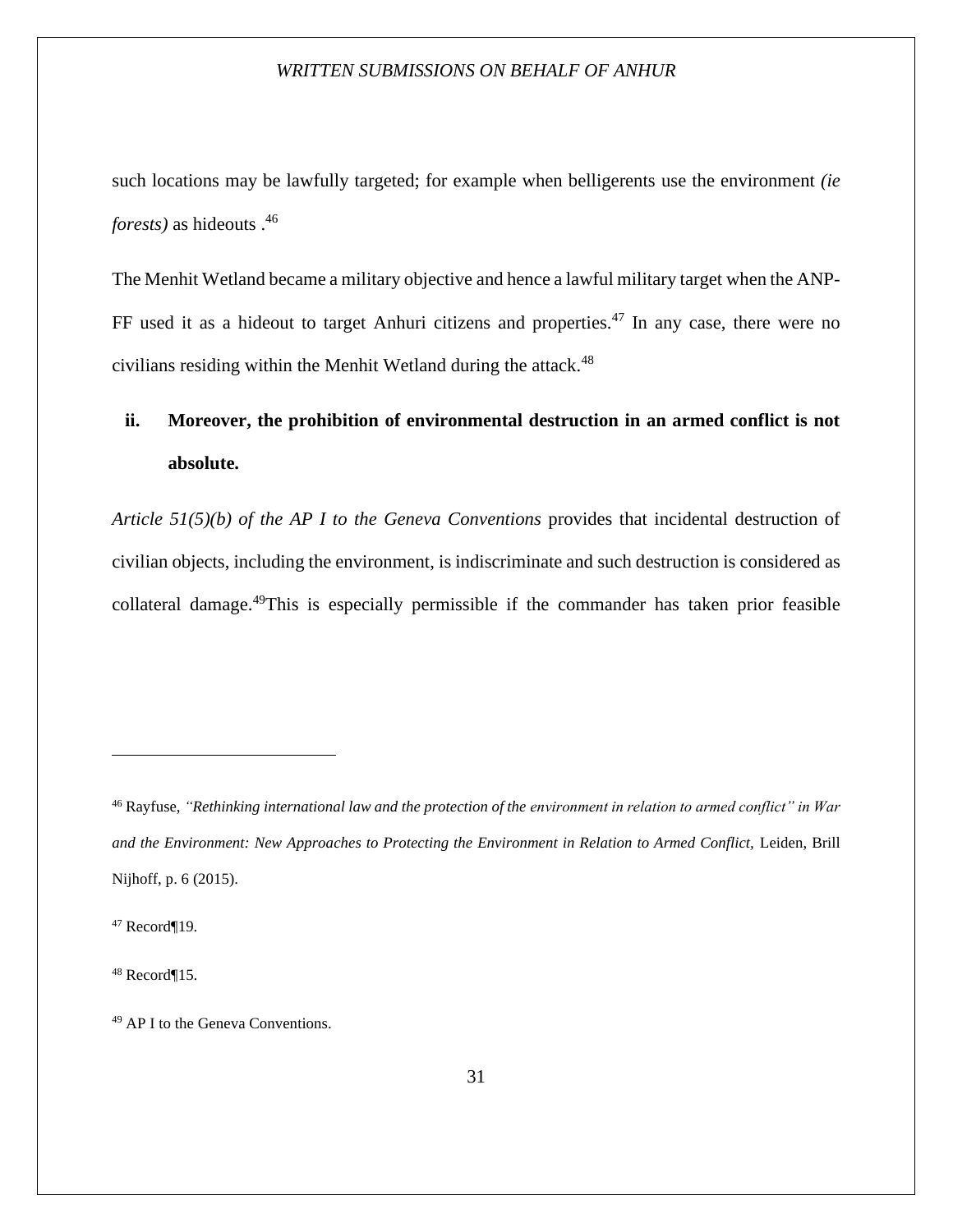precautionary measures under *Article 57 of AP I to the Geneva Conventions* to minimize incidental loss to civilian objects during an attack.<sup>50</sup>

Prior to the attack, Anhur employed unarmed drones to locate the ANP-FF's camp.<sup>51</sup>Thereafter, the commander of the Anhuri military conducted a proportionality analysis and determined that expected incidental damage to the civilian objects was not excessive to the military advantage anticipated.<sup>52</sup> Therefore, the fire was collateral damage which is permissible under IHL

# <span id="page-31-0"></span>**iii. Besides, the damage to the Menhit Wetland was neither widespread, long-term, nor severe.**

*Article 35(3) of the AP I to the Geneva Convention* states that care shall be taken in warfare to protect the natural environment against widespread, long-term and severe damage.<sup>53</sup>There is no

<sup>50</sup> *Ibid*.

<sup>51</sup> Record¶20.

<sup>52</sup> Clarification A11.

<sup>53</sup> *Ibid.*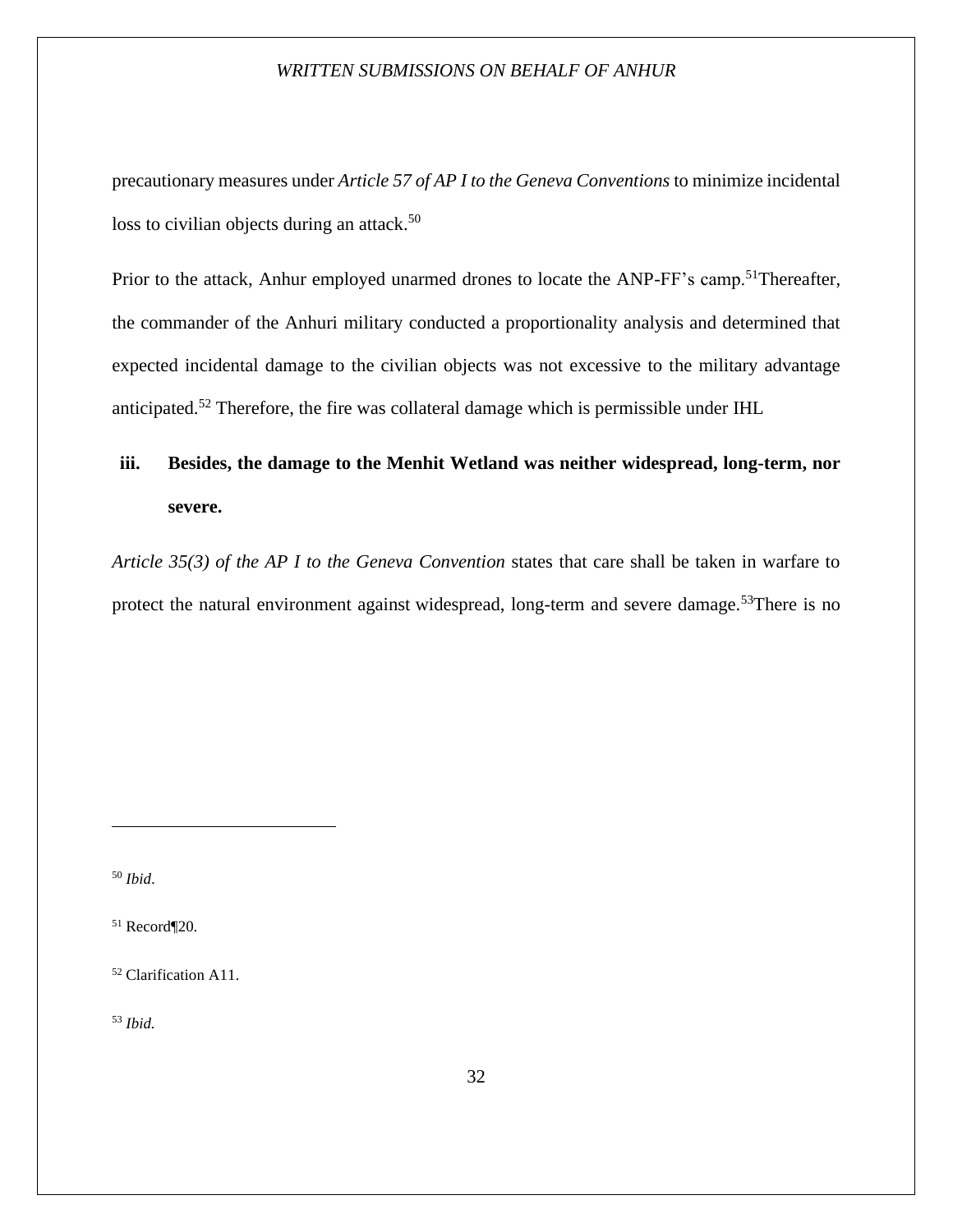clear threshold to what is considered widespread, long-term, and severe and this is determined on a case-to-case basis.<sup>54</sup>

*Article 32 of the VCLT* espouses that recourse may be had to supplementary means of interpretation, including the preparatory work of a treaty and the circumstances of its conclusion, to confirm the treaty's object and purpose. <sup>55</sup> The preparatory work of *Article 35 of the AP I to the Geneva Convention* shows that the plenipotentiaries considered the use of unconventional weapons as the ones that would cause widespread, long-term, and severe damage.<sup>56</sup> These unconventional weapons include the use of nuclear weapons, chemical weapons, biological weapons, and weapons prohibited under the Convention on Certain Conventional Weapons which when used severely destroy the genetic makeup of an ecosystem with no recovery.<sup>57</sup> However, forest fires are a regular

<sup>55</sup> *Ibid.*

<sup>57</sup> *Ibid.*

<sup>54</sup>Hulme Karen, *War-Torn Environment: Interpreting the Legal Threshold*, Leiden: Martinus Nijhoff Publishers, p. 93, (2004).

<sup>56</sup> Nuclear Weapons Case; Pilloud and Pictet, "Article 35: Basic rules", ICRC Commentary on the Additional Protocols of June 8, 1977, to the Geneva Conventions of August 12, 1949.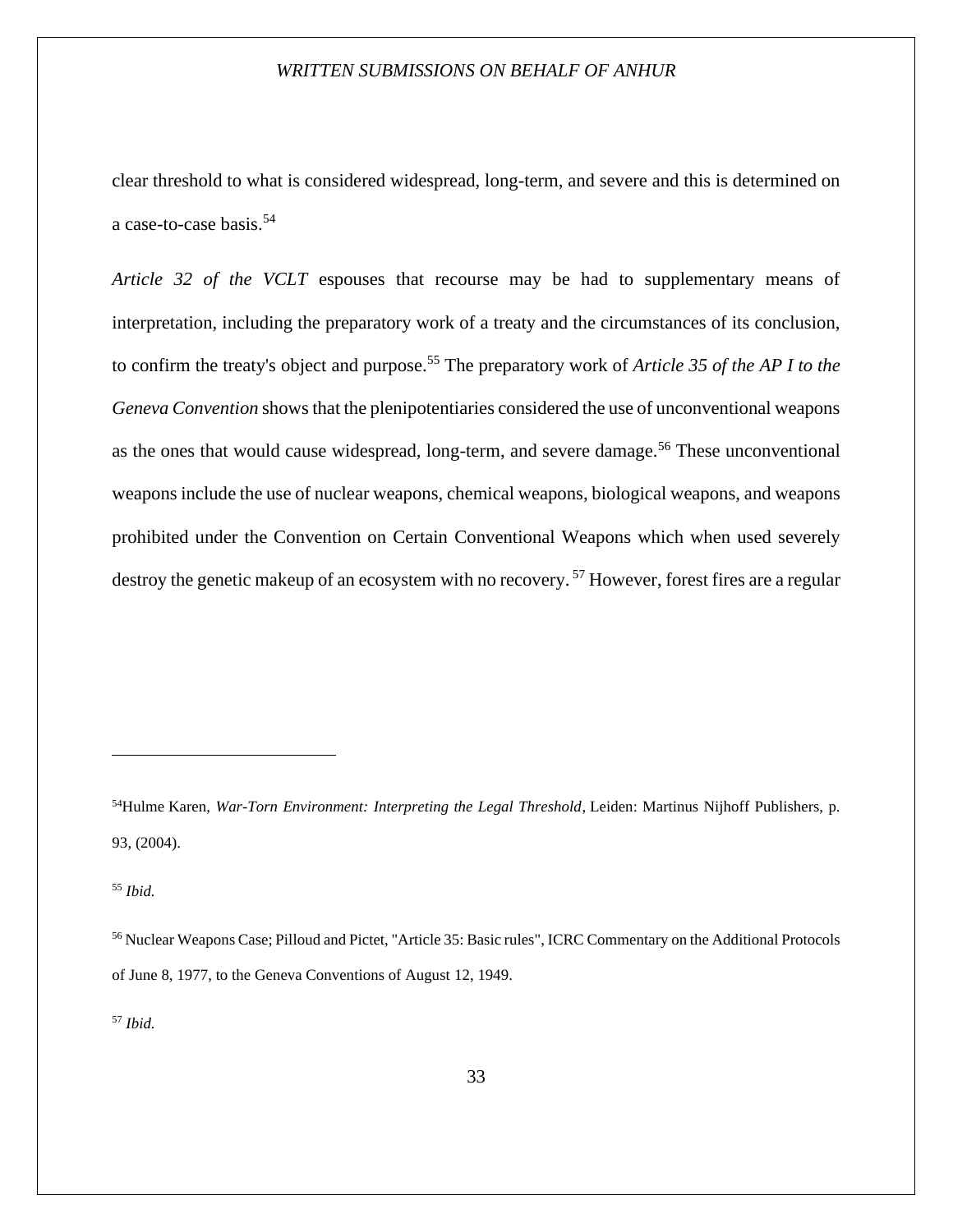occurrence within an ecosystem, and forests tend to recover from them.<sup>58</sup>Consequently, the damage on the Menhit Wetland cannot be termed as severe, long-term, or widespread.

# <span id="page-33-0"></span>**C. ANHUR WAS NOT BOUND TO ITS INTERNATIONAL ENVIRONMENTAL LAW (IEL) TREATY OBLIGATIONS UNDER THE PRINCIPLE OF FORCE MAJEURE**

*Article 61 of the VCLT* provides that a party may invoke the impossibility of performing a treaty as a ground for suspending the performance of its obligations arising from the treaty; principle of force Majeure.<sup>59</sup>.

The court in the *Rainbow Warrior* case stated that a situation of force majeure only arises where three elements are met; **(a)** the act in question must be brought about by an irresistible force or an unforeseen event **(b)** which is beyond the control of the State concerned and **(c)** which makes it materially impossible in the circumstances to perform the obligation.<sup>60</sup>

The armed attack on Anhur was unforeseen. Anhur did not expect such an attack from the ANP-FF. The attack on the Menhit Wetland was beyond the control of Anhur as the ANP-FF used the Menhit Wetland as a den to attack Anhuri citizens. Finally, Anhur had no other alternative measure

<sup>58</sup> Kuosmanem, *Importance of climate, forest fires and human population size in the Holocene boreal forest composition change in northern Europe* BOREAS JOURNALS Volume 45 issue 4 p 574 (2016).

<sup>59</sup> VCLT; Fisheries Jurisdiction Case (UK. v Iceland) 1974 ICJ, 36.

<sup>60</sup> New Zealand v. France UNRIAA, Vol. XX (Sales No. E/F.93.V.3), p. 215 (1990).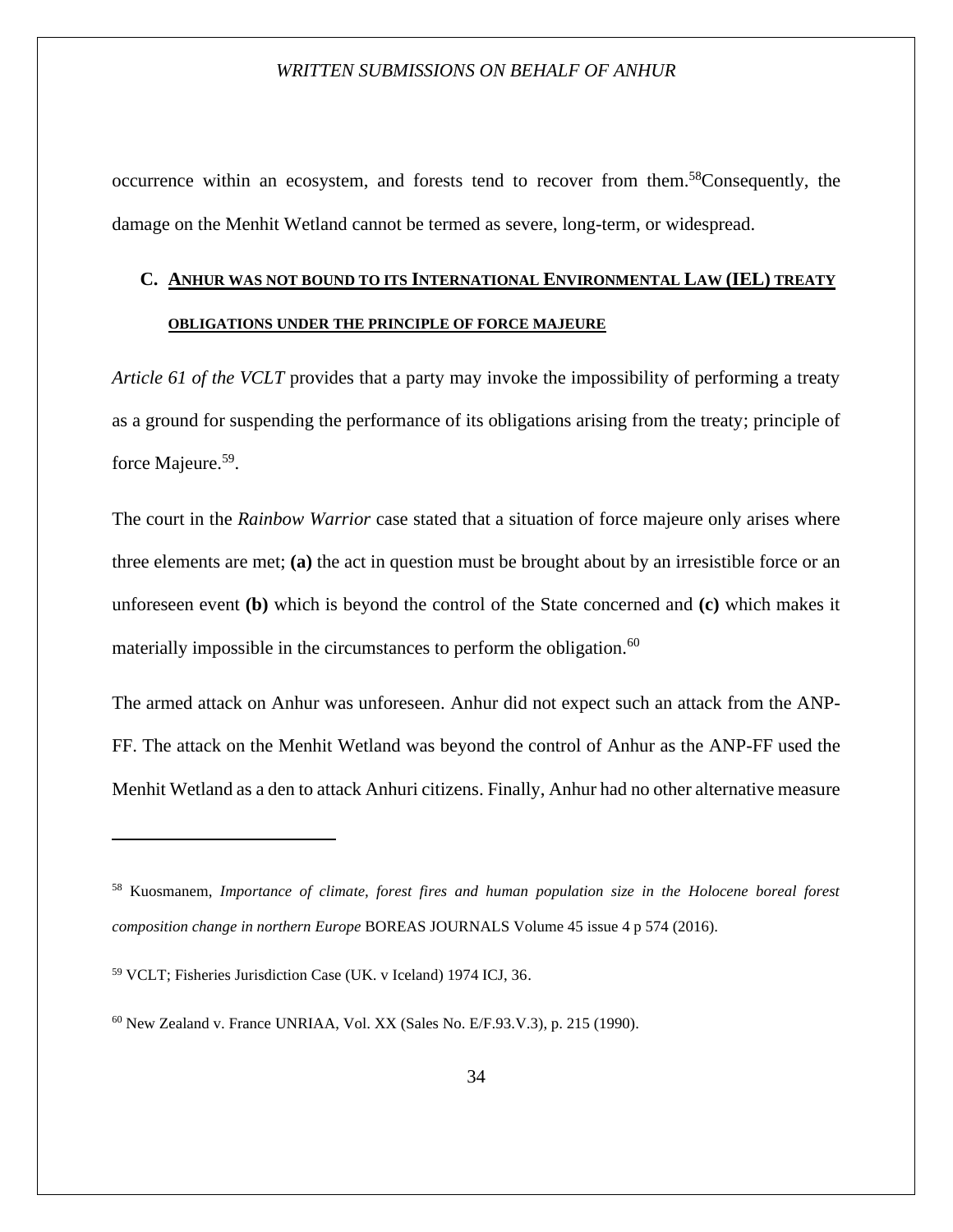to take that could ensure the possibility of performing its obligations under its IEL treaty obligations such as the Ramsar Convention, the CBD, and the WHC.

# <span id="page-34-0"></span>**D. CONSEQUENTLY, ANHUR IS NOT UNDER AN OBLIGATION TO PROVIDE ANY COMPENSATION TO RONGO.**

*Article 31 of the ARSIWA* codifies a general principle of law, obligating the State responsible for an internationally wrongful act to make reparation on the injury caused. <sup>61</sup>

However, the actions of Anhur concerning the Menhit Wetland all fall under the ambits of International Law. Consequently, Anhur has not committed an internationally wrongful act and is thus not obligated to compensate Rongo for the harm it suffered.

<sup>61</sup> CorfuChannel (UK v. Alb.), 1949 ICJ Rep. 4, ¶ 22.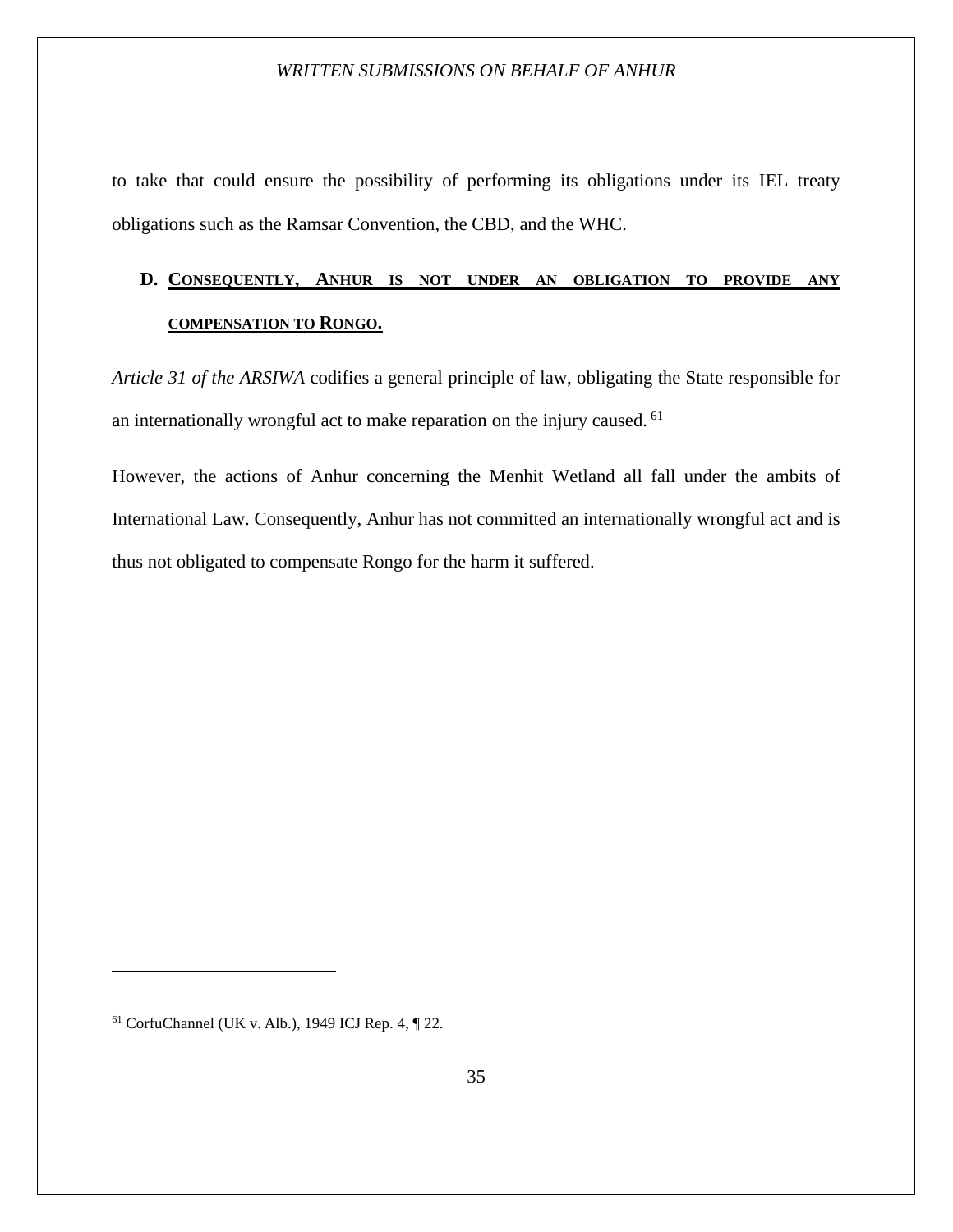# <span id="page-35-0"></span>**II. THE ACTIONS OF RONGO WITHIN THE SCUTE COASTAL WETLAND VIOLATE INTERNATIONAL LAW**

Rongo has an international obligation to protect Ramsar sites, including **(A)** the Scute Coastal Wetland, which Anhur considers a Ramsar Site. However, the actions of Rongo concerning the proposed hotel development **(B)** violate its International Environmental Law(IEL) treaty obligations **(C)** and Customary International Law.

### <span id="page-35-1"></span>**A. THE SCUTE COASTAL WETLAND IS A RAMSAR SITE**

### <span id="page-35-2"></span>**i. Anhur designated the Scute Coastal Wetland as a Ramsar Site.**

*Article 2(1) of the Ramsar Convention* calls on state parties to designate suitable wetlands within their territories in a Wetlands of International Importance list.<sup>62</sup> Consequently, when acceding to the Ramsar Convention in 1987, Anhur designated the Scute Coastal Wetland as a Ramsar site.<sup>63</sup> The site has never been delisted as per the required procedural process under *Article 2(5) and 4(2)*

<sup>63</sup> Record¶17.

 $62$  Convention on Wetlands of International Importance especially as Waterfowl Habitat, February 2, 1971, 996 UNTS 245 [Hereinafter Ramsar Convention].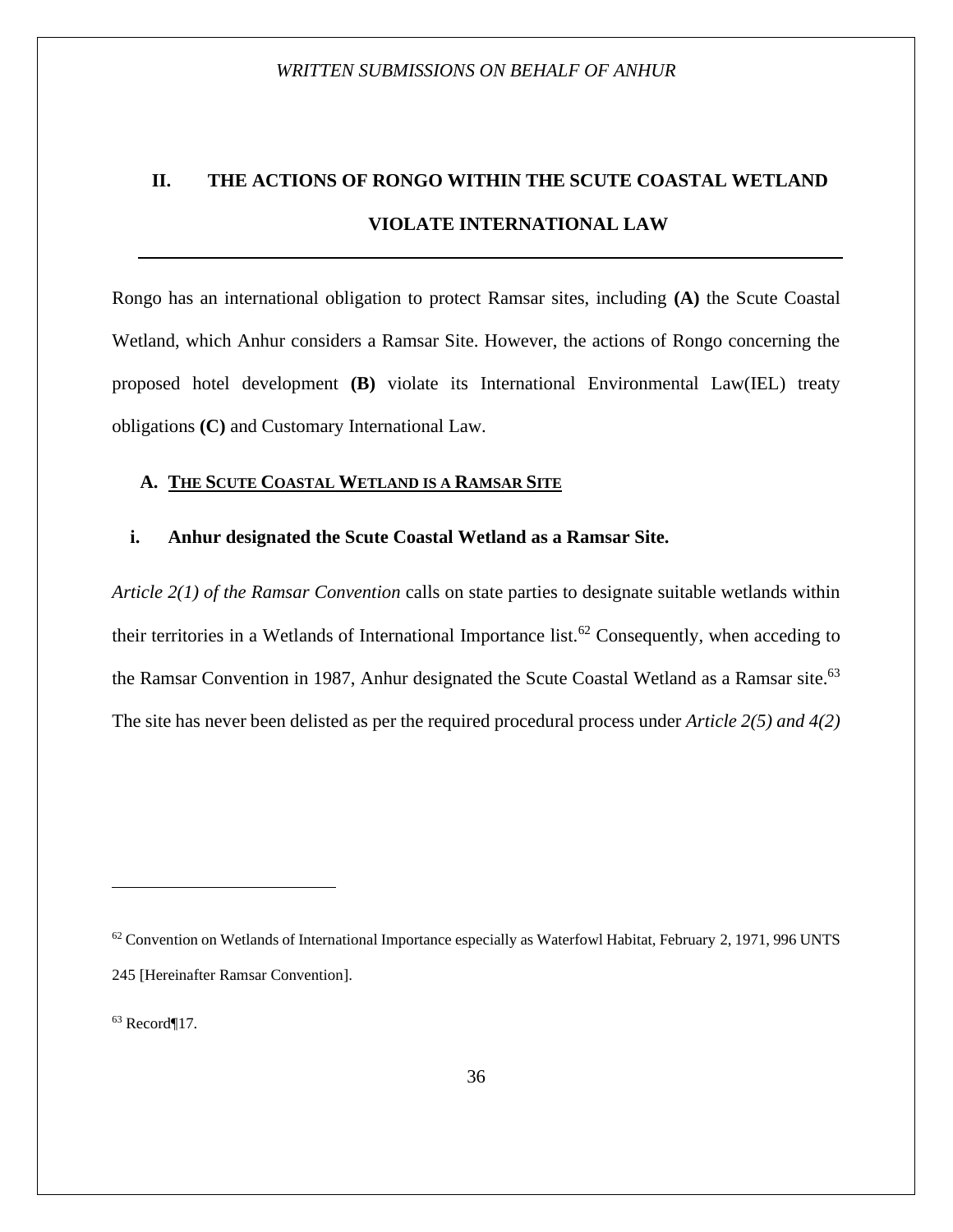*of the Ramsar Convention and COP Resolution VIII.20*. <sup>64</sup> Therefore, it is still a Ramsar site to date.

### <span id="page-36-0"></span>**ii. The Scute Coastal Wetland is within Anhur Territory**

The acquisition of territory through force is outlawed by the U.N. Charter, which obliges its member States to refrain from the use of force against the territorial integrity or political independence of any State.<sup>65</sup> When the Argentinian military invaded the Falkland Islands, a legal territory of the United Kingdom, the UNSC passed *Resolution 502,* which condemned Argentina's acts as a violation of its obligation against the use of force on the territorial integrity of another state. 66

Kemp Key has been the territory of Anhur from the early  $1500s$ .<sup>67</sup> However, on May 8, 2020, the Government of Rongo dispatched military units to Kemp Key on a military conquest, which led to the illegal acquisition of Kemp Key.<sup>68</sup> This court should condemn the acts of Rongo as it did in

<sup>65</sup> UN Charter.

<sup>64</sup> Ramsar Convention; General guidance for interpreting "urgent national interests" under Article 2.5 of the Convention and considering compensation under Article 4.2 (COP8, Resolution VIII.20).

<sup>66</sup> UNSC Resolution 502 (1982) of April 4, 1982, (S/14947/Rev.1).

 $67$  Record¶ 2, ¶ 3.

<sup>68</sup> Record¶ 29.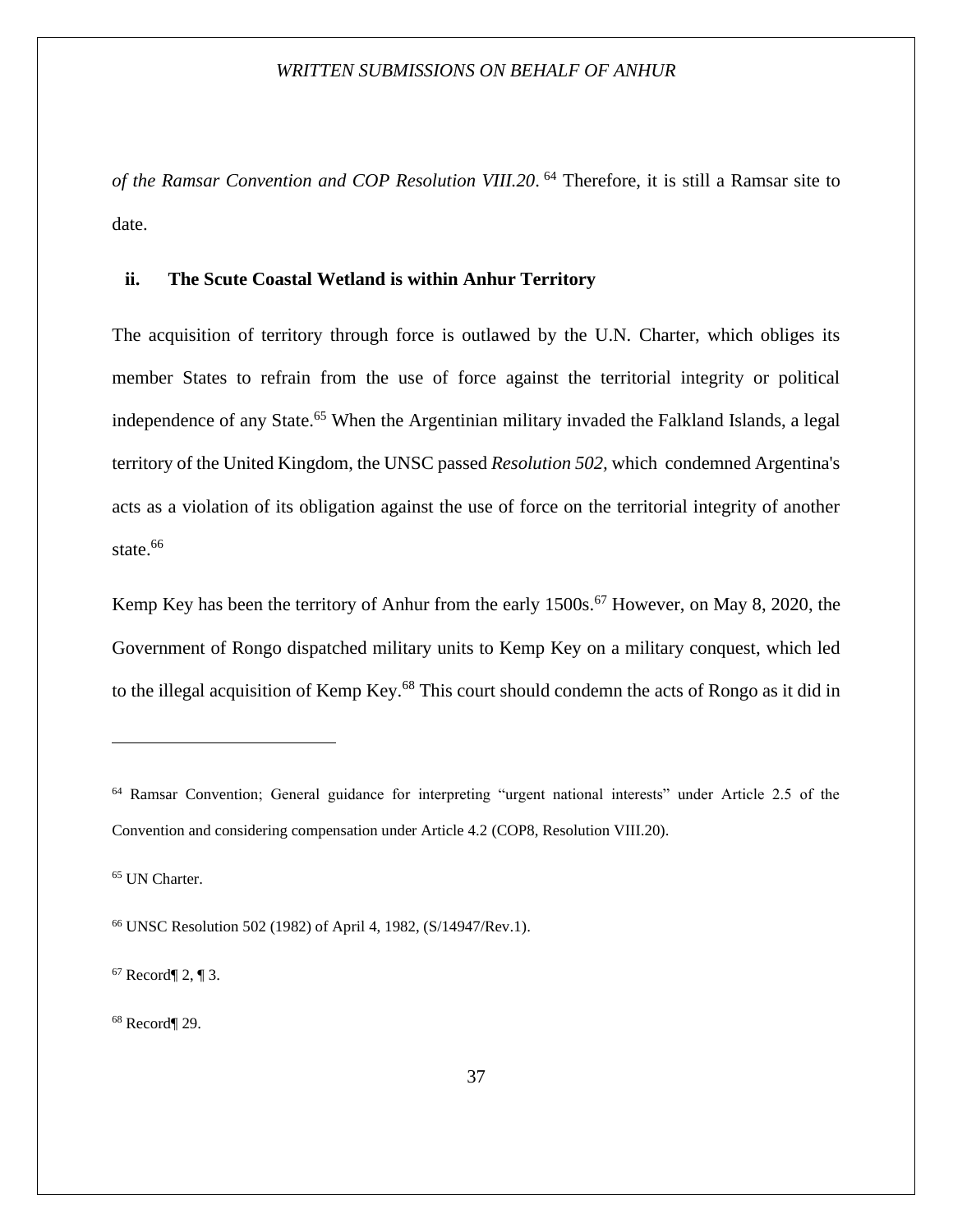*Cameroon v Nigeria* and adjudge this matter under the basis of the Scute Coastal Wetland being under Anhur's sovereignty.<sup>69</sup>

# <span id="page-37-0"></span>**iii. Alternatively, the Scute Coastal Wetland is a Ramsar site per the principles of state succession of treaties.**

Even if the court finds the acquisition of Kemp Key legal, Anhur suggests that the principles of state succession of treaties will thus apply. Succession of treaties means replacing one State with another in the responsibility of the international obligations of a particular territory.<sup>70</sup> In this case, the international responsibilities of Kemp Key succeeded from Anhur to Rongo. *Article 15(b) of the VCSST,* which is a codification of Customary International Law, espouses that succession occurs where the absence of succession would be incompatible with the object and purpose of the

<sup>69</sup>Land and Maritime Boundary between Cameroon and Nigeria case, Judgment, ICJ Reports 2002, p. 303. When Cameroon asked the ICJ to decide whether Nigeria had, by invading and occupying its territory, violated Article 2(4) of the U.N. Charter, it observed that both Cameroon and Nigeria were under an obligation to withdraw their administrative, military, and police forces from the territories that fell under the sovereignty of each other state expeditiously and without condition.

<sup>70</sup> Vienna Convention on Succession of States in Respect of Treaties, art 2, August 23, 1978, 1946 UNTS 3 [HereinAfter VCSST];Articles on Succession of States in respect of Treaties with commentaries, Report of the ILC 26th sess., GAOF, 29º Sess., Supp. No. 10 (A/29/10) 265.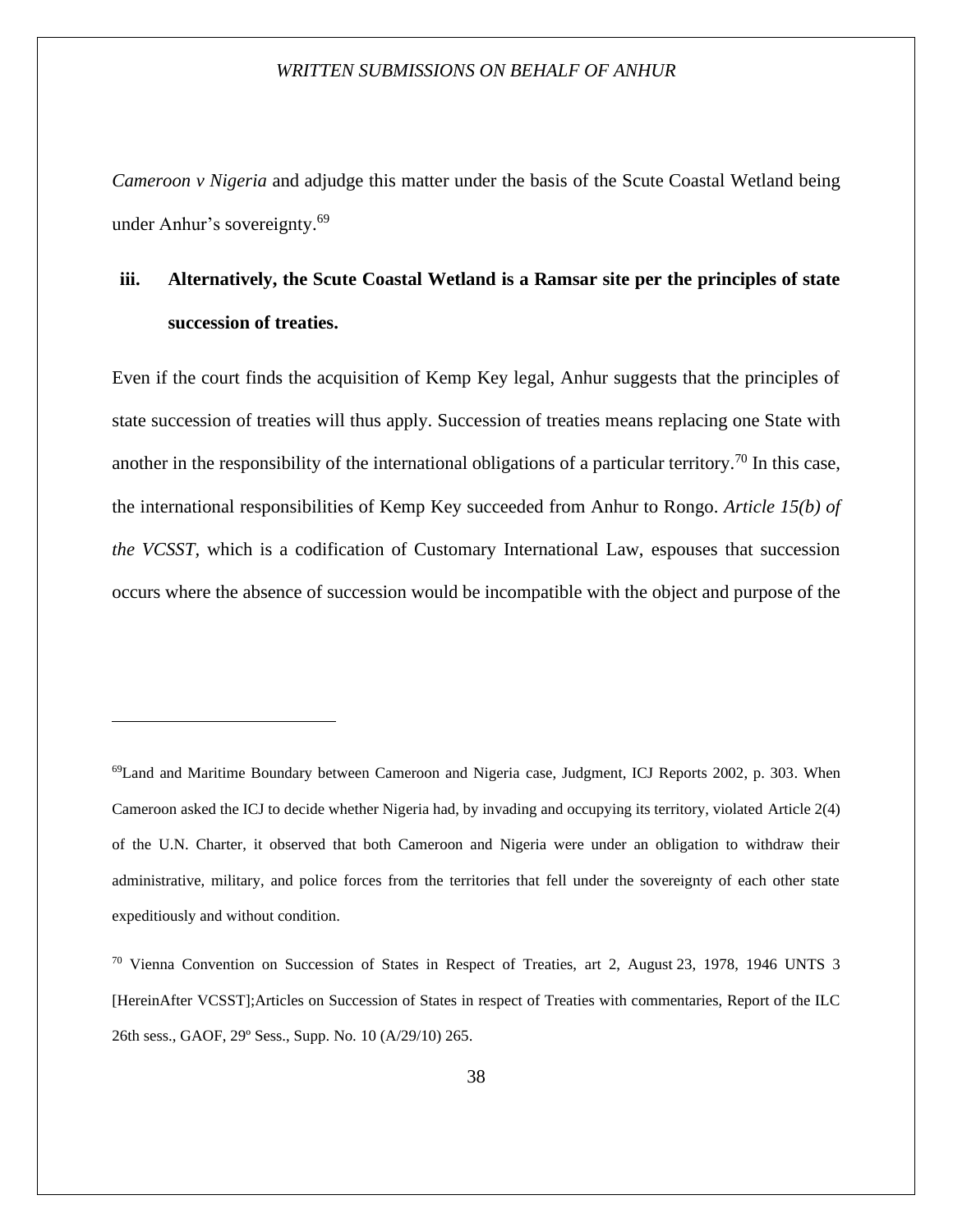agreement or would radically change the conditions for its operation.<sup>71</sup> The purpose of the Ramsar Convention is to ensure the protection of wetlands and endangered waterfowl species.<sup>72</sup> Should the agreement to list the Scute Coastal Wetland as a Ramsar Site within the Ramsar Convention not succeed, the protection of the critically endangered Royal Ridley ceases, which is incompatible with the objectives of the Ramsar Convention.

### <span id="page-38-0"></span>**iv. In any case, the protection of the environment is an** *erga omnes* **obligation**

The obligations *erga omnes* have been recognized in the *Barcelona Traction case* as the obligations of a State toward the international community as a whole.<sup>73</sup> The obligation to protect the environment has become a common concern for humanity, giving rise to an *erga omnes* obligation to all states.<sup>74</sup> Therefore, Rongo is still obligated to protect the ecosystem within the Scute Coastal Wetland even if it does not recognize it as a Ramsar site.

<sup>71</sup> VCSST.

<sup>72</sup> Ramsar Convention, Preamble; Record¶17.

<sup>73</sup> Belgium v. Spain, 1970 ICJ para. 33-34.

<sup>74</sup>Nuclear Weapons Case, ¶ 502-504; MAURIZIO RAGAZZI, THE CONCEPT OF INTERNATIONAL OBLIGATIONS ERGA OMNES 203 (1997).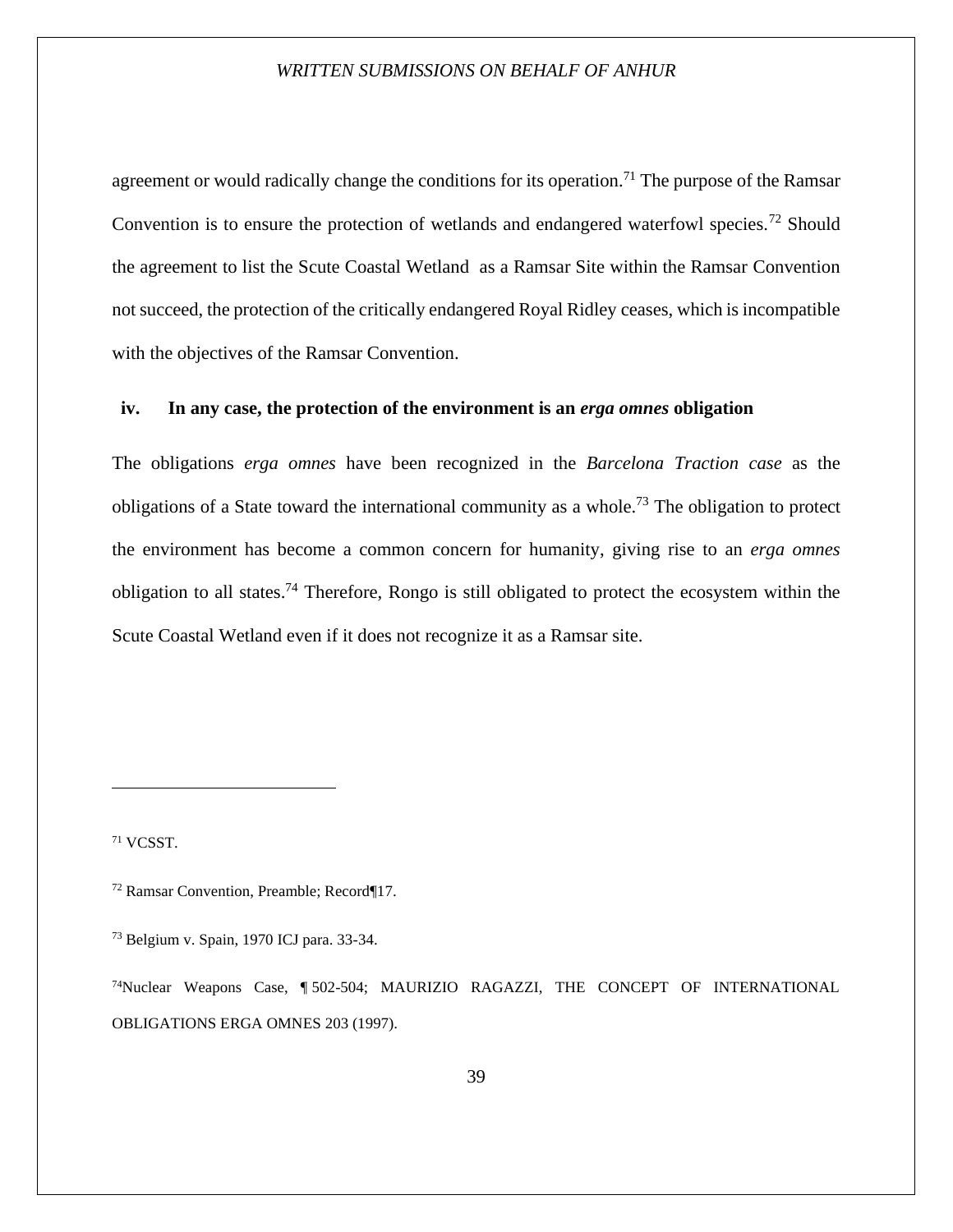# <span id="page-39-0"></span>**B. THE ACTIONS OF RONGO VIOLATE ITS INTERNATIONAL ENVIRONMENTAL LAW TREATY OBLIGATIONS.**

A state must comply with its treaty obligations in good faith, under the principle of *pacta sunt servanda*. <sup>75</sup> However, the actions of Rongo with respect to the Scute Coastal Wetland violate the **(i)** Ramsar Convention, **(ii)** the CBD **(iii)** and the Inter-American Convention for the Protection and Conservation of Sea Turtles (IAC).

### <span id="page-39-1"></span>**i. Rongo's Actions Violate the Ramsar Convention.**

### *a. Rongo violated Article 3 of the Ramsar Convention.*

Anhur notes that as per *Article 2(3) of the Ramsar Convention,* Rongo has exclusive sovereign rights to utilize the natural resources within its territory.<sup>76</sup> However, this right is not absolute and is subject to a state's international legal obligations and the rights and duties of other States. Accordingly, *Article 3(1) of the Ramsar Convention* calls on state parties to promote the conservation of wetlands and ensure the "wise use" of wetlands within their territories.<sup>77</sup>The "wise" use" of wetlands involves **(1)** the maintenance of a wetland's ecological character, through the

<sup>75</sup> VCLT, Article 27.

<sup>77</sup> Ramsar Convention.

<sup>76</sup> Ramsar Convention; G.A.,Res. 1803 (XVII) December 14, 1962 U.N. Doc. A/RES/1803(XVII); DRC v Uganda, ¶ 244.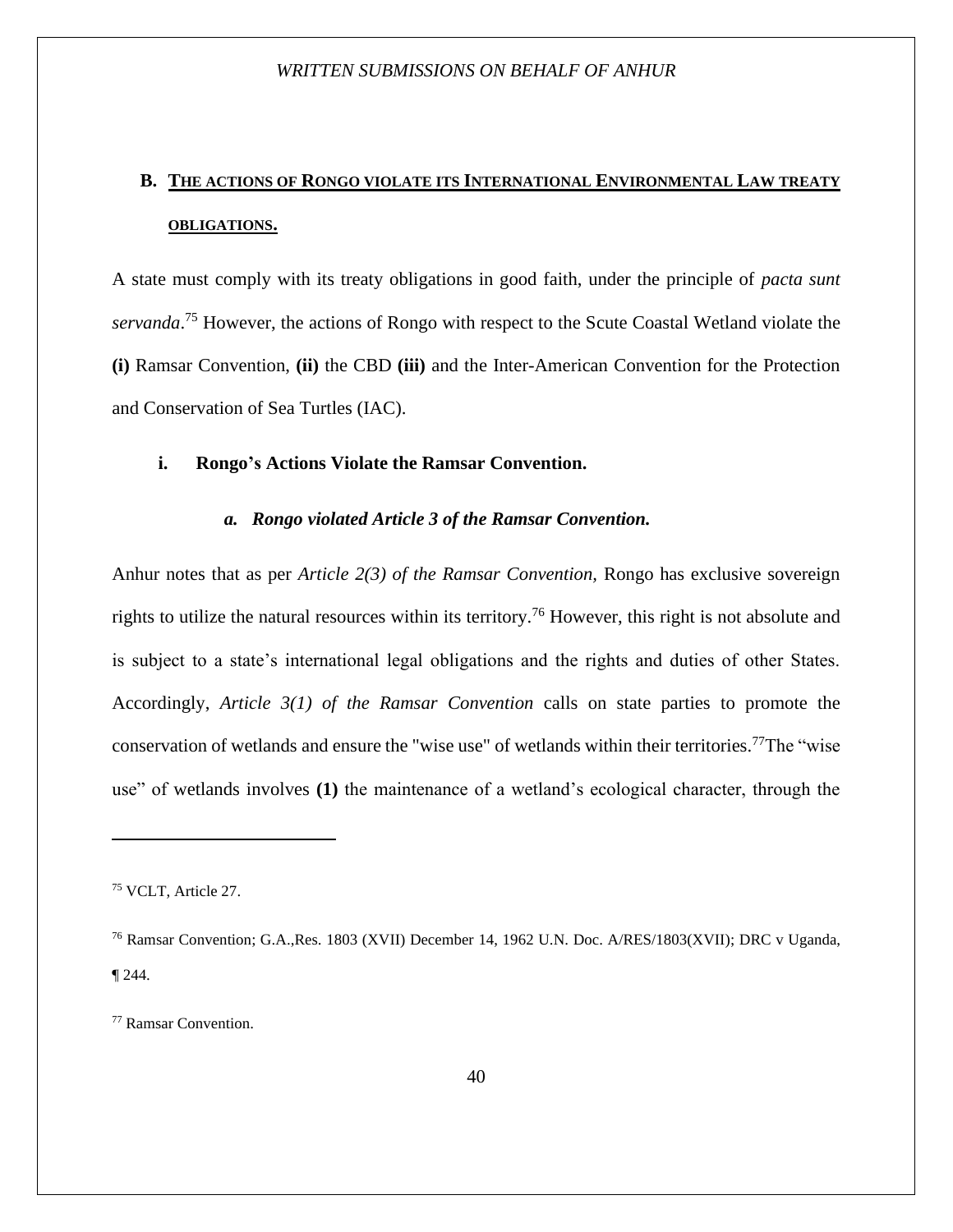implementation of ecosystem approaches, **(2)** within the context of sustainable development."<sup>78</sup> *COP Resolution XI.9* calls on states to avoid any activities that might cause a change in the ecological character of wetlands<sup>79</sup>

*1. The proposed hotel project is "likely to change" the ecological character of the Scute Coastal Wetland.*

A change in the ecological character of a wetland is a human-induced unfavorable alteration of any ecosystem component, process, benefit or service.<sup>80</sup> The Scute Coastal Wetland is an important nesting site for the critically endangered Royal Ridley.<sup>81</sup> It is the world's largest nesting site for the Royal Ridley, and it is estimated that annually approximately 35% of the nests from the global Royal Ridley population are located within the Scute Coastal Wetland.<sup>82</sup> However, as stated in *Loggerhead v Volusia County*, the main impedance to the egg-laying and hatching

<sup>80</sup> *Ibid*.

 $81$  Record¶17.

<sup>82</sup> *Ibid*.

<sup>&</sup>lt;sup>78</sup> The Conceptual Framework for the wise use of wetlands and the maintenance of their ecological character (COP9 Resolution IX.1 Annex A 2005).

 $79$  An Integrated Framework and guidelines for avoiding, mitigating and compensating for wetland losses (COP11) Resolution XI.9 2012).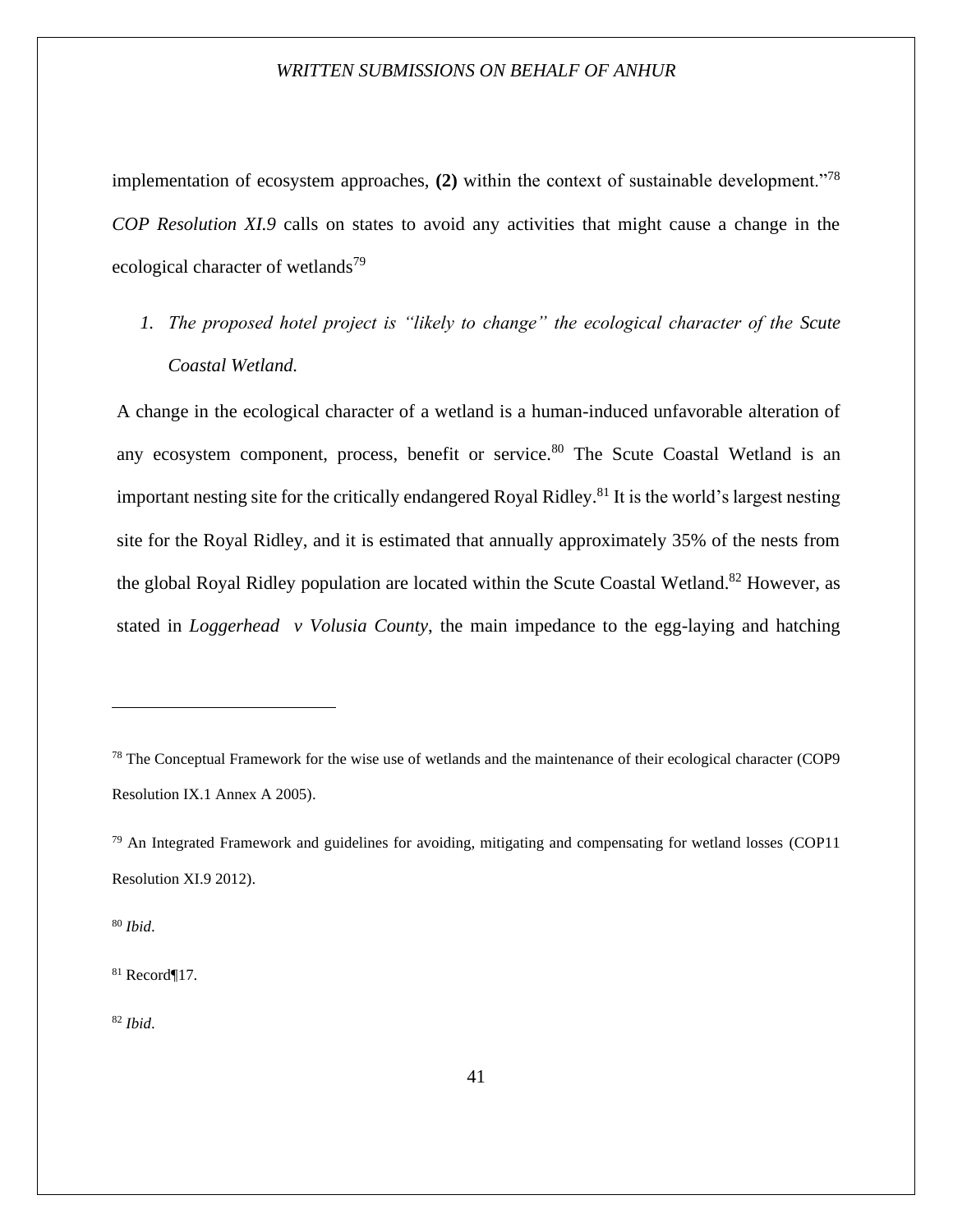success of sea turtles is beachfront light pollution.<sup>83</sup> Hatchlings use the moonlight on the waves to find the ocean. However, urban light pollution confuses the hatchlings, causing them to crawl inland rather than toward the sea, leading to disorientation. and misorientation.<sup>84</sup> Hatchlings affected by disorientation and misorientation are less likely to locate the ocean and most of them die from predation, dehydration, and/or heat exposure after sunrise.<sup>85</sup>

Additionally, buildings and structures on the beach or in adjacent zones significantly exacerbate soil erosion and directly affect the condition of the beaches, which is an essential habitat for sea turtles' nests.<sup>86</sup> Likewise, the temperature of the sand determines the sex of the hatchlings (in general, higher temperatures produce females, while cooler temperatures produce males). <sup>87</sup>

<sup>83</sup> Loggerhead Turtle (Caretta Caretta) Green Turtle (Chelonia mydas) et al. v The County Council of Volusia County 47 ERC 1014, 41 Fed. R. Serv 3d 563.

<sup>84</sup> Tuxbury, Salmon, *Competitive interactions between artificial lighting and natural cues during sea finding by hatchling marine turtles,* BIOLOGICAL CONSERVATION, 121, 311-316 (2005).

<sup>85</sup> *Ibid.*

<sup>86</sup>Lutcavage, Plotkin, Witherington, and Lutz, *Human Impacts on Sea Turtle Survival in The Biology of Sea Turtles* CRC MARINE SCIENCE SERIES. p. 395-396 (1997).

<sup>87</sup> Camhi, *The role of nest-site selection in Loggerhead Sea Turtle (Caretta caretta) nest success and sex ratio control.* Ph.D. Dissertation, Rutgers University, New Brunswick, New Jersey, USA. 255 p (1993).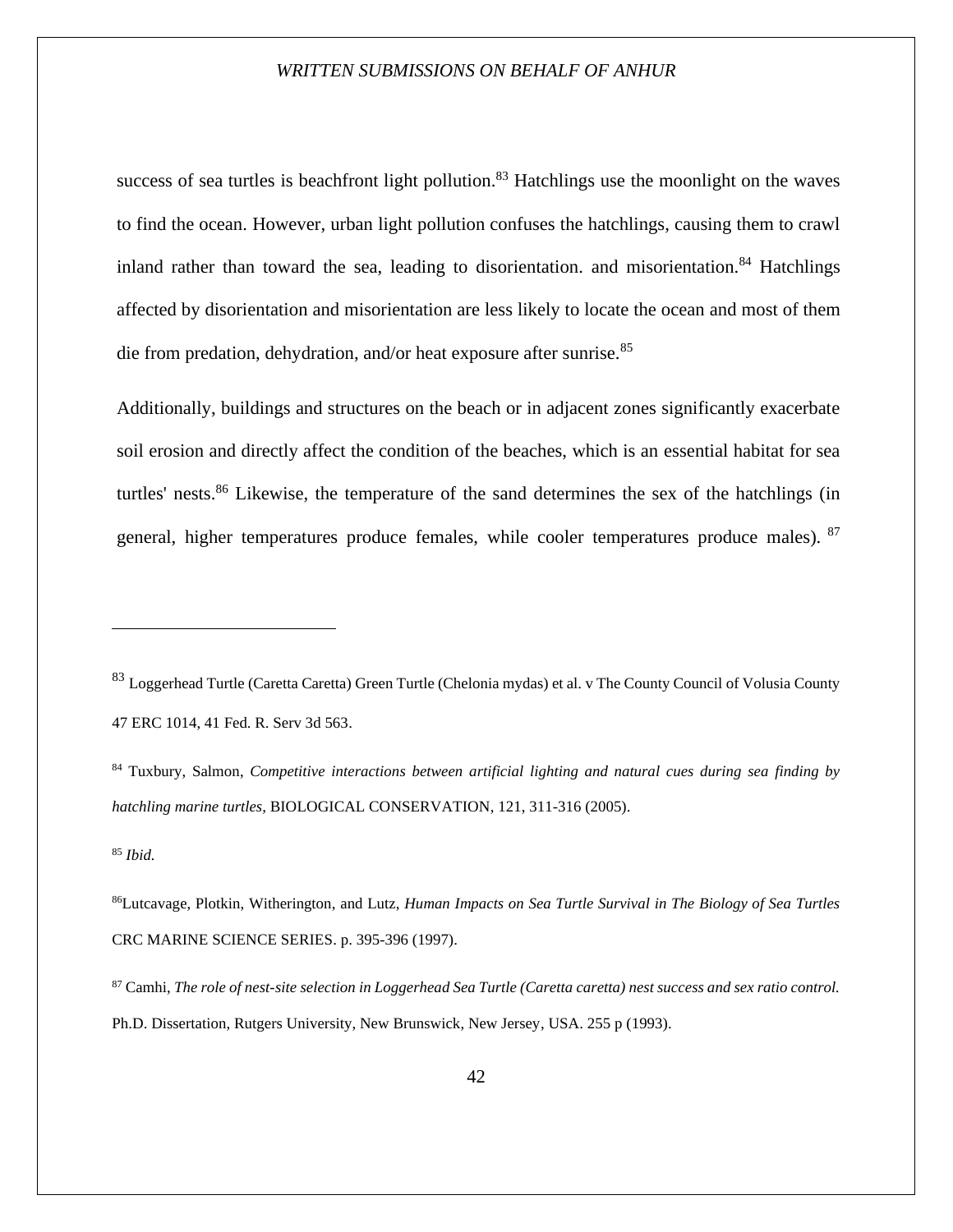Constructing tall buildings next to a nesting area causes sunlight blockage, altering sand temperature thus triggering a skewed hatchling sex ratio.<sup>88</sup>

*COP Resolution XIII.24* calls on state parties to take measures to reduce threats to nesting areas, such as noise pollution, light pollution and beach erosion.<sup>89</sup>However, the permit enacted by Rongo does not address the light pollution caused by the spotlights within the hotel complex and the noise pollution caused by docking boats within the Marina. Additionally, the permit does not address concerns on the height of the hotel complex, which is twelve stories high, and its effects to the Royal Ridley. The external lighting and noise pollution within the hotel complex and the Marina and the height of the hotel development will likely affect the nesting and hatching process of the Royal Ridley. This will cause a depopulation of the endangered Royal Ridley Sea turtles and change the ecological character of the Scute Coastal Wetland.<sup>90</sup>

<sup>88</sup> *Ibid.*

<sup>89</sup> The enhanced conservation of coastal marine turtle habitats and the designation of critical areas as Ramsar Sites (COP13 Resolution XIII.24 2018).

<sup>90</sup> Witherington, *Behavioral responses of nesting sea turtles to artificial lighting* HERPETOLOGICA 48(1):31–39 (1992).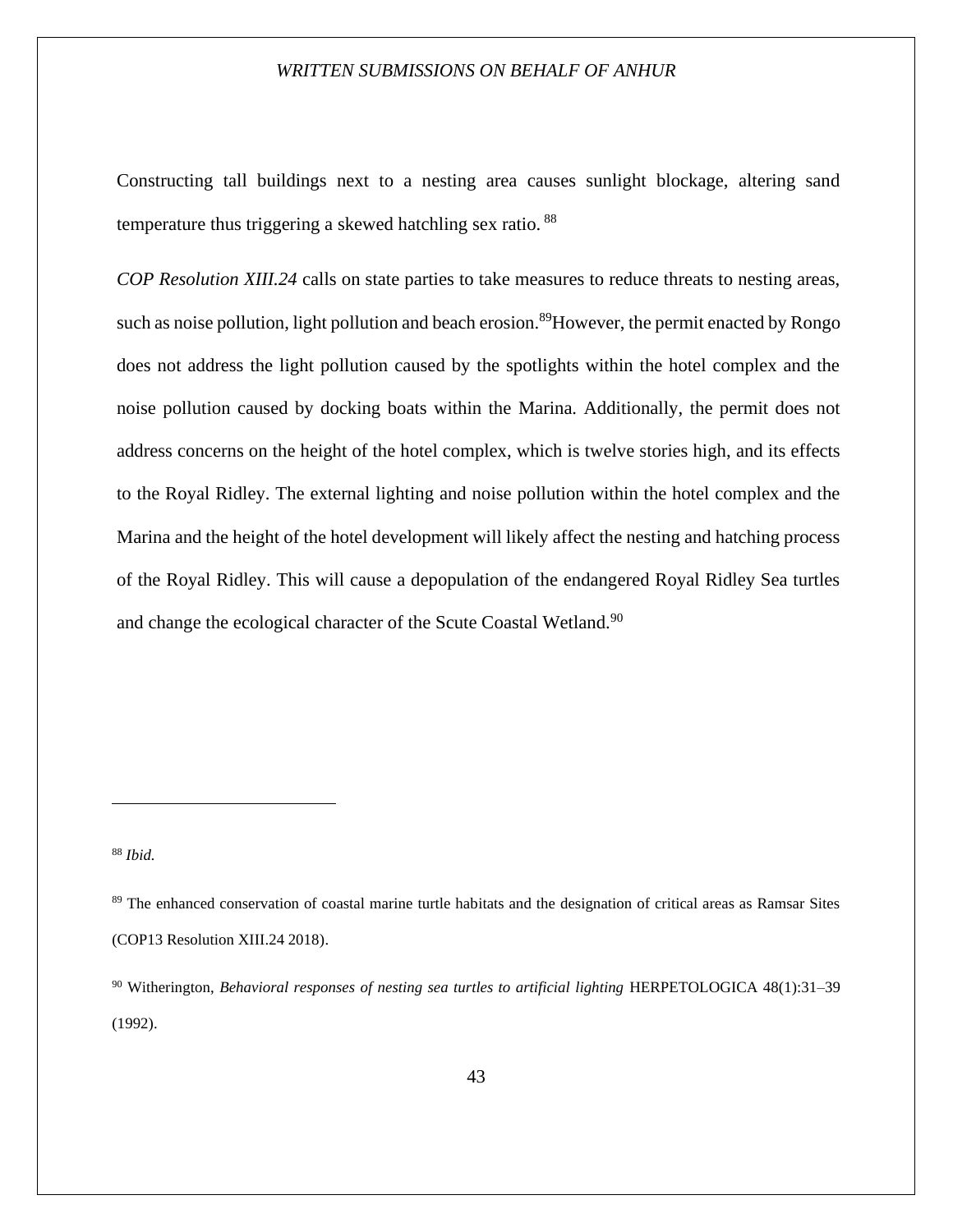### *2. The proposed hotel complex fails the sustainable development test*

Sustainable development is the management of a natural resource in a manner that may yield the greatest benefit to present generations while maintaining its potential to meet the needs and aspirations of future generations<sup>91</sup>The development of the hotel complex will degrade the nesting habitat of the endangered Royal Ridley. In turn, this would cause depopulation of the Royal Ridley, which is contrary to the objective of sustainable development.

### <span id="page-43-0"></span>**ii. Rongo's actions violate the CBD**

# *a. Rongo violated its obligation to protect ecosystems and the natural habitat of Species*

*Article 8(d) of the CBD* calls on state parties to protect ecosystems, natural habitats and ensure the maintenance of viable populations of species in their natural surroundings.<sup>92</sup> The hotel complex development will destroy the natural nesting habitat of the Royal Ridley and inevitably cause their depopulation, thus eliminating the viable population of the endangered Royal Ridley.

<sup>91</sup>Rio Declaration on Environment and Development, June 14, 1992, U.N. Doc. A/CONF.151/126 Principle 4; Declaration of the United Nations Conference on the Human Environment, U.N. Doc.A/CONF.48/ 14/Rev.1 (1972) Principle 5.

<sup>&</sup>lt;sup>92</sup> Convention on Biological Diversity, June 5, 1992, 1760 U.N.T.S. 79. [Hereinafter CBD].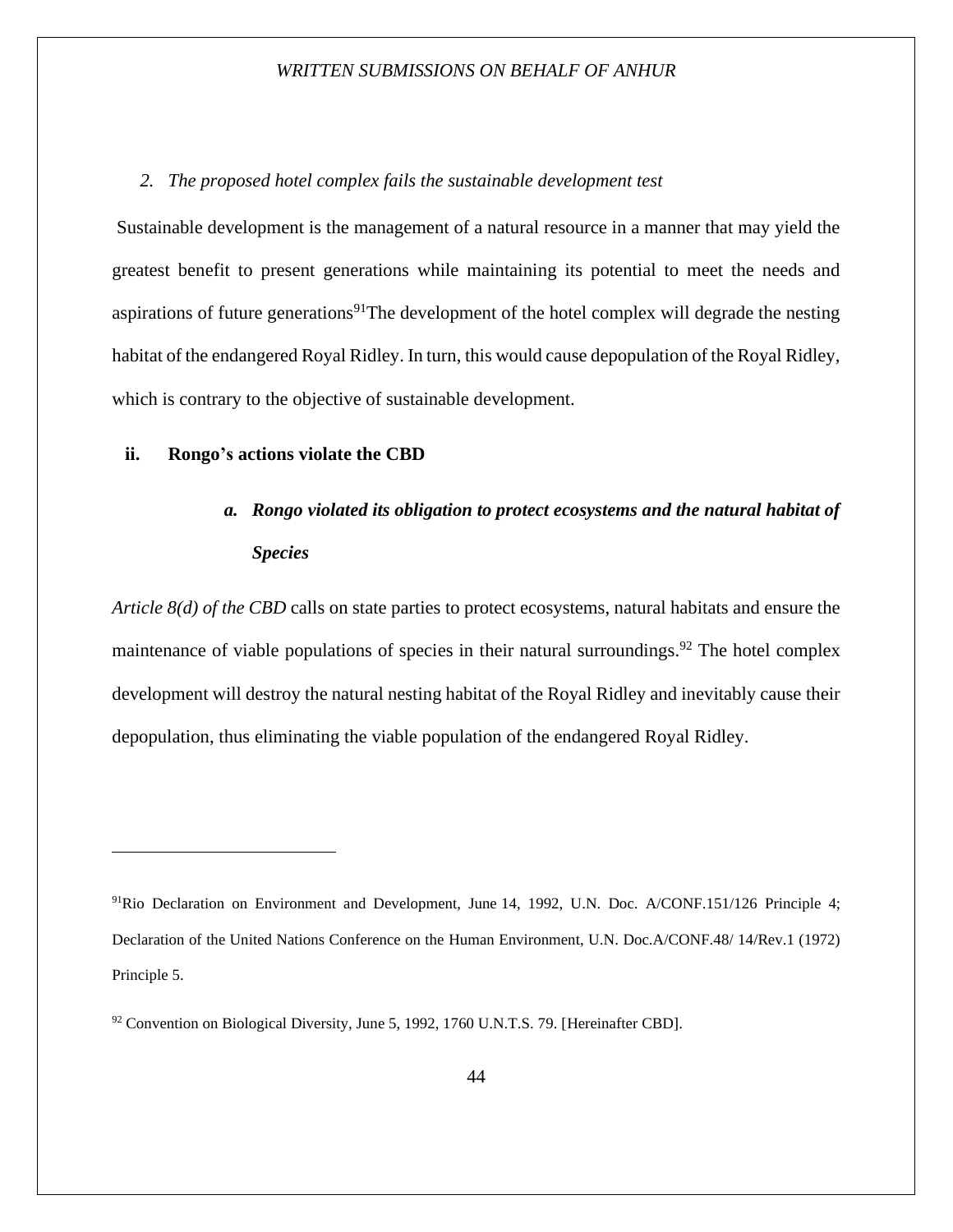In instances where a state must utilize its biodiversity, *Article 10 of the CBD* maintains that the state must ensure the sustainable use of its biological resources and avoid or minimize harmful impacts on biodiversity.<sup>93</sup> As earlier argued, the development of the hotel complex within the Scute Coastal Wetlands is not a sustainable use of natural resources and thus violates the CBD.

### *b. Rongo violated its obligation to notify, consult and cooperate*

*Article 14.1(c) of the CBD* states that Parties shall consult with other States on activities that are likely to have harmful effects on the other states' biodiversity.<sup>94</sup> Moreover, *Article 5 of the CBD* asserts that States must cooperate with other Contracting Parties, on matters of mutual interest, for the conservation and sustainable use of biodiversity.<sup>95</sup>

In the case of *Argentina v. Uruguay*, the Court held that states are obliged to sufficiently disclose all necessary information about such activities to potentially affected States in advance. Thus, before the Environmental Impact Assessment (EIA) results, potentially affected states must be

 $93$  CBD.

 $94$  CBD.

<sup>95</sup> CBD.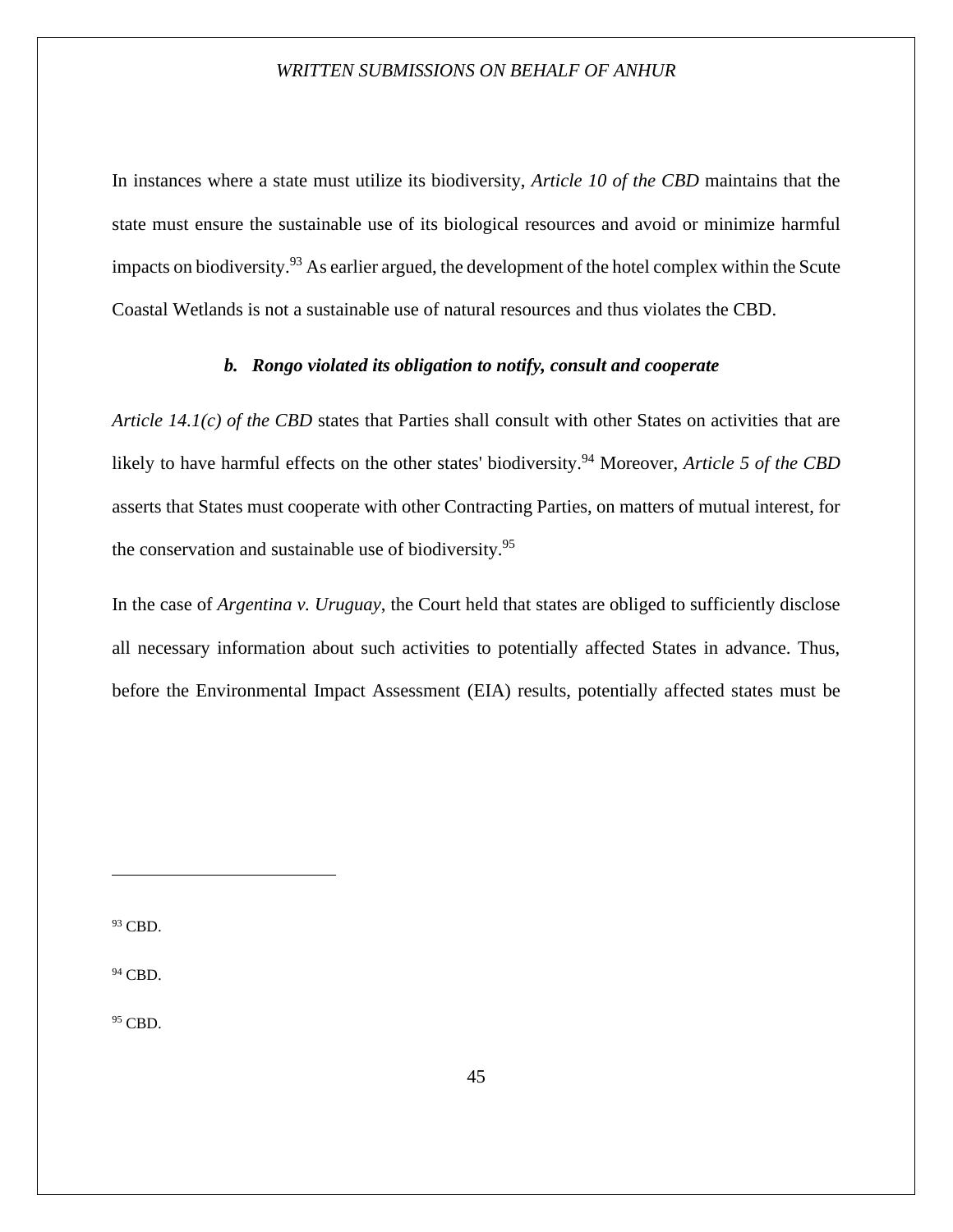provided with an opportunity to review, discuss and conduct a preliminary assessment of the planned activity.<sup>96</sup>

The Royal Ridley that hatch in Kemp Key also spend part of their life cycle in Anhur's territorial waters off the coast of Caretta.<sup>97</sup> An action taken by Rongo regarding the Royal Ridley will affect the marine industry of Anhur. Therefore, Rongo had an obligation to notify and consult with Anhur before beginning the hotel development project.

### <span id="page-45-0"></span>**iii. Rongo's actions violate the IAC.**

### *a. Rongo violated Article IV(2)(c) of the IAC.*

*Article IV(2)(c) of the IAC* read together with *annex ii(2) of the IAC* calls on parties to restrict human activities that could seriously affect sea turtles, especially during the periods of reproduction, nesting, and migration, by creating measures that regulate the use of beaches with respect to the location, design, and use of artificial lighting of buildings.<sup>98</sup>

<sup>97</sup> R¶ 18.

<sup>96</sup>Case Concerning Pulp Mills on The River Uruguay, Judgment, I.C.J. Rep. 14, ¶105; DAVID HUNTER ET AL., INTERNATIONAL ENVIRONMENTAL LAW, AND POLICY 3rd edition 525 (2007).

<sup>98</sup> Inter-American Convention for the Protection and Conservation of Sea Turtles, entered into force May 2, 2001.78 MARINETURTLENEWSLETTER13 (1997).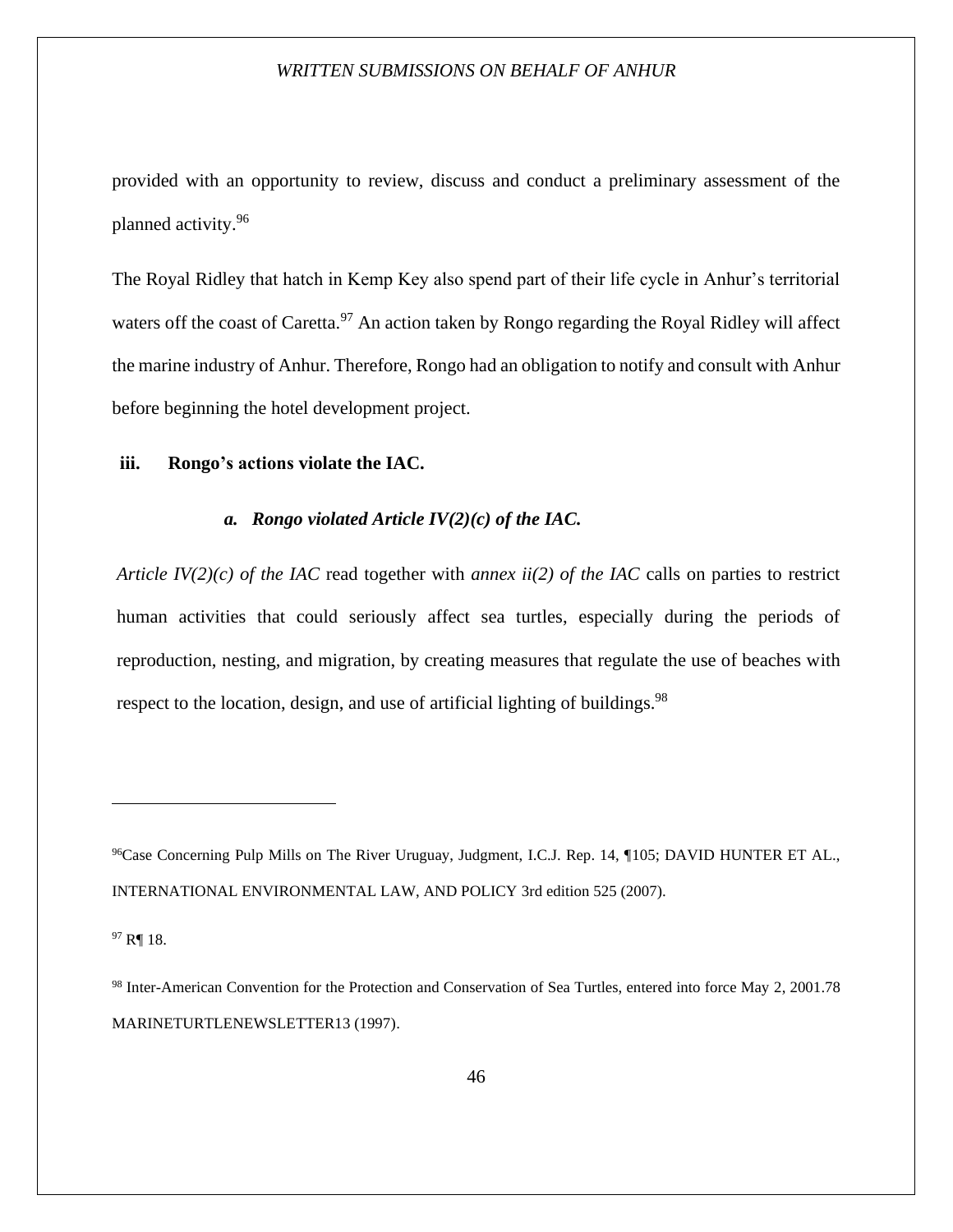The location of the hotel complex and the marina violates the IAC as it sits adjacent and above the Scute Coastal Wetland making it prone to soil erosion and noise pollution from docking boats. The design of the hotel complex with respect to its height (twelve stories high) and the artificial lighting will likely cause misorientation and disorientation of the Royal Ridley and is thus a violation of the IAC.

### <span id="page-46-0"></span>**C. THE ACTIONS OF RONGO VIOLATE CUSTOMARY INTERNATIONAL LAW.**

### <span id="page-46-1"></span>**i. Rongo did not adhere to the precautionary principle**

The precautionary principle prevents States from proceeding with activities which have a high risk of potentially causing significant harm to the environment.<sup>99</sup>The precautionary principle requires that there is a threat of environmental damage, which is of a severe or irreversible character and based on a state of scientific uncertainty.<sup>100</sup>

There is a threat of damage to the nesting area of the critically endangered Royal Ridley. The danger is of serious irreversible character as it might cause the degradation of endangered species. Finally, there exists a state of scientific uncertainty on how the permit on the construction of the

<sup>99</sup> Trouwborst, *Evolution and Status of the Precautionary Principle in International Law*, 96 KLUWER LAW INTERNATIONAL 1016 (2002).

<sup>100</sup> IUCN Council, Guidelines for Applying the Precautionary Principle to Biodiversity Conservation and Natural Resource Management; Trail Smelter Arbitration (U.S. v. Can.), 3 RIAA 1905, 1965 (1938/1941).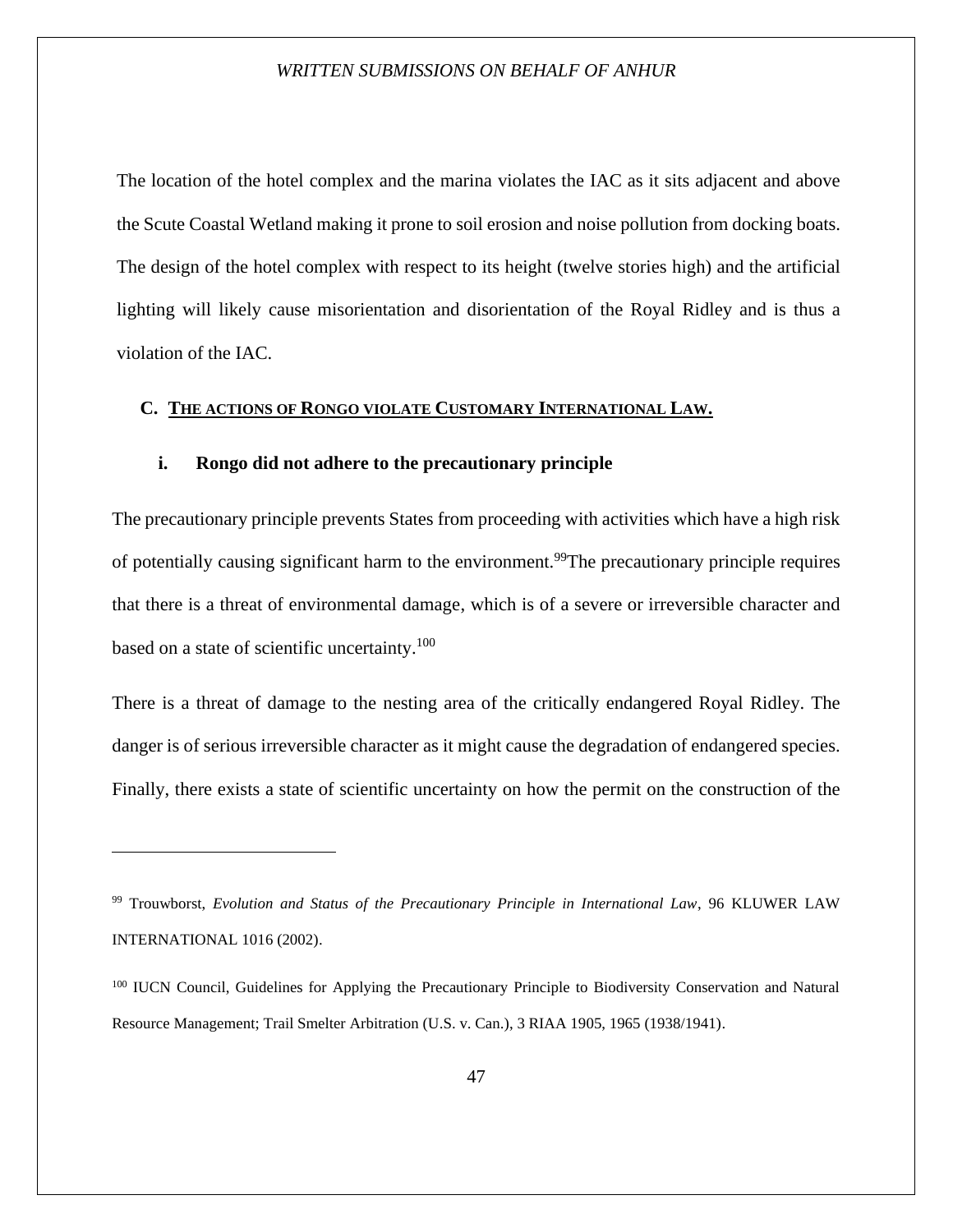hotel complex will prevent soil erosion within the beach, which is a nesting habitat for the sea turtles, or how the tower height of the hotel will affect the soil temperature within the nesting habitat and whether the allowance of the use of spotlights within the hotel complex will significantly affect the Royal Ridley Sea turtles.

## <span id="page-47-0"></span>**ii. The principle of common but differentiated responsibilities("CBDR principle")**

The CBDR principle holds that although states have a shared responsibility to protect the environment, this responsibility is differentiated among states due to differing circumstantial factors including social, economic, and ecological situations between states. <sup>101</sup>

However*, In Deep Seabed*, the ITLOS ruled that developing countries have the same environmental obligations as developed countries.<sup>102</sup> Developing States are not accorded preferential treatment.<sup>103</sup> Otherwise, differentiated treatment would frustrate environmental protection efforts since enterprises can avoid stricter regulations in developing countries.

<sup>&</sup>lt;sup>101</sup>Boyte, Common but Differentiated Responsibilities: Adjusting the Developing/Developed Dichotomy in International Environmental Law, 14 NZ. J. ENVTL. L. 63, 64 (2010).

<sup>&</sup>lt;sup>102</sup> Responsibilities and Obligations of States Sponsoring Persons and Entities With Respect To Activities In The Area, Advisory Opinion, 2011 ITLOS, ¶ 158.

<sup>103</sup> *Ibid*.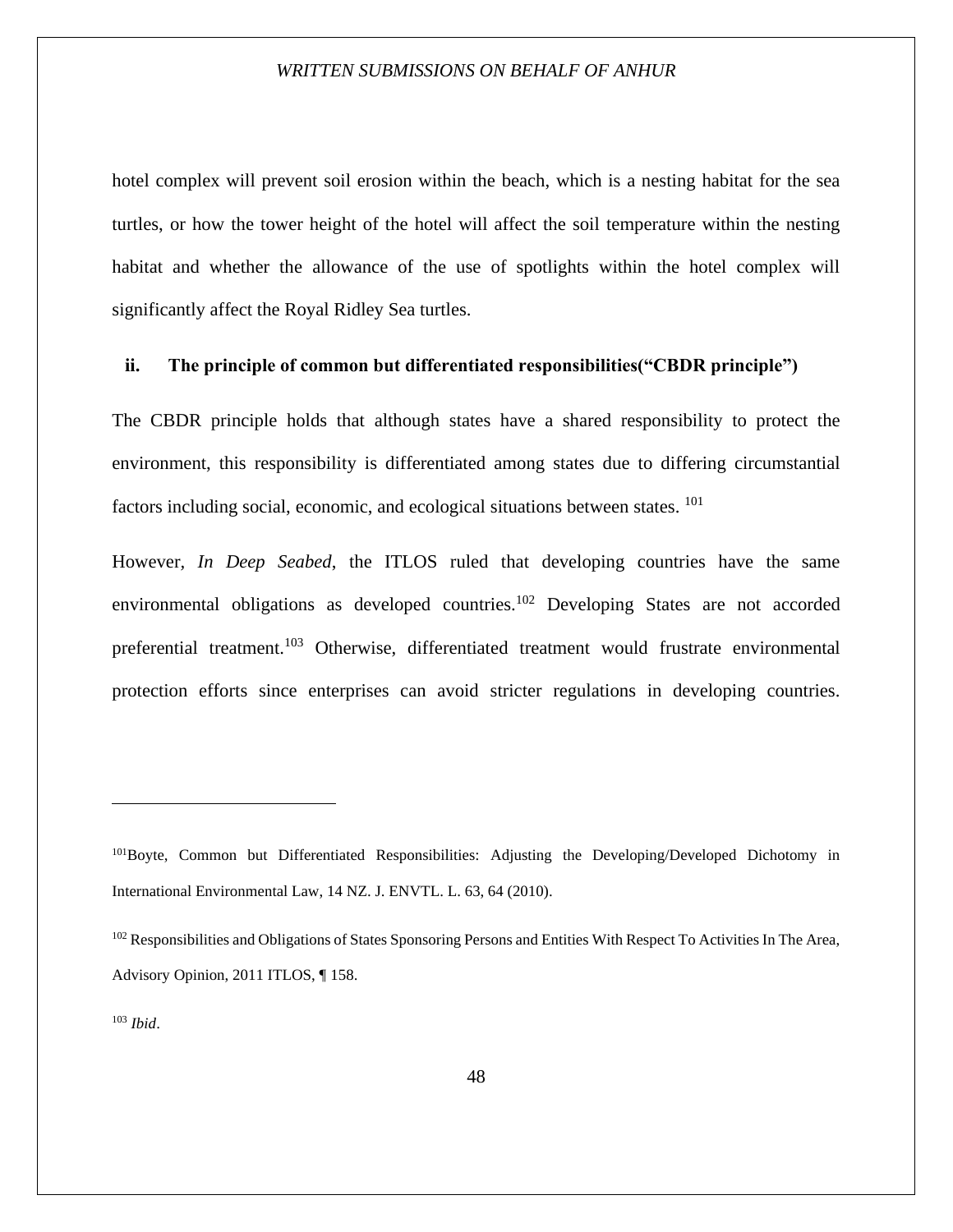Consequently, Rongo cannot rely on the need to economically develop its impoverished communities as a justification for violating its obligation to protect and conserve the Royal Ridley.